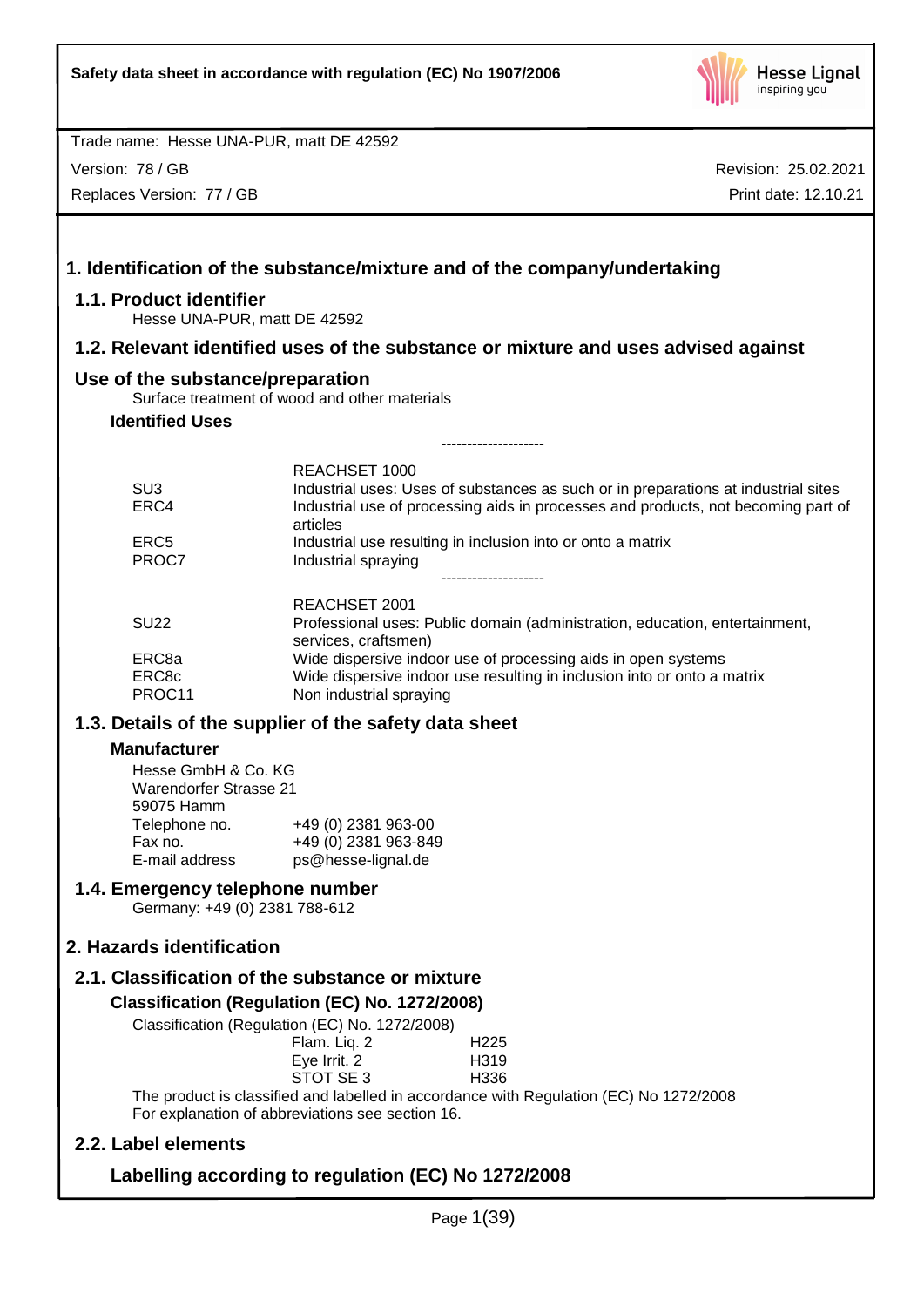

| Trade name: Hesse UNA-PUR, matt DE 42592                                      |                                                                                                                                                                                             |                                           |    |                                                                                                                                                                                                                                                                                                                      |
|-------------------------------------------------------------------------------|---------------------------------------------------------------------------------------------------------------------------------------------------------------------------------------------|-------------------------------------------|----|----------------------------------------------------------------------------------------------------------------------------------------------------------------------------------------------------------------------------------------------------------------------------------------------------------------------|
| Version: 78 / GB                                                              |                                                                                                                                                                                             |                                           |    | Revision: 25.02.2021                                                                                                                                                                                                                                                                                                 |
| Replaces Version: 77 / GB                                                     |                                                                                                                                                                                             |                                           |    | Print date: 12.10.21                                                                                                                                                                                                                                                                                                 |
|                                                                               |                                                                                                                                                                                             |                                           |    |                                                                                                                                                                                                                                                                                                                      |
| <b>Hazard pictograms</b>                                                      |                                                                                                                                                                                             |                                           |    |                                                                                                                                                                                                                                                                                                                      |
| <b>Signal word</b>                                                            |                                                                                                                                                                                             |                                           |    |                                                                                                                                                                                                                                                                                                                      |
| Danger                                                                        |                                                                                                                                                                                             |                                           |    |                                                                                                                                                                                                                                                                                                                      |
| <b>Hazard statements</b>                                                      |                                                                                                                                                                                             |                                           |    |                                                                                                                                                                                                                                                                                                                      |
| H <sub>225</sub><br>H319<br>H336                                              | Highly flammable liquid and vapour.<br>Causes serious eye irritation.<br>May cause drowsiness or dizziness.                                                                                 |                                           |    |                                                                                                                                                                                                                                                                                                                      |
| <b>Precautionary statements</b>                                               |                                                                                                                                                                                             |                                           |    |                                                                                                                                                                                                                                                                                                                      |
| P210<br>P <sub>261</sub><br>P280<br>P304+P340<br>P305+P351+P338<br>P308+P313  | sources. No smoking.<br>Avoid breathing dust/fume/gas/mist/vapours/spray.<br>lenses, if present and easy to do. Continue rinsing.<br>IF exposed or concerned: Get medical advice/attention. |                                           |    | Keep away from heat, hot surfaces, sparks, open flames and other ignition<br>Wear protective gloves/protective clothing/eye protection/face protection.<br>IF INHALED: Remove person to fresh air and keep comfortable for breathing.<br>IF IN EYES: Rinse cautiously with water for several minutes. Remove contact |
|                                                                               |                                                                                                                                                                                             |                                           |    |                                                                                                                                                                                                                                                                                                                      |
| contains<br><b>EUH208 Contains</b>                                            | Hazardous component(s) to be indicated on label (Regulation (EC) No. 1272/2008)<br>acetone; n-butyl acetate<br>methyl methacrylate, May produce an allergic reaction.                       |                                           |    |                                                                                                                                                                                                                                                                                                                      |
| <b>Supplemental information</b><br><b>EUH066</b>                              | Repeated exposure may cause skin dryness or cracking.                                                                                                                                       |                                           |    |                                                                                                                                                                                                                                                                                                                      |
| 2.3. Other hazards<br>listed in Section 3).                                   |                                                                                                                                                                                             |                                           |    | This mixture contains no substance considered to be persistent, bioaccumulating nor toxic (PBT). This<br>mixture contains no substance considered to be very persistent nor very bioaccumulating (vPvB) (if not                                                                                                      |
| 3. Composition/information on ingredients                                     |                                                                                                                                                                                             |                                           |    |                                                                                                                                                                                                                                                                                                                      |
| <b>Hazardous ingredients</b>                                                  |                                                                                                                                                                                             |                                           |    |                                                                                                                                                                                                                                                                                                                      |
| n-butyl acetate<br>CAS No.<br>EINECS no.<br>Registration no.<br>Concentration | 123-86-4<br>204-658-1<br>01-2119485493-29<br>50<br>$>=$<br>Classification (Regulation (EC) No. 1272/2008)<br>Flam. Liq. 3<br>STOT SE 3                                                      | H <sub>226</sub><br>H336<br><b>EUH066</b> |    | $\%$<br>Nervous system                                                                                                                                                                                                                                                                                               |
| xylene<br>CAS No.<br>EINECS no.<br>Registration no.<br>Concentration          | 1330-20-7<br>215-535-7<br>01-2119488216-32<br>1<br>$>=$                                                                                                                                     | $\,<\,$                                   | 10 | $\%$                                                                                                                                                                                                                                                                                                                 |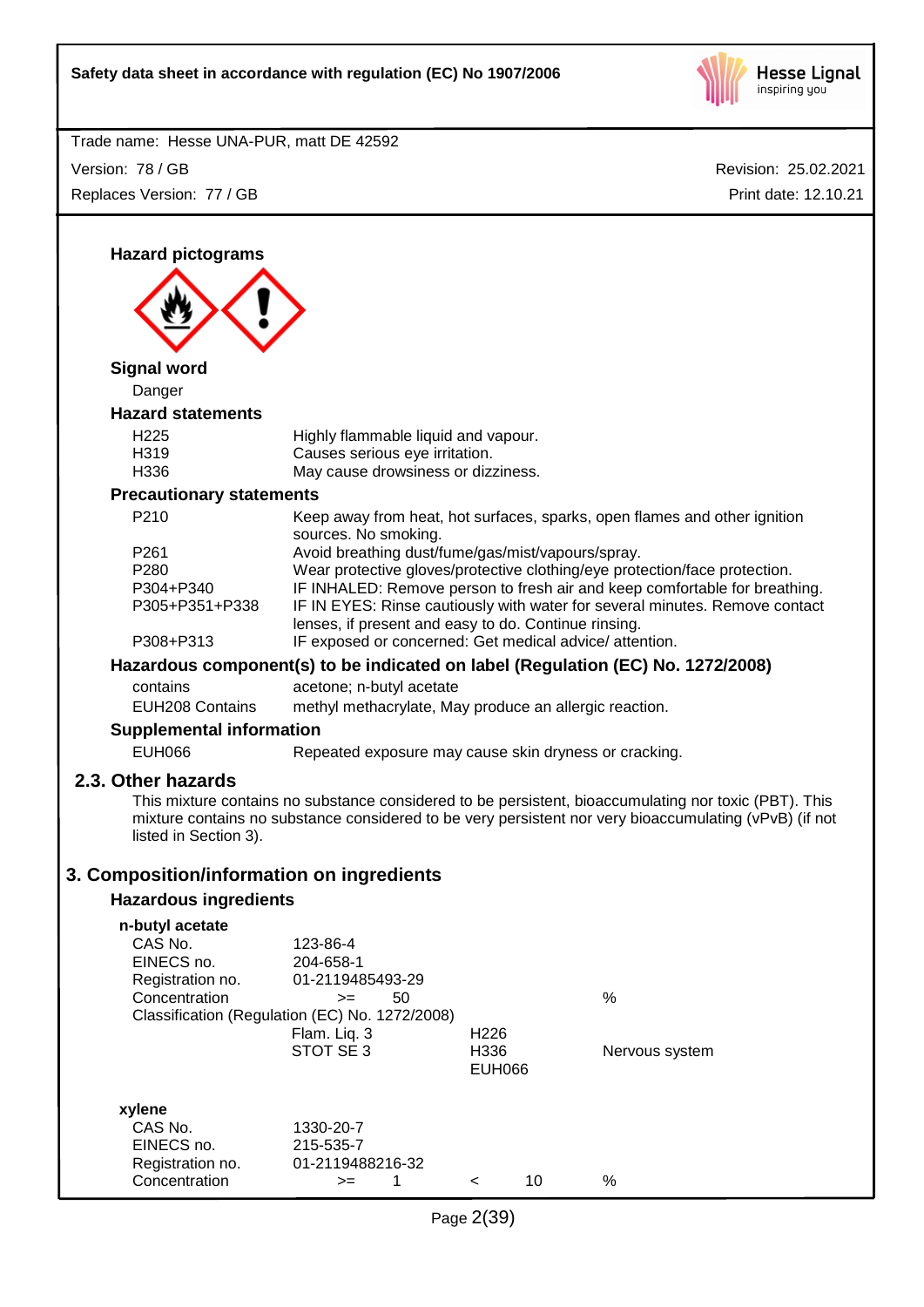

| Trade name: Hesse UNA-PUR, matt DE 42592                                           |                                                                                                                                                                                       |                                                                      |              |                                                                        |
|------------------------------------------------------------------------------------|---------------------------------------------------------------------------------------------------------------------------------------------------------------------------------------|----------------------------------------------------------------------|--------------|------------------------------------------------------------------------|
| Version: 78 / GB                                                                   |                                                                                                                                                                                       |                                                                      |              | Revision: 25.02.2021                                                   |
| Replaces Version: 77 / GB                                                          |                                                                                                                                                                                       |                                                                      |              | Print date: 12.10.21                                                   |
|                                                                                    | Classification (Regulation (EC) No. 1272/2008)<br>Flam. Liq. 3<br>Acute Tox. 4<br>Acute Tox. 4                                                                                        | H <sub>226</sub><br>H332<br>H312                                     |              | Route of exposure: Inhalation<br>exposure<br>Route of exposure: Dermal |
|                                                                                    | Skin Irrit. 2<br>Asp. Tox. 1<br>STOT SE 3<br>Eye Irrit. 2                                                                                                                             | H315<br>H304<br>H335<br>H319                                         |              | exposure<br>Respiratory tract; Route of<br>exposure: inhalative        |
| 4-methylpentan-2-one<br>CAS No.<br>EINECS no.<br>Registration no.<br>Concentration | 108-10-1<br>203-550-1<br>01-2119473980-30<br>1<br>$>=$<br>Classification (Regulation (EC) No. 1272/2008)<br>Flam. Liq. 2<br>Acute Tox. 4<br>Eye Irrit. 2<br>STOT SE 3                 | $\prec$<br>H <sub>225</sub><br>H332<br>H319<br>H335<br><b>EUH066</b> | 10           | %<br>Route of exposure: Inhalation<br>exposure<br>Respiratory tract    |
| acetone<br>CAS No.<br>EINECS no.<br>Registration no.<br>Concentration              | 67-64-1<br>200-662-2<br>01-2119471330-49<br>1<br>$>=$<br>Classification (Regulation (EC) No. 1272/2008)<br>Flam. Liq. 2<br>Eye Irrit. 2<br>STOT SE 3                                  | $\prec$<br>H <sub>225</sub><br>H319<br>H336<br><b>EUH066</b>         | 10           | %<br>Nervous system                                                    |
| ethylbenzene<br>CAS No.<br>EINECS no.<br>Registration no.<br>Concentration         | $100 - 41 - 4$<br>202-849-4<br>01-2119489370-35<br>$>=$<br>1<br>Classification (Regulation (EC) No. 1272/2008)<br>Flam. Liq. 2<br>Acute Tox. 4<br>STOT RE <sub>2</sub><br>Asp. Tox. 1 | $\prec$<br>H <sub>225</sub><br>H332<br>H373<br>H304                  | $\mathbf{3}$ | $\%$<br>Route of exposure: Inhalation<br>exposure<br>Ear               |
| toluene<br>CAS No.<br>EINECS no.<br>Registration no.                               | 108-88-3<br>203-625-9<br>01-2119471310-51                                                                                                                                             |                                                                      |              |                                                                        |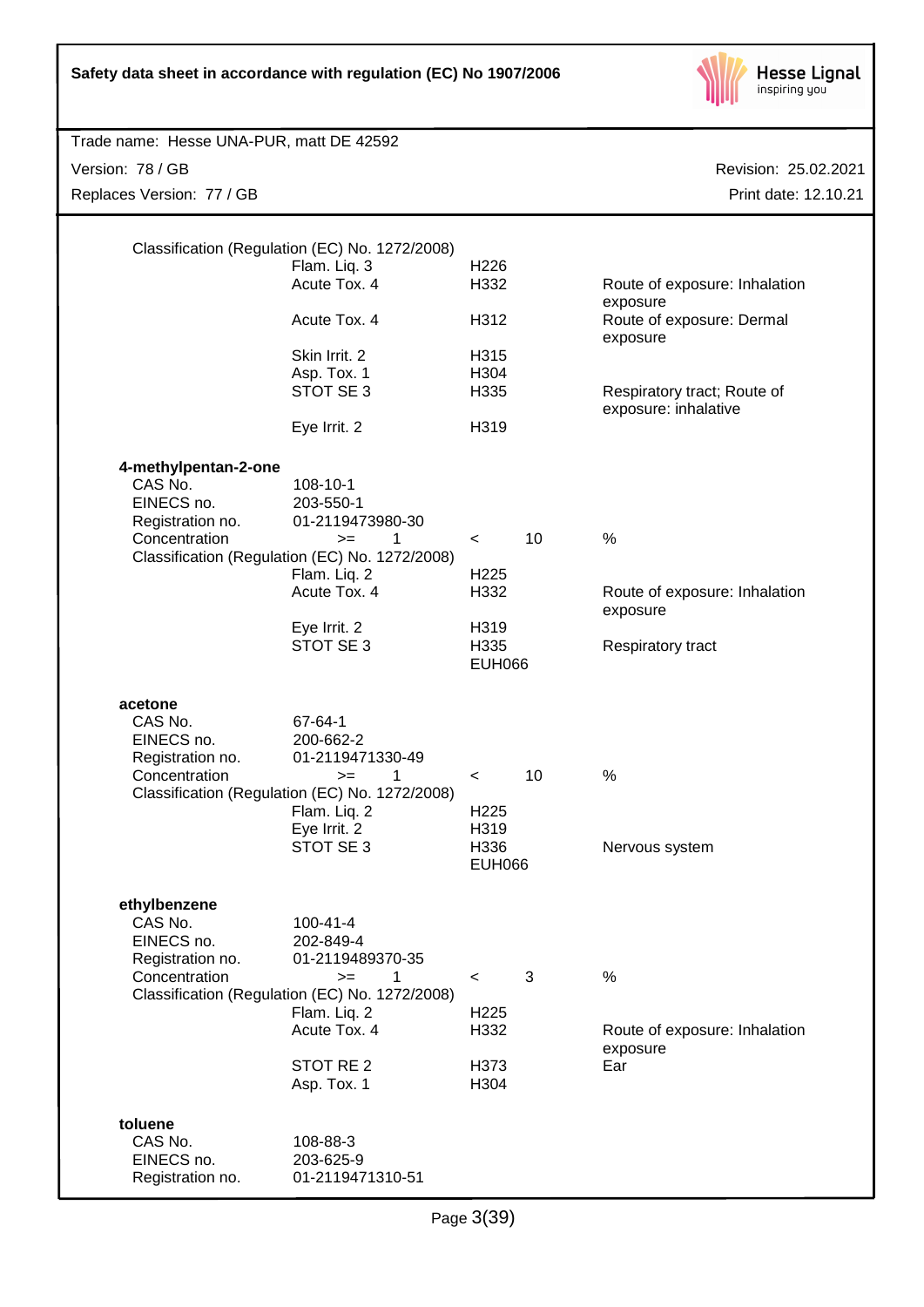| Safety data sheet in accordance with regulation (EC) No 1907/2006 |  |
|-------------------------------------------------------------------|--|
|-------------------------------------------------------------------|--|



|                                            | Trade name: Hesse UNA-PUR, matt DE 42592                    |                           |             |                                                                                             |  |
|--------------------------------------------|-------------------------------------------------------------|---------------------------|-------------|---------------------------------------------------------------------------------------------|--|
| Version: 78 / GB                           | Revision: 25.02.2021                                        |                           |             |                                                                                             |  |
| Replaces Version: 77 / GB                  |                                                             |                           |             | Print date: 12.10.21                                                                        |  |
|                                            |                                                             |                           |             |                                                                                             |  |
| Concentration                              | 0,1<br>$>=$                                                 | $\lt$                     | 1           | $\frac{0}{0}$                                                                               |  |
|                                            | Classification (Regulation (EC) No. 1272/2008)              |                           |             |                                                                                             |  |
|                                            | Flam. Liq. 2                                                | H <sub>225</sub><br>H361d |             |                                                                                             |  |
|                                            | Repr. 2<br>Asp. Tox. 1                                      | H304                      |             |                                                                                             |  |
|                                            | STOT RE <sub>2</sub>                                        | H373                      |             |                                                                                             |  |
|                                            | Skin Irrit. 2                                               | H315                      |             |                                                                                             |  |
|                                            | STOT SE 3                                                   | H336                      |             | Nervous system                                                                              |  |
|                                            |                                                             |                           |             |                                                                                             |  |
| methyl methacrylate                        |                                                             |                           |             |                                                                                             |  |
| CAS No.                                    | 80-62-6                                                     |                           |             |                                                                                             |  |
| EINECS no.                                 | 201-297-1<br>01-2119452498-28                               |                           |             |                                                                                             |  |
| Registration no.<br>Concentration          | 0,1<br>$>=$                                                 |                           | $\mathbf 1$ | %                                                                                           |  |
|                                            | Classification (Regulation (EC) No. 1272/2008)              | $\prec$                   |             |                                                                                             |  |
|                                            | Flam. Liq. 2                                                | H <sub>225</sub>          |             |                                                                                             |  |
|                                            | STOT SE 3                                                   | H335                      |             | Respiratory tract                                                                           |  |
|                                            | Skin Irrit. 2                                               | H315                      |             |                                                                                             |  |
|                                            | Skin Sens. 1                                                | H317                      |             |                                                                                             |  |
|                                            |                                                             |                           |             |                                                                                             |  |
| cellulose nitrate $<$ =12.6 % N<br>CAS No. |                                                             |                           |             |                                                                                             |  |
|                                            | 9004-70-0<br>Classification (Regulation (EC) No. 1272/2008) |                           |             |                                                                                             |  |
|                                            | Expl. 1.1                                                   | H <sub>201</sub>          |             |                                                                                             |  |
|                                            |                                                             |                           |             |                                                                                             |  |
| <b>Note</b>                                |                                                             |                           |             |                                                                                             |  |
|                                            | For explanation of abbreviations see section 16.            |                           |             |                                                                                             |  |
|                                            |                                                             |                           |             | This product does not contain substances of very high concern (Regulation (EC) No 1907/2006 |  |
|                                            | (REACH), Article 57) (if not listed in Section 3).          |                           |             |                                                                                             |  |
|                                            |                                                             |                           |             |                                                                                             |  |

## **4. First aid measures**

## **4.1. Description of first aid measures**

#### **General information**

If unconscious place in recovery position and seek medical advice. In all cases of doubt, or when symptoms persist, seek medical attention. First aider: Pay attention to self-protection! Remove affected person from danger area, lay him down.

#### **After inhalation**

In case of accident by inhalation: remove casualty to fresh air and keep at rest. Keep warm, calm and covered up. In all cases of doubt, or when symptoms persist, seek medical attention.

#### **After skin contact**

Wash off immediately with soap and water. Do NOT use solvents or thinners. Consult a doctor if skin irritation persists.

#### **After eye contact**

Remove contact lenses, irrigate copiously with clean, fresh water, holding the eyelids apart for at least 10 minutes and seek immediate medical advice. Take medical treatment.

## **After ingestion**

Do not induce vomiting. Take medical treatment.

## **4.2. Most important symptoms and effects, both acute and delayed**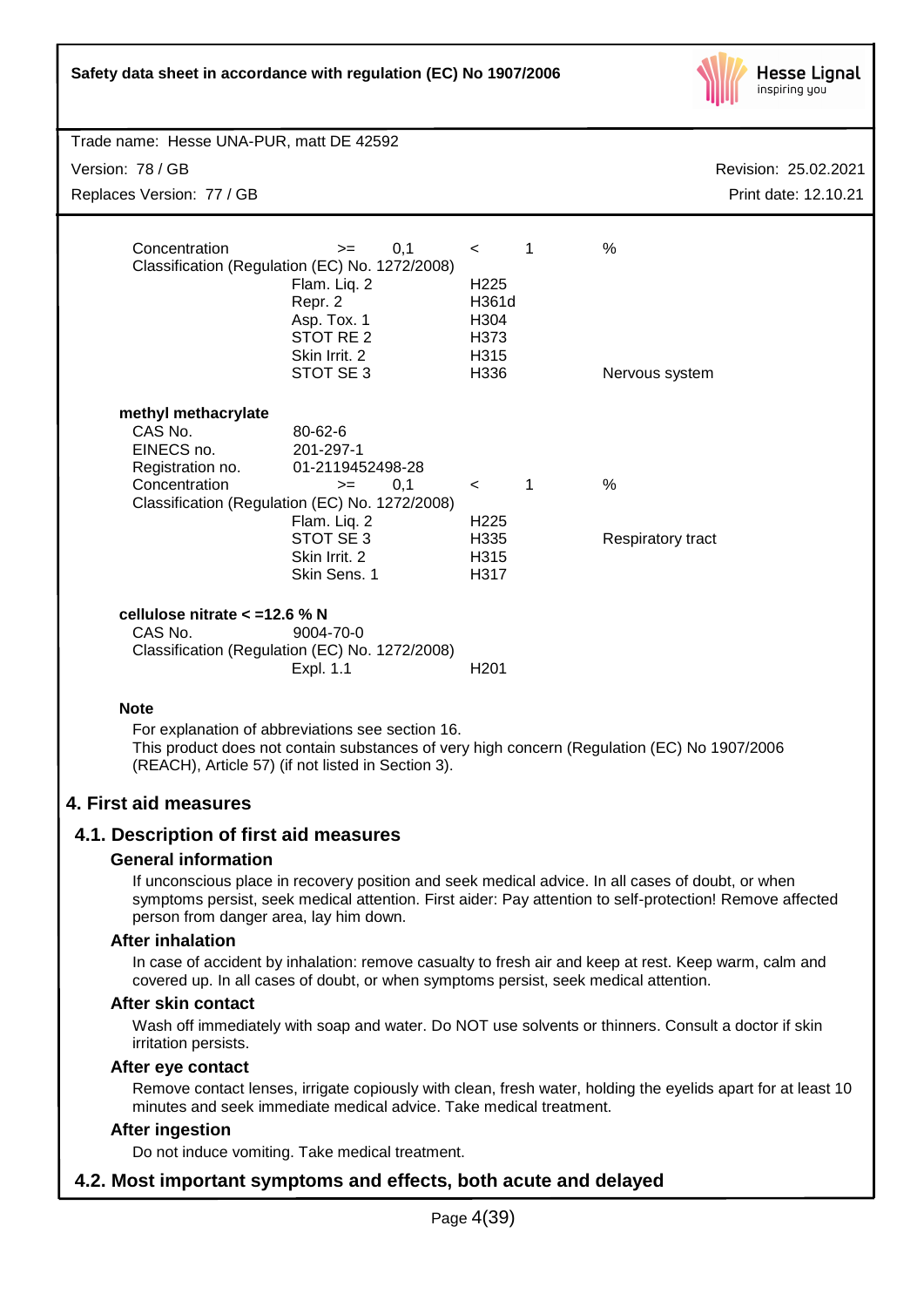

Version: 78 / GB

Replaces Version: 77 / GB

Revision: 25.02.2021

Print date: 12.10.21

Symptoms and signs include headache, dizziness, fatigue, muscular weakness, drowsiness and in extreme cases, loss of consciousness. High concentration of vapours may cause irritation to eyes and respiratory system and produce narcotic effects.

## **4.3. Indication of any immediate medical attention and special treatment needed**

## **Hints for the physician / treatment**

Treat symptomatically.

## **5. Firefighting measures**

## **5.1. Extinguishing media**

## **Suitable extinguishing media**

Recommended: alcohol resistant foam, CO2, powders, water spray/mist

## **Non suitable extinguishing media**

Do not use a solid water stream as it may scatter and spread fire.

## **5.2. Special hazards arising from the substance or mixture**

Fire will produce dense black smoke. In a fire, hazardous decomposition products may be produced. Exposure to decomposition products may cause a health hazard. Vapours can form an explosive mixture with air.

## **5.3. Advice for firefighters**

## **Special protective equipment for fire-fighting**

In case of combustion evolution of dangerous gases possible. Use self-contained breathing apparatus.

#### **Other information**

Cool closed containers exposed to fire with water. Do not allow run-off from fire fighting to enter drains or water courses. Standard procedure for chemical fires.

## **6. Accidental release measures**

## **6.1. Personal precautions, protective equipment and emergency procedures**

Eliminate all ignition sources if safe to do so. Ensure adequate ventilation. Do not inhale vapours. Do not inhale gases. Do not inhale mist.

## **6.2. Environmental precautions**

Do not allow to enter drains or waterways. Do not allow to enter soil, waterways or waste water canal. In case of gas escape or of entry into waterways, soil or drains, inform the responsible authorities.

## **6.3. Methods and material for containment and cleaning up**

Contain and collect spillage with non-combustible absorbent materials, e.g. sand, earth, vermiculite, diatomaceous earth and place in container for disposal according to local regulations (see section 13). Clean contaminated floors and objects thoroughly with water and detergents, observing environmental regulations. Do NOT use solvents or thinners. Send in suitable containers for recovery or disposal.

## **6.4. Reference to other sections**

Refer to protective measures listed in Sections 7 and 8.

## **7. Handling and storage**

## **7.1. Precautions for safe handling**

## **Advice on safe handling**

Prevent the creation of flammable or explosive concentrations of vapour in air and avoid vapour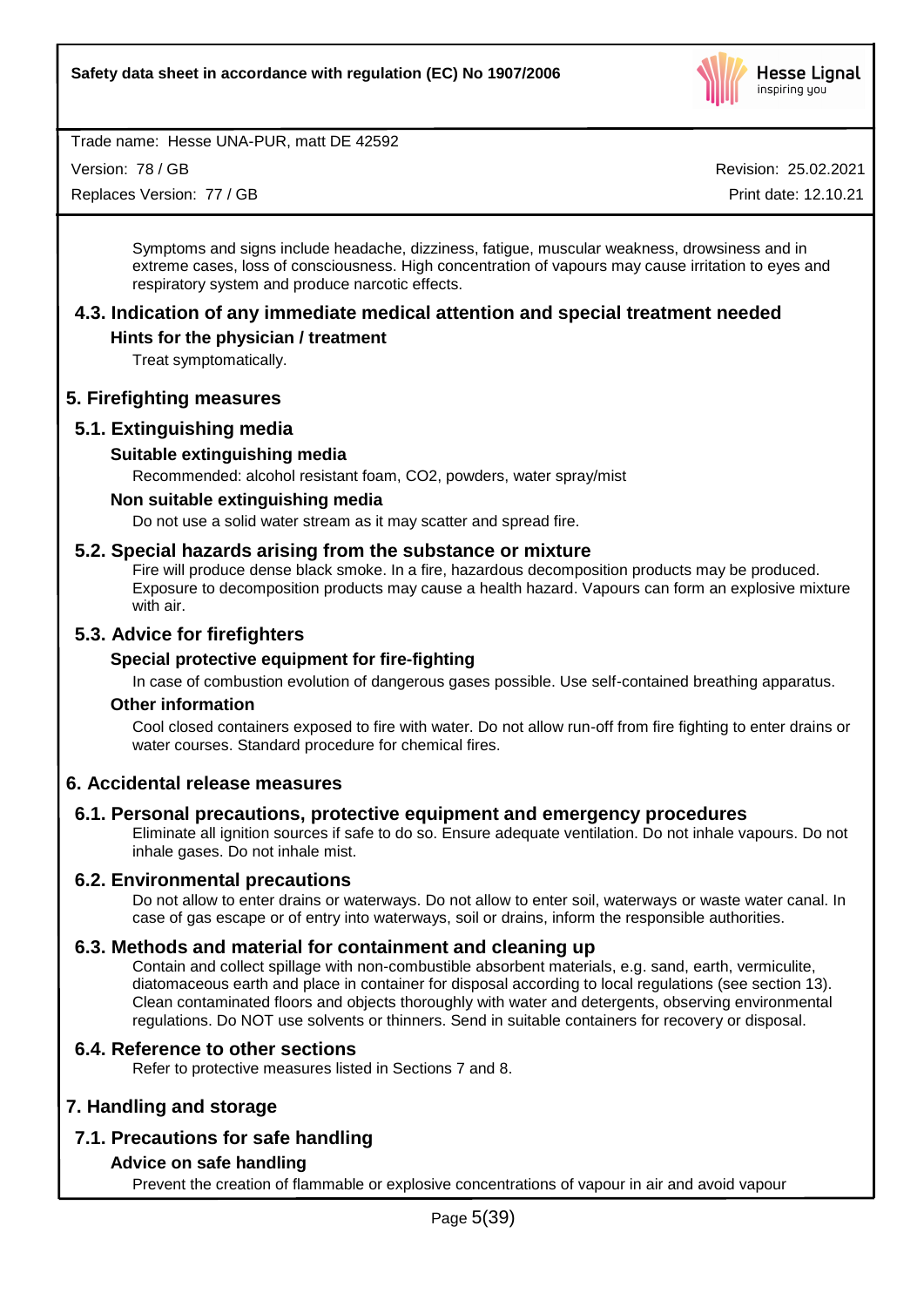

Version: 78 / GB

Replaces Version: 77 / GB

Revision: 25.02.2021

Print date: 12.10.21

concentration higher than the occupational exposure limits. Keep container tightly closed and dry in a cool, well-ventilated place. Use only with adequate ventilation/personal protection. Ensure adequate ventilation. Provide for sufficient ventilation. This can be achieved by local exhaust or general exhaust air collection. Wear a suitable respirator if the ventilation is not sufficient to keep the solvent vapour concentration below the occupational limit values. Avoid contact with skin and eyes. Avoid inhalation of vapour and spray mist. Do no eat, drink or smoke when using this product. Use personal protective clothing. For personal protection see Section 8.

## **Advice on protection against fire and explosion**

Vapours can form an explosive mixture with air. Vapours are heavier than air and may spread along floors. In addition, the product should only be used in areas from which all naked lights and other sources of ignition have been excluded. Mixture may charge electrostatically: always use earthing leads when transferring from one container to another. Take measures to prevent the build up of electrostatic charge. Wear shoes with conductive soles. No sparking tools should be used. Fight fire with normal precautions from a reasonable distance.

## **7.2. Conditions for safe storage, including any incompatibilities**

## **Requirements for storage rooms and vessels**

Provide solvent-resistant and impermeable floor. Keep only in the original container in a cool, well ventilated place. Containers which are opened must be carefully resealed and kept upright to prevent leakage.

## **Hints on storage assembly**

Store away from oxidising agents, from strongly alkaline and strongly acid materials.

#### **Storage classes**

Storage class according to TRGS 510 3 Flammable liquid

## **Further information on storage conditions**

Protect from frost. Protect from heat and direct sunlight. Keep away from sources of ignition - No smoking. Store in accordance with the particular national regulations.

## **7.3. Specific end use(s)**

See exposure scenario, if available.

## **8. Exposure controls/personal protection**

## **8.1. Control parameters**

## **Exposure limit values**

| 4-methylpentan-2-one                                   |                       |                       |     |        |  |
|--------------------------------------------------------|-----------------------|-----------------------|-----|--------|--|
| List                                                   | Directive 2017/164 EG |                       |     |        |  |
| Value                                                  | 83                    | mg/m <sup>3</sup>     | 20  | ppm(V) |  |
| Short term exposure limit                              | 208                   | mg/m <sup>3</sup>     | 50  | ppm(V) |  |
| Status: 12/2009                                        |                       |                       |     |        |  |
| 4-methylpentan-2-one                                   |                       |                       |     |        |  |
| List                                                   | EH40                  |                       |     |        |  |
| Value                                                  | 208                   | mg/m <sup>3</sup>     | 50  | ppm(V) |  |
| Short term exposure limit                              | 416                   | mg/m <sup>3</sup>     | 100 | ppm(V) |  |
| Skin resorption / sensibilisation: Sk; Status: 01/2020 |                       |                       |     |        |  |
| acetone                                                |                       |                       |     |        |  |
| List                                                   |                       | Directive 2017/164 EG |     |        |  |
| Value                                                  | 1210                  | mg/m <sup>3</sup>     | 500 | ppm(V) |  |
| Status: 12/2009                                        |                       |                       |     |        |  |
|                                                        |                       |                       |     |        |  |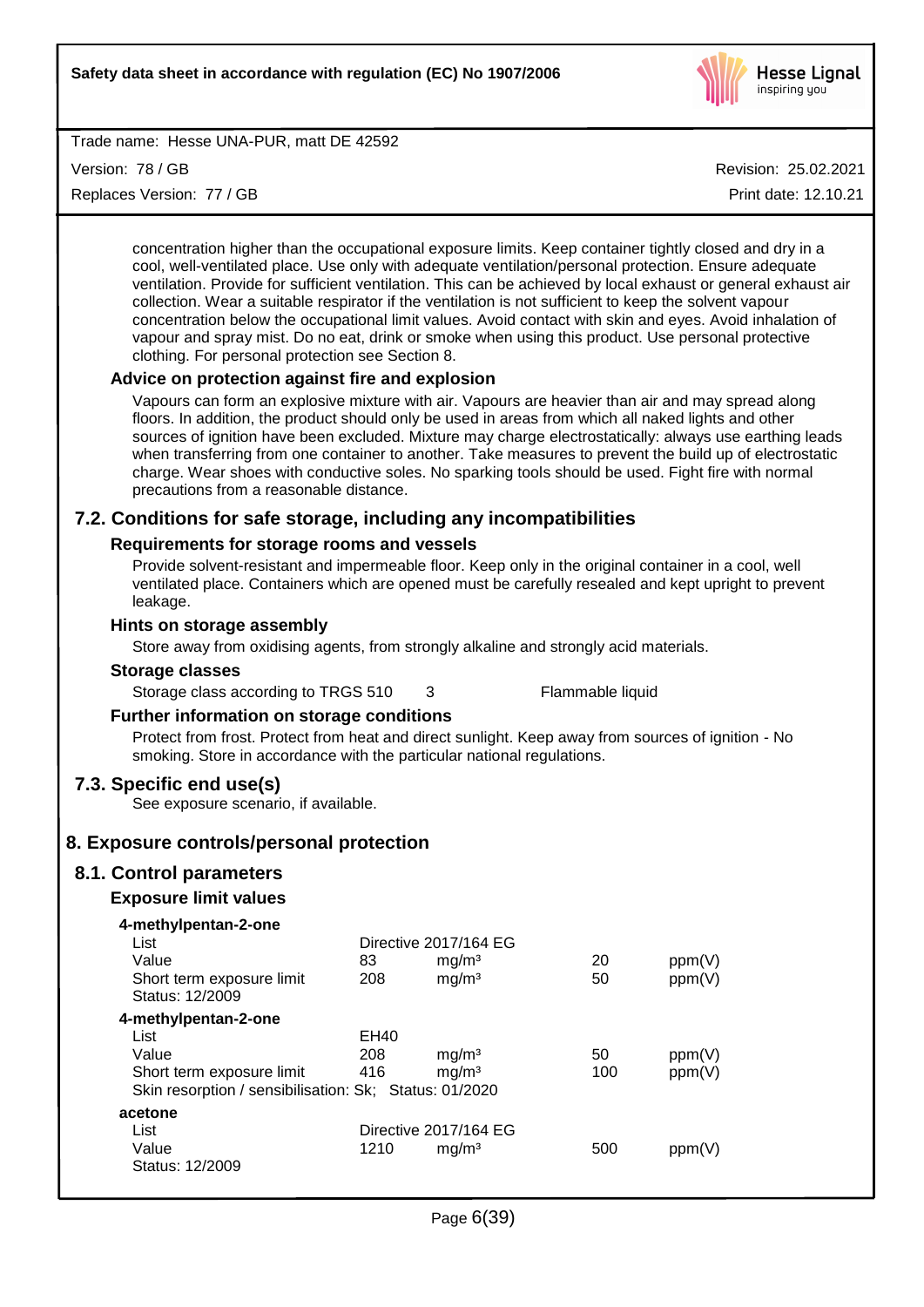

Version: 78 / GB

Replaces Version: 77 / GB

| acetone                                                |                  |                                |            |         |
|--------------------------------------------------------|------------------|--------------------------------|------------|---------|
| List                                                   | EH40             |                                |            |         |
| Value                                                  | 1210             | mg/m <sup>3</sup>              | 500        | ppm(V)  |
| Short term exposure limit                              | 3620             | mg/m <sup>3</sup>              | 1500       | ppm(V)  |
| Status: 01/2020                                        |                  |                                |            |         |
|                                                        |                  |                                |            |         |
| n-butyl acetate                                        |                  |                                |            |         |
| List<br>Value                                          | EH40<br>724      |                                |            |         |
|                                                        |                  | mg/m <sup>3</sup>              | 150<br>200 | ppm(V)  |
| Short term exposure limit<br>Status: 01/2020           | 966              | mg/m <sup>3</sup>              |            | ppm(V)  |
|                                                        |                  |                                |            |         |
| n-butyl acetate                                        |                  |                                |            |         |
| List                                                   |                  | Directive 2017/164 EG          |            |         |
| Value                                                  | 241              | mg/m <sup>3</sup>              | 50         | ppm(V)  |
| Short term exposure limit                              | 723              | mg/m <sup>3</sup>              | 150        | ppm(V)  |
| Status: 10/2019                                        |                  |                                |            |         |
| xylene                                                 |                  |                                |            |         |
| List                                                   |                  | Directive 2017/164 EG          |            |         |
| Value                                                  | 221              | mg/m <sup>3</sup>              | 50         | ppm(V)  |
| Short term exposure limit                              | 442              | mg/m <sup>3</sup>              | 100        | ppm(V)  |
| Skin resorption / sensibilisation: H; Status: 12/2009  |                  |                                |            |         |
| xylene                                                 |                  |                                |            |         |
| List                                                   | EH40             |                                |            |         |
| Value                                                  | 220              | mg/m <sup>3</sup>              | 50         | ppm(V)  |
| Short term exposure limit                              | 441              | mg/m <sup>3</sup>              | 100        | ppm(V)  |
| Skin resorption / sensibilisation: Sk; Status: 01/2020 |                  |                                |            |         |
| ethylbenzene                                           |                  |                                |            |         |
| List                                                   |                  | Directive 2017/164 EG          |            |         |
| Value                                                  | 442              | mg/m <sup>3</sup>              | 100        | ppm(V)  |
| Short term exposure limit                              | 884              | mg/m <sup>3</sup>              | 200        | ppm(V)  |
| Status: 12/2009                                        |                  |                                |            |         |
| ethylbenzene                                           |                  |                                |            |         |
| List                                                   | EH40             |                                |            |         |
| Value                                                  | 441              | mg/m <sup>3</sup>              | 100        | ppm(V)  |
| Short term exposure limit                              | 552              | mg/m <sup>3</sup>              | 125        | ppm(V)  |
| Skin resorption / sensibilisation: Sk; Status: 01/2020 |                  |                                |            |         |
| <b>Other information</b>                               |                  |                                |            |         |
|                                                        |                  |                                |            |         |
| <b>Derived No/Minimal Effect Levels (DNEL/DMEL)</b>    |                  |                                |            |         |
| n-butyl acetate                                        |                  |                                |            |         |
| Type of value                                          |                  | Derived No Effect Level (DNEL) |            |         |
| Reference group                                        |                  | Workers (professional)         |            |         |
| Duration of exposure                                   | Long-term        |                                |            |         |
| Route of exposure                                      | Dermal exposure  |                                |            |         |
| Mode of action                                         | Systemic effects |                                |            |         |
| Concentration                                          | 11               |                                |            | mg/kg/d |
|                                                        |                  |                                |            |         |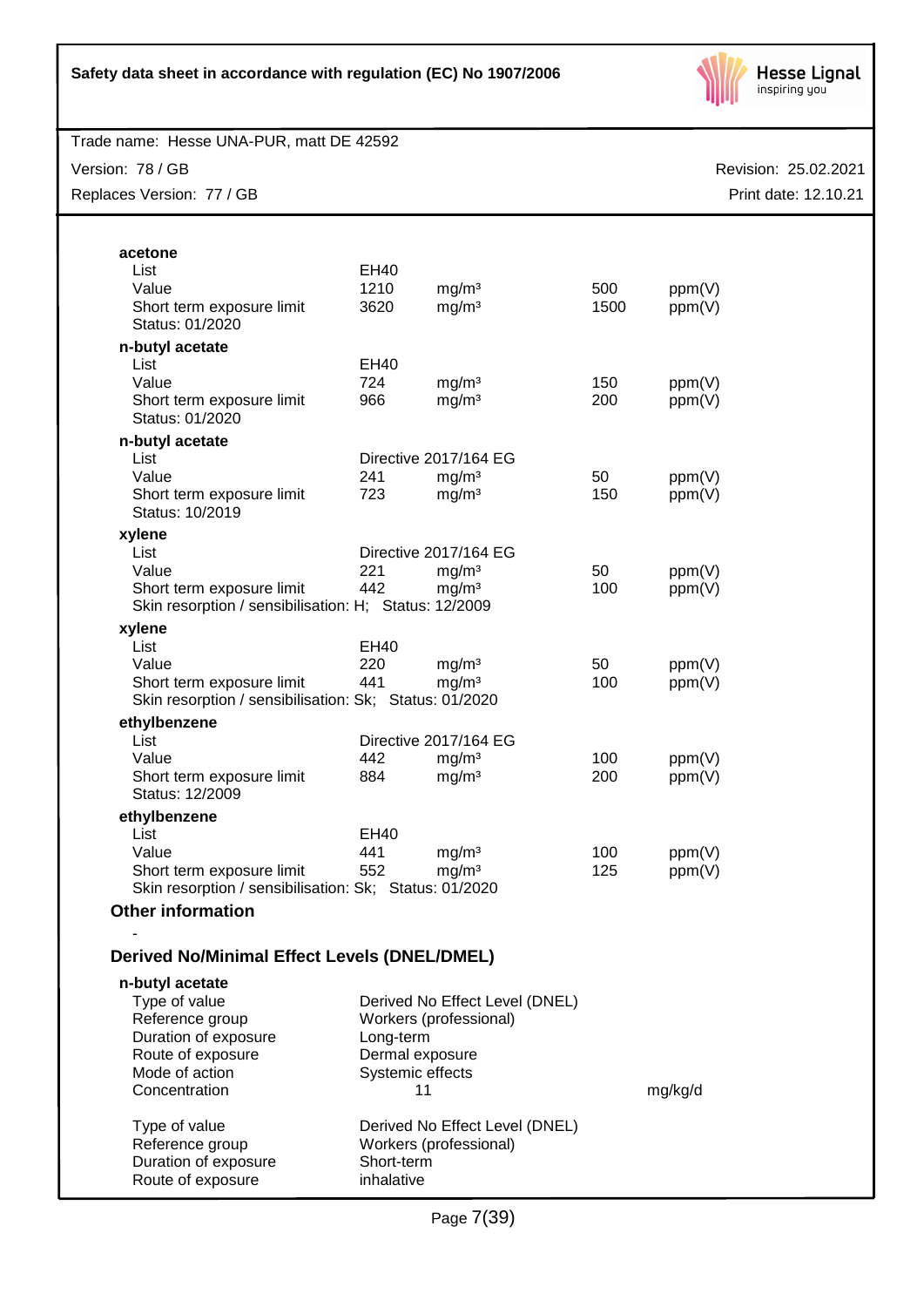

## Trade name: Hesse UNA-PUR, matt DE 42592

Version: 78 / GB Replaces Version: 77 / GB

| Mode of action       | Systemic effects               |                   |
|----------------------|--------------------------------|-------------------|
| Concentration        | 600                            | mg/m <sup>3</sup> |
| Type of value        | Derived No Effect Level (DNEL) |                   |
| Reference group      | Workers (professional)         |                   |
| Duration of exposure | Short-term                     |                   |
| Route of exposure    | inhalative                     |                   |
| Mode of action       | Local effects                  |                   |
| Concentration        | 600                            | mg/m <sup>3</sup> |
| Type of value        | Derived No Effect Level (DNEL) |                   |
| Reference group      | Workers (professional)         |                   |
| Duration of exposure | Long-term                      |                   |
| Route of exposure    | inhalative                     |                   |
| Mode of action       | Local effects                  |                   |
| Concentration        | 300                            | mg/m <sup>3</sup> |
| Type of value        | Derived No Effect Level (DNEL) |                   |
| Reference group      | Workers (professional)         |                   |
| Duration of exposure | Long-term                      |                   |
| Route of exposure    | inhalative                     |                   |
| Mode of action       | Systemic effects               |                   |
| Concentration        | 300                            | mg/m <sup>3</sup> |
| Type of value        | Derived No Effect Level (DNEL) |                   |
| Reference group      | Consumer                       |                   |
| Duration of exposure | Long-term                      |                   |
| Route of exposure    | Dermal exposure                |                   |
| Mode of action       | Systemic effects               |                   |
| Concentration        | 6                              | mg/kg/d           |
| Type of value        | Derived No Effect Level (DNEL) |                   |
| Reference group      | Consumer                       |                   |
| Duration of exposure | Long-term                      |                   |
| Route of exposure    | Oral exposure                  |                   |
| Mode of action       | Systemic effects               |                   |
| Concentration        | 2                              | mg/kg/d           |
| Type of value        | Derived No Effect Level (DNEL) |                   |
| Reference group      | Consumer                       |                   |
| Duration of exposure | Short-term                     |                   |
| Route of exposure    | inhalative                     |                   |
| Mode of action       | Systemic effects               |                   |
| Concentration        | 300                            | mg/m <sup>3</sup> |
| Type of value        | Derived No Effect Level (DNEL) |                   |
| Reference group      | Consumer                       |                   |
| Duration of exposure | Short-term                     |                   |
| Route of exposure    | inhalative                     |                   |
| Mode of action       | Local effects                  |                   |
| Concentration        | 300                            | mg/m <sup>3</sup> |
| Type of value        | Derived No Effect Level (DNEL) |                   |
|                      |                                |                   |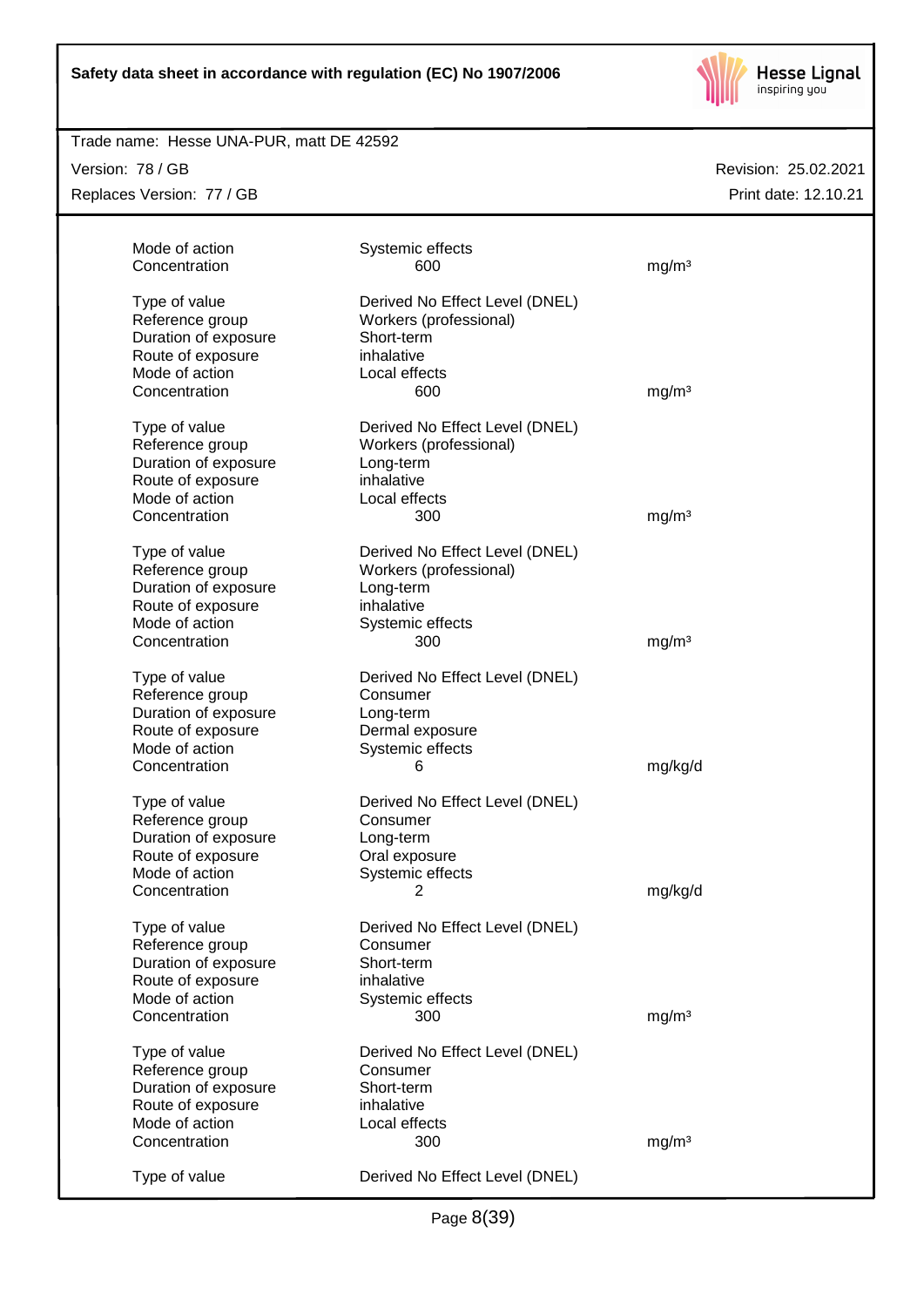

| Trade name: Hesse UNA-PUR, matt DE 42592 |                                |                   |                      |
|------------------------------------------|--------------------------------|-------------------|----------------------|
| Version: 78 / GB                         |                                |                   | Revision: 25.02.2021 |
| Replaces Version: 77 / GB                |                                |                   | Print date: 12.10.21 |
|                                          |                                |                   |                      |
| Reference group                          | Consumer                       |                   |                      |
| Duration of exposure                     | Long-term                      |                   |                      |
| Route of exposure                        | inhalative                     |                   |                      |
| Mode of action                           | Systemic effects               |                   |                      |
| Concentration                            | 35,7                           | mg/m <sup>3</sup> |                      |
| Type of value                            | Derived No Effect Level (DNEL) |                   |                      |
| Reference group                          | Consumer                       |                   |                      |
| Duration of exposure                     | Long-term                      |                   |                      |
| Route of exposure                        | inhalative                     |                   |                      |
| Mode of action                           | Local effects                  |                   |                      |
| Concentration                            | 35,7                           | mg/m <sup>3</sup> |                      |
| 4-methylpentan-2-one                     |                                |                   |                      |
| Type of value                            | Derived No Effect Level (DNEL) |                   |                      |
| Reference group                          | Workers (professional)         |                   |                      |
| Duration of exposure                     | Short-term                     |                   |                      |
| Route of exposure                        | inhalative                     |                   |                      |
| Mode of action                           | Systemic effects               |                   |                      |
| Concentration                            | 208                            | mg/m <sup>3</sup> |                      |
| Type of value                            | Derived No Effect Level (DNEL) |                   |                      |
| Reference group                          | Workers (professional)         |                   |                      |
| Duration of exposure                     | Short-term                     |                   |                      |
| Route of exposure                        | inhalative                     |                   |                      |
| Mode of action                           | Local effects                  |                   |                      |
| Concentration                            | 208                            | mg/m <sup>3</sup> |                      |
| Type of value                            | Derived No Effect Level (DNEL) |                   |                      |
| Reference group                          | Workers (professional)         |                   |                      |
| Duration of exposure                     | Long-term                      |                   |                      |
| Route of exposure                        | inhalative                     |                   |                      |
| Mode of action                           | Systemic effects               |                   |                      |
| Concentration                            | 83                             | mg/m <sup>3</sup> |                      |
| Type of value                            | Derived No Effect Level (DNEL) |                   |                      |
| Reference group                          | Workers (professional)         |                   |                      |
| Duration of exposure                     | Long-term                      |                   |                      |
| Route of exposure                        | inhalative                     |                   |                      |
| Mode of action                           | Local effects                  |                   |                      |
| Concentration                            | 83                             | mg/m <sup>3</sup> |                      |
| Type of value                            | Derived No Effect Level (DNEL) |                   |                      |
| Reference group                          | Workers (professional)         |                   |                      |
| Duration of exposure                     | Long-term                      |                   |                      |
| Route of exposure                        | Dermal exposure                |                   |                      |
| Mode of action                           | Systemic effects               |                   |                      |
| Concentration                            | 11,8                           | mg/kg/d           |                      |
| Type of value                            | Derived No Effect Level (DNEL) |                   |                      |
| Reference group                          | Consumer                       |                   |                      |
| Duration of exposure                     | Long-term                      |                   |                      |
| Route of exposure                        | inhalative                     |                   |                      |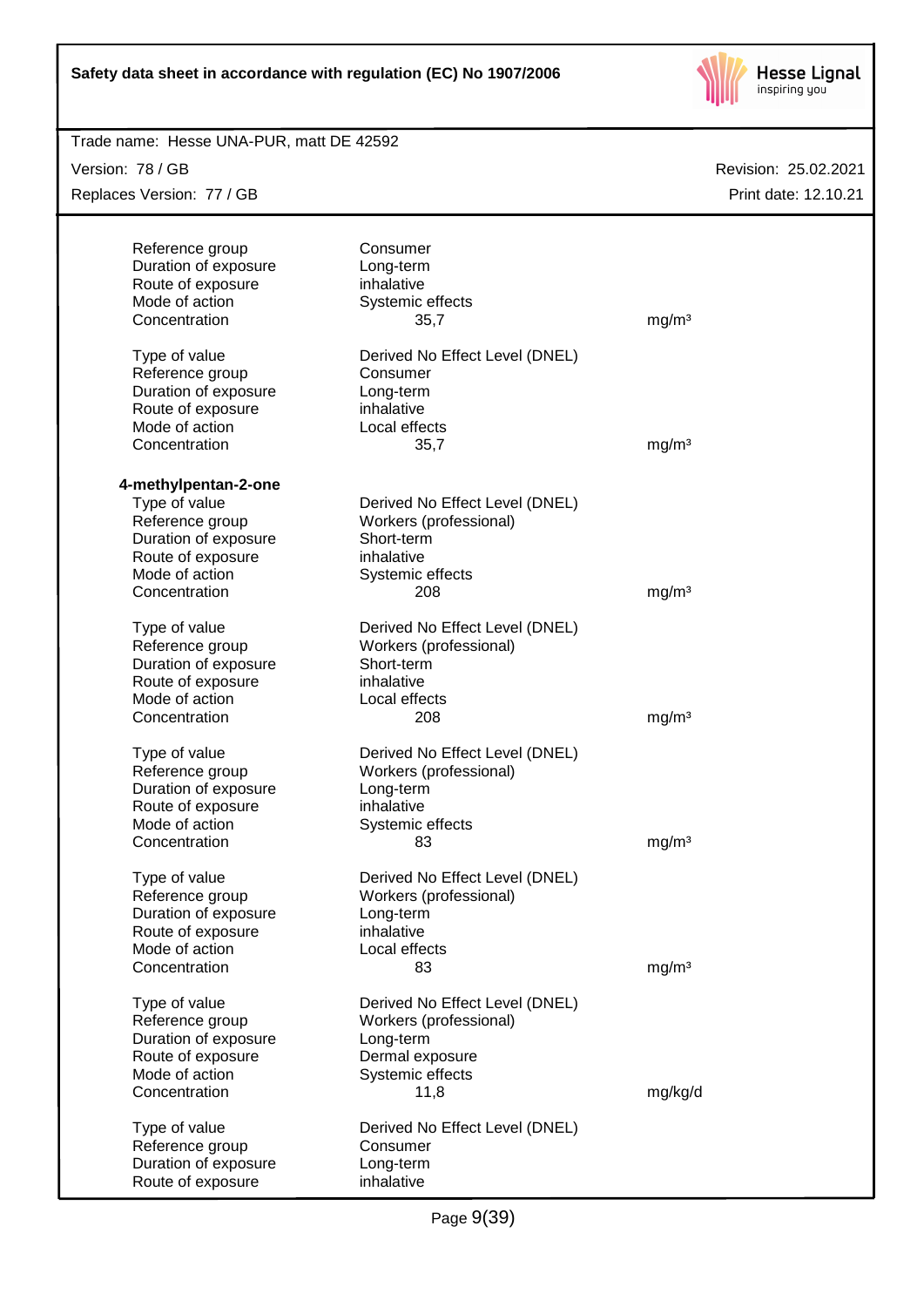

## Trade name: Hesse UNA-PUR, matt DE 42592

Version: 78 / GB Replaces Version: 77 / GB

| Mode of action                      | Systemic effects               |                   |
|-------------------------------------|--------------------------------|-------------------|
| Concentration                       | 14,7                           | mg/m <sup>3</sup> |
| Type of value                       | Derived No Effect Level (DNEL) |                   |
| Reference group                     | Consumer                       |                   |
| Duration of exposure                | Long-term                      |                   |
| Route of exposure                   | inhalative                     |                   |
| Mode of action                      | Local effects                  |                   |
| Concentration                       | 14,7                           | mg/m <sup>3</sup> |
|                                     |                                |                   |
| Type of value                       | Derived No Effect Level (DNEL) |                   |
| Reference group                     | Consumer                       |                   |
| Duration of exposure                | Short-term                     |                   |
| Route of exposure                   | inhalative                     |                   |
| Mode of action                      | Systemic effects               |                   |
| Concentration                       | 155,2                          | mg/m <sup>3</sup> |
| Type of value                       | Derived No Effect Level (DNEL) |                   |
| Reference group                     | Consumer                       |                   |
| Duration of exposure                | Short-term                     |                   |
| Route of exposure                   | inhalative                     |                   |
| Mode of action                      | Local effects                  |                   |
| Concentration                       | 155,2                          | mg/m <sup>3</sup> |
|                                     |                                |                   |
| Type of value                       | Derived No Effect Level (DNEL) |                   |
| Reference group                     | Consumer                       |                   |
| Duration of exposure                | Long-term                      |                   |
| Route of exposure                   | Dermal exposure                |                   |
| Mode of action                      | Systemic effects               |                   |
| Concentration                       | 4,2                            | mg/kg/d           |
| Type of value                       | Derived No Effect Level (DNEL) |                   |
| Reference group                     | Consumer                       |                   |
| Duration of exposure                | Long-term                      |                   |
| Route of exposure                   | Oral exposure                  |                   |
| Mode of action                      | Systemic effects               |                   |
| Concentration                       | 4,2                            | mg/kg/d           |
|                                     |                                |                   |
| acetone                             |                                |                   |
| Type of value                       | Derived No Effect Level (DNEL) |                   |
| Reference group                     | Workers (professional)         |                   |
| Duration of exposure                | Long-term                      |                   |
| Route of exposure                   | inhalative                     |                   |
| Mode of action                      | Systemic effects               |                   |
| Concentration                       | 1210                           | mg/m <sup>3</sup> |
| Type of value                       | Derived No Effect Level (DNEL) |                   |
| Reference group                     | Workers (professional)         |                   |
| Duration of exposure                | Long-term                      |                   |
|                                     | Dermal exposure                |                   |
|                                     |                                |                   |
| Route of exposure<br>Mode of action | Systemic effects               |                   |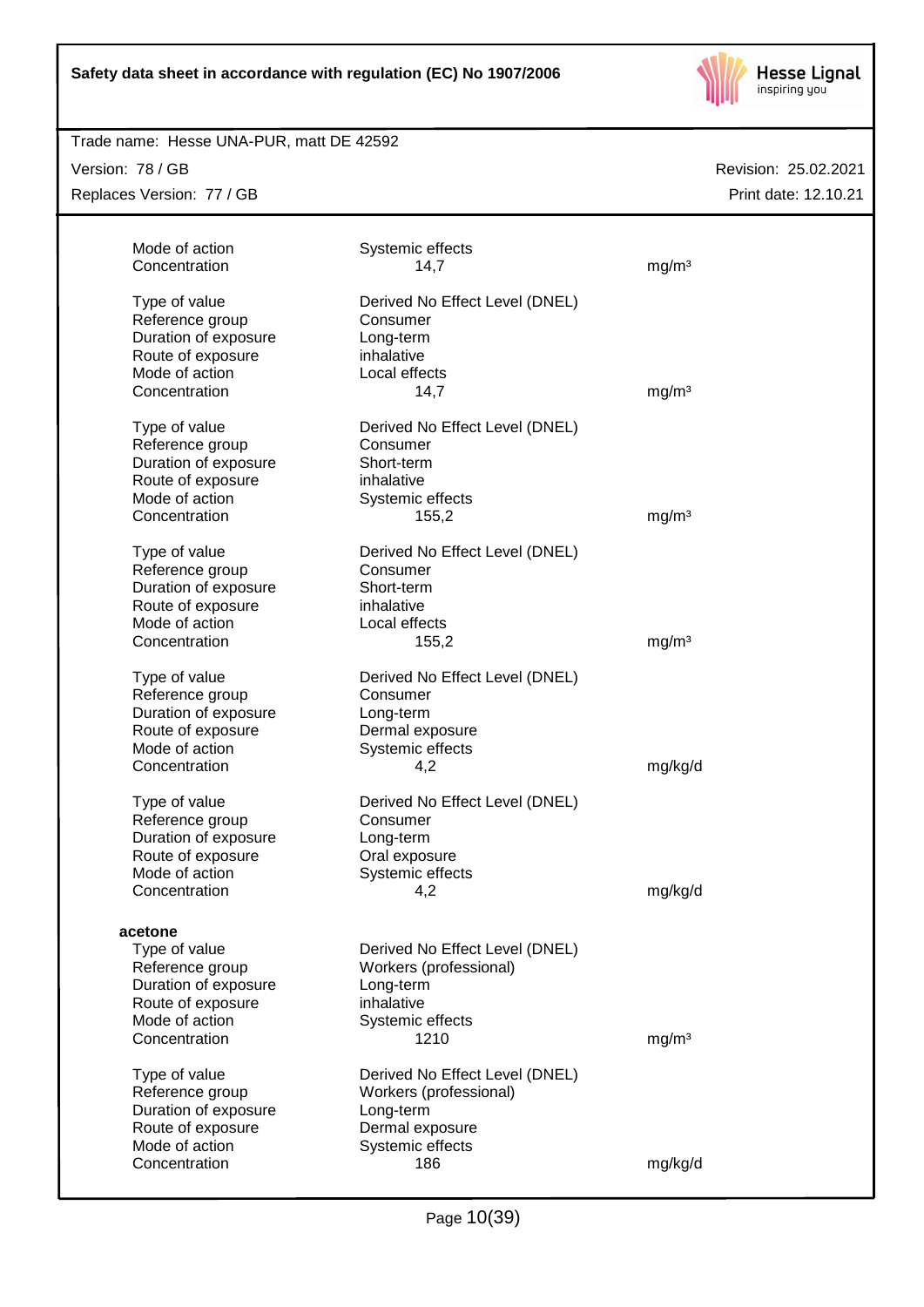

## Revision: 25.02.2021 Trade name: Hesse UNA-PUR, matt DE 42592 Print date: 12.10.21 Version: 78 / GB Replaces Version: 77 / GB Type of value Derived No Effect Level (DNEL) Reference group Workers (professional) Duration of exposure Short-term Route of exposure inhalative Mode of action Local effects Concentration 2420 mg/m<sup>3</sup> Type of value Derived No Effect Level (DNEL) Reference group Workers (professional) Duration of exposure Short-term Route of exposure inhalative Mode of action Systemic effects Concentration 1210 mg/m<sup>3</sup> Type of value Derived No Effect Level (DNEL) Reference group Consumer Duration of exposure Long-term Route of exposure **Caleman Constant Constant Constant** Mode of action Systemic effects Concentration 62 mg/kg/d Type of value Derived No Effect Level (DNEL) Reference group Consumer Duration of exposure Long-term Route of exposure **Dermal exposure** Mode of action Systemic effects Concentration 62 mg/kg/d Type of value Derived No Effect Level (DNEL) Reference group Consumer Duration of exposure Long-term Route of exposure inhalative Mode of action Systemic effects Concentration 200 mg/m<sup>3</sup> **xylene** Type of value Derived No Effect Level (DNEL) Reference group Consumer Duration of exposure Long-term Route of exposure **Dermal** exposure Mode of action Systemic effects Concentration 108 mg/kg/d Type of value Derived No Effect Level (DNEL) Reference group Workers (professional) Duration of exposure **Long-term** Route of exposure **Dermal exposure** Mode of action Systemic effects Concentration 180 mg/kg/d Type of value Derived No Effect Level (DNEL) Reference group Consumer Duration of exposure Long-term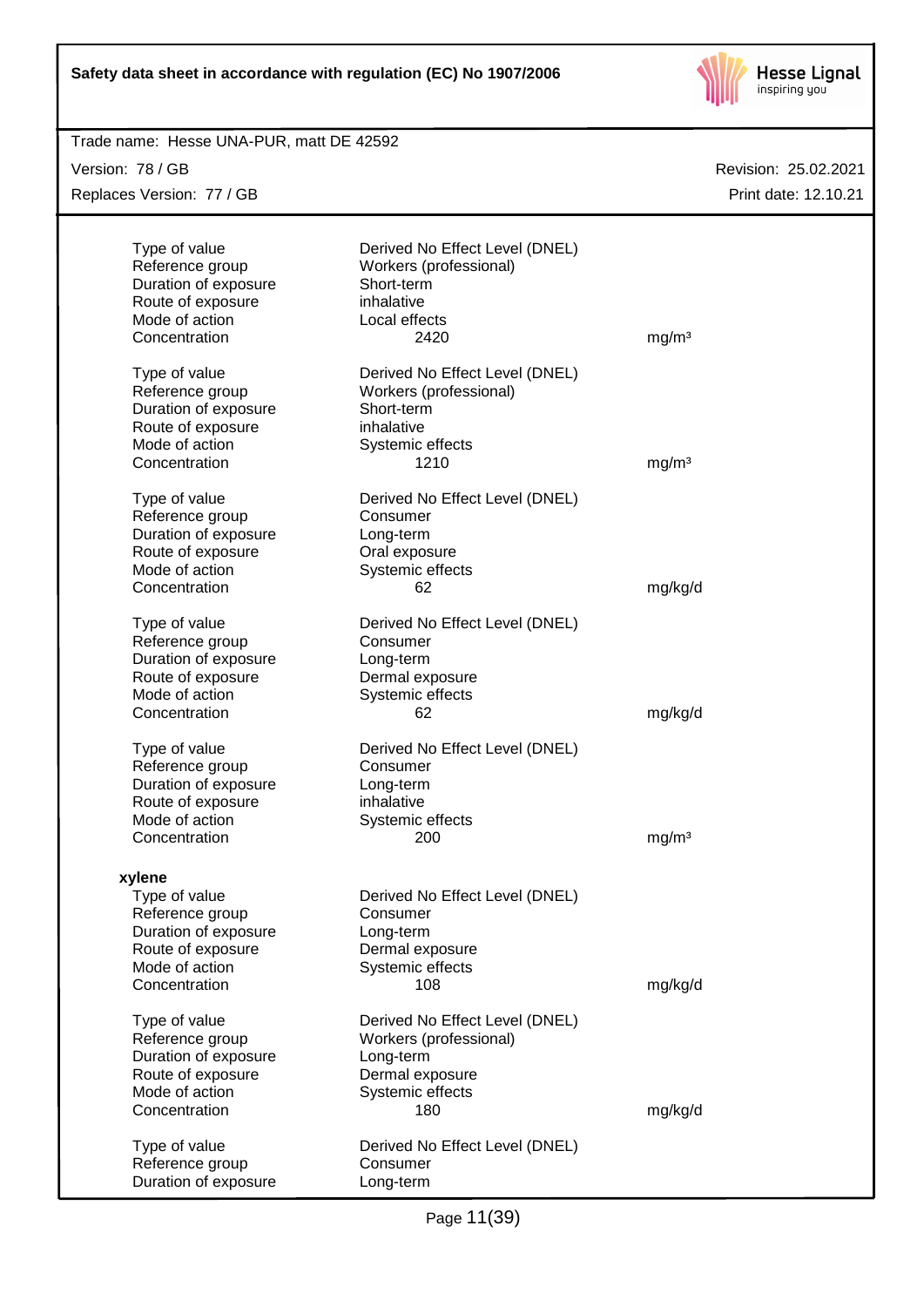

## Trade name: Hesse UNA-PUR, matt DE 42592

Version: 78 / GB Replaces Version: 77 / GB

| Route of exposure                   | inhalative                                               |                   |
|-------------------------------------|----------------------------------------------------------|-------------------|
| Mode of action                      | Systemic effects                                         |                   |
| Concentration                       | 14,8                                                     | mg/m <sup>3</sup> |
|                                     |                                                          |                   |
| Type of value                       | Derived No Effect Level (DNEL)                           |                   |
| Reference group                     | Consumer                                                 |                   |
| Duration of exposure                | Short-term                                               |                   |
| Route of exposure<br>Mode of action | inhalative                                               |                   |
| Concentration                       | Systemic effects<br>174                                  | mg/m <sup>3</sup> |
|                                     |                                                          |                   |
| Type of value                       | Derived No Effect Level (DNEL)                           |                   |
| Reference group                     | Consumer                                                 |                   |
| Duration of exposure                | Short-term                                               |                   |
| Route of exposure                   | inhalative                                               |                   |
| Mode of action                      | Local effects                                            |                   |
| Concentration                       | 174                                                      | mg/m <sup>3</sup> |
|                                     |                                                          |                   |
| Type of value<br>Reference group    | Derived No Effect Level (DNEL)<br>Workers (professional) |                   |
| Duration of exposure                | Long-term                                                |                   |
| Route of exposure                   | inhalative                                               |                   |
| Mode of action                      | Local effects                                            |                   |
| Concentration                       | 77                                                       | mg/m <sup>3</sup> |
|                                     |                                                          |                   |
| Type of value                       | Derived No Effect Level (DNEL)                           |                   |
| Reference group                     | Workers (professional)                                   |                   |
| Duration of exposure                | Long-term                                                |                   |
| Route of exposure                   | inhalative                                               |                   |
| Mode of action                      | Systemic effects                                         |                   |
| Concentration                       | 77                                                       | mg/m <sup>3</sup> |
| Type of value                       | Derived No Effect Level (DNEL)                           |                   |
| Reference group                     | Workers (professional)                                   |                   |
| Duration of exposure                | Short-term                                               |                   |
| Route of exposure                   | inhalative                                               |                   |
| Mode of action                      | Systemic effects                                         |                   |
| Concentration                       | 289                                                      | mg/m <sup>3</sup> |
|                                     |                                                          |                   |
| Type of value                       | Derived No Effect Level (DNEL)                           |                   |
| Reference group                     | Workers (professional)                                   |                   |
| Duration of exposure                | Short-term                                               |                   |
| Route of exposure                   | inhalative                                               |                   |
| Mode of action                      | Local effects                                            |                   |
| Concentration                       | 289                                                      | mg/m <sup>3</sup> |
| Type of value                       | Derived No Effect Level (DNEL)                           |                   |
| Reference group                     | Consumer                                                 |                   |
| Duration of exposure                | Long-term                                                |                   |
| Route of exposure                   | Oral exposure                                            |                   |
| Mode of action                      | Systemic effects                                         |                   |
| Concentration                       | 1,6                                                      | mg/kg/d           |
|                                     |                                                          |                   |
|                                     |                                                          |                   |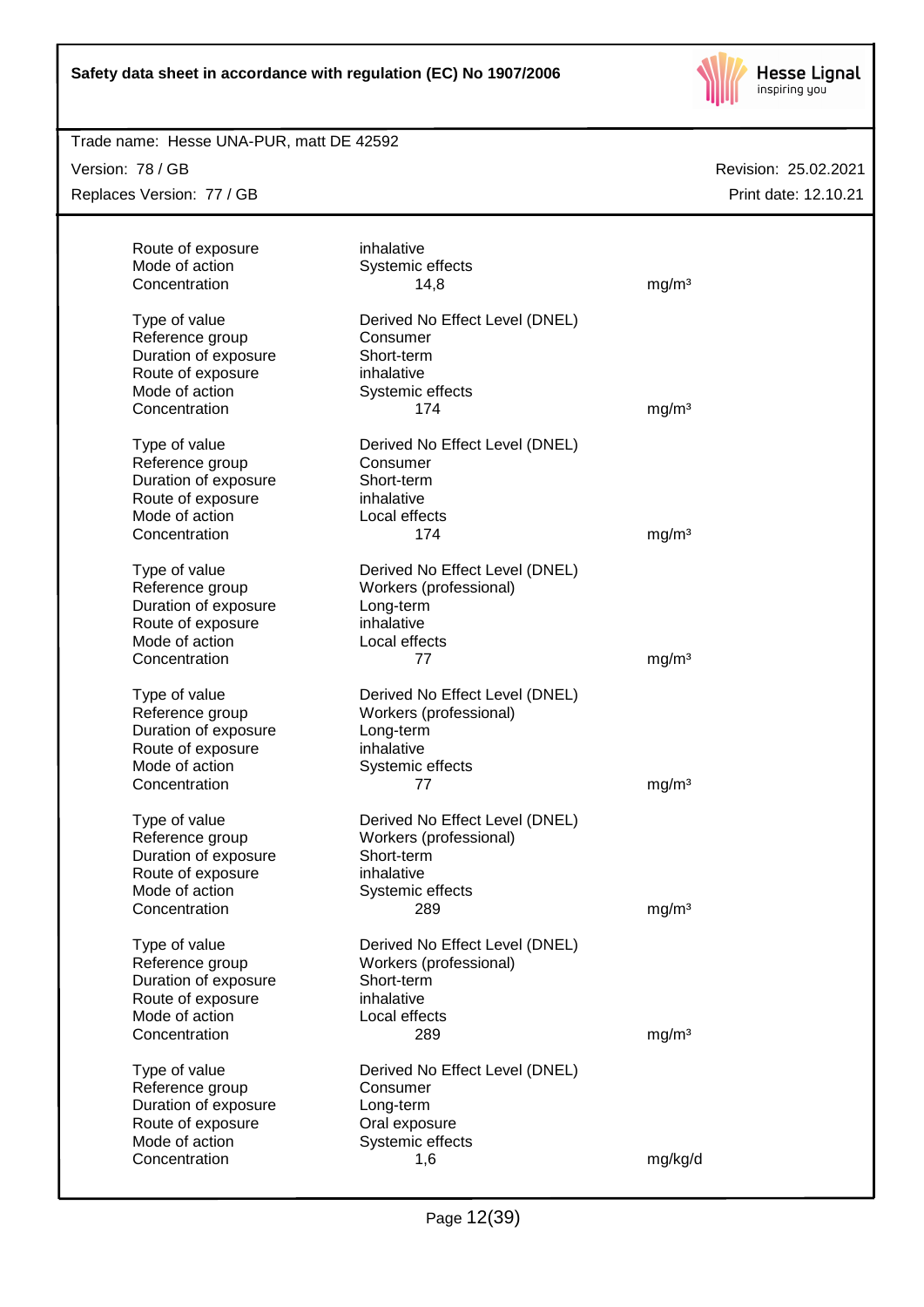

| Trade name: Hesse UNA-PUR, matt DE 42592 |                                |                      |
|------------------------------------------|--------------------------------|----------------------|
| Version: 78 / GB                         |                                | Revision: 25.02.2021 |
| Replaces Version: 77 / GB                |                                | Print date: 12.10.21 |
|                                          |                                |                      |
|                                          |                                |                      |
| Type of value                            | Derived No Effect Level (DNEL) |                      |
| Reference group                          | Workers (professional)         |                      |
| Duration of exposure                     | Short-term                     |                      |
| Route of exposure<br>Mode of action      | Dermal exposure                |                      |
|                                          | Local effects                  |                      |
| Concentration                            | 174                            | mg/kg/d              |
| ethylbenzene                             |                                |                      |
| Type of value                            | Derived No Effect Level (DNEL) |                      |
| Reference group                          | Workers (professional)         |                      |
| Duration of exposure                     | Short-term                     |                      |
| Route of exposure                        | inhalative                     |                      |
| Mode of action                           | Systemic effects               |                      |
| Concentration                            | 289                            | mg/m <sup>3</sup>    |
|                                          |                                |                      |
| Type of value                            | Derived No Effect Level (DNEL) |                      |
| Reference group                          | Workers (professional)         |                      |
| Duration of exposure                     | Long-term                      |                      |
| Route of exposure                        | inhalative                     |                      |
| Mode of action                           | Systemic effects               |                      |
| Concentration                            | 77                             | mg/m <sup>3</sup>    |
|                                          |                                |                      |
| Type of value                            | Derived No Effect Level (DNEL) |                      |
| Reference group                          | Workers (professional)         |                      |
| Duration of exposure                     | Short-term                     |                      |
| Route of exposure                        | inhalative                     |                      |
| Mode of action                           | Local effects                  |                      |
| Concentration                            | 289                            | mg/m <sup>3</sup>    |
| Type of value                            | Derived No Effect Level (DNEL) |                      |
| Reference group                          | Workers (professional)         |                      |
| Duration of exposure                     | Long-term                      |                      |
| Route of exposure                        | inhalative                     |                      |
| Mode of action                           | Local effects                  |                      |
| Concentration                            | 77                             | mg/m <sup>3</sup>    |
|                                          |                                |                      |
| Type of value                            | Derived No Effect Level (DNEL) |                      |
| Reference group                          | Workers (professional)         |                      |
| Duration of exposure                     | Long-term                      |                      |
| Route of exposure                        | Dermal exposure                |                      |
| Mode of action                           | Systemic effects               |                      |
| Concentration                            | 18                             | mg/kg/d              |
|                                          |                                |                      |
| Type of value                            | Derived No Effect Level (DNEL) |                      |
| Reference group                          | Consumer                       |                      |
| Duration of exposure                     | Short-term                     |                      |
| Route of exposure                        | inhalative                     |                      |
| Mode of action                           | Systemic effects               |                      |
| Concentration                            | 174                            | mg/m <sup>3</sup>    |
| Type of value                            | Derived No Effect Level (DNEL) |                      |
| Reference group                          | Consumer                       |                      |
| Duration of exposure                     | Short-term                     |                      |
|                                          |                                |                      |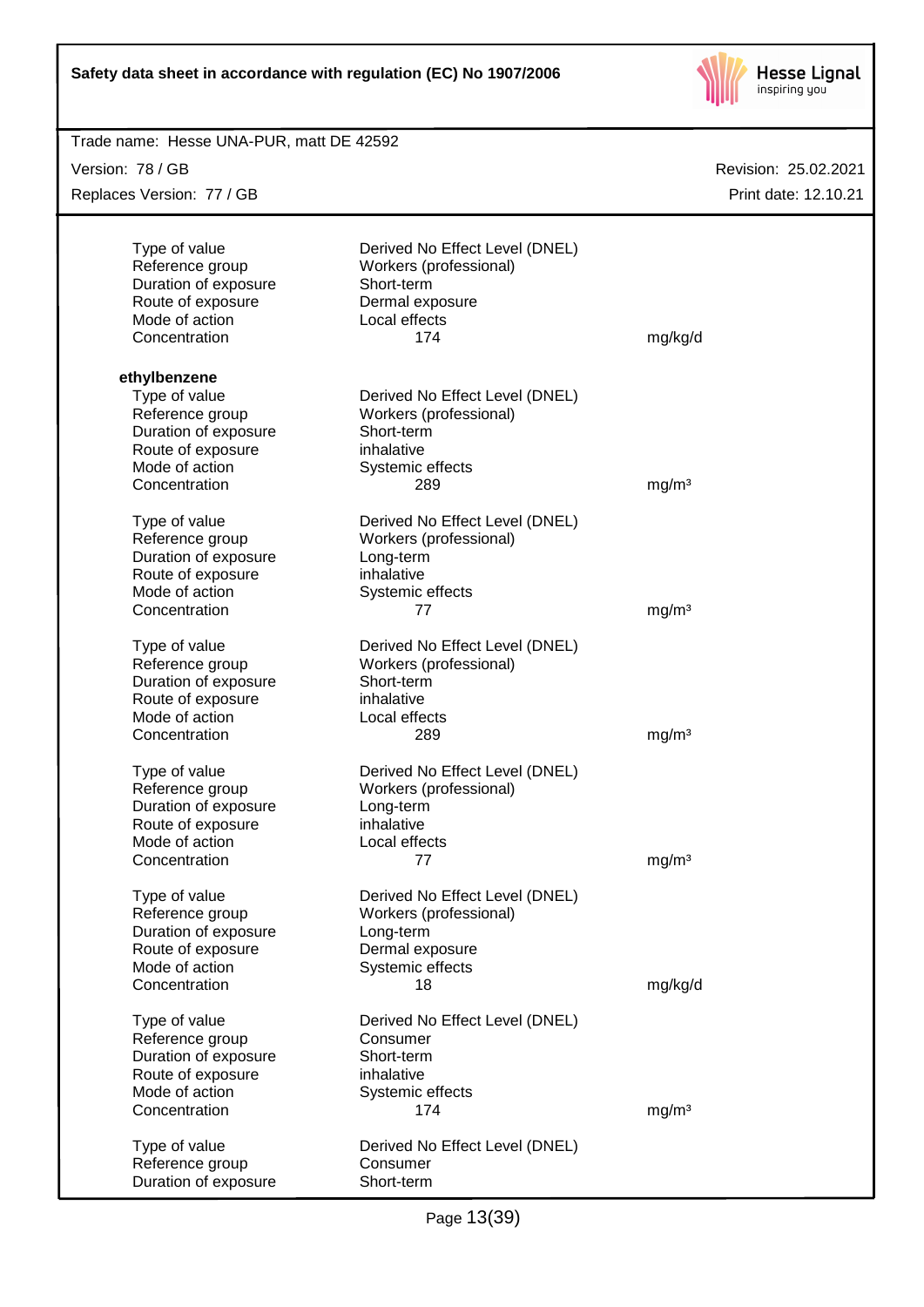

## Trade name: Hesse UNA-PUR, matt DE 42592

Version: 78 / GB Replaces Version: 77 / GB

| Route of exposure<br>Mode of action<br>Concentration                                                             | inhalative<br>Local effects<br>174                                                                       | mg/m <sup>3</sup> |
|------------------------------------------------------------------------------------------------------------------|----------------------------------------------------------------------------------------------------------|-------------------|
| Type of value<br>Reference group<br>Duration of exposure<br>Route of exposure<br>Mode of action                  | Derived No Effect Level (DNEL)<br>Consumer<br>Long-term<br>inhalative<br>Systemic effects                |                   |
| Concentration                                                                                                    | 14,8                                                                                                     | mg/m <sup>3</sup> |
| Type of value<br>Reference group<br>Duration of exposure<br>Route of exposure<br>Mode of action<br>Concentration | Derived No Effect Level (DNEL)<br>Consumer<br>Long-term<br>Dermal exposure<br>Systemic effects<br>108    | mg/kg/d           |
| Type of value<br>Reference group<br>Duration of exposure<br>Route of exposure                                    | Derived No Effect Level (DNEL)<br>Consumer<br>Long-term<br>Oral exposure                                 |                   |
| Mode of action<br>Concentration                                                                                  | Systemic effects<br>1,6                                                                                  | mg/kg/d           |
| toluene                                                                                                          |                                                                                                          |                   |
| Type of value<br>Reference group<br>Duration of exposure<br>Route of exposure                                    | Derived No Effect Level (DNEL)<br>Workers (professional)<br>Short-term<br>inhalative                     |                   |
| Mode of action<br>Concentration                                                                                  | Local effects<br>343                                                                                     | mg/m <sup>3</sup> |
| Type of value<br>Reference group<br>Duration of exposure<br>Route of exposure<br>Mode of action                  | Derived No Effect Level (DNEL)<br>Workers (professional)<br>Short-term<br>inhalative<br>Systemic effects |                   |
| Concentration                                                                                                    | 384                                                                                                      | mg/kg             |
| Type of value<br>Reference group<br>Duration of exposure<br>Route of exposure<br>Mode of action                  | Derived No Effect Level (DNEL)<br>Workers (professional)<br>Long-term<br>inhalative<br>Local effects     |                   |
| Concentration                                                                                                    | 192                                                                                                      | mg/m <sup>3</sup> |
| Type of value<br>Reference group<br>Duration of exposure<br>Route of exposure<br>Mode of action                  | Derived No Effect Level (DNEL)<br>Workers (professional)<br>Long-term<br>inhalative<br>Systemic effects  |                   |
| Concentration                                                                                                    | 192                                                                                                      | mg/m <sup>3</sup> |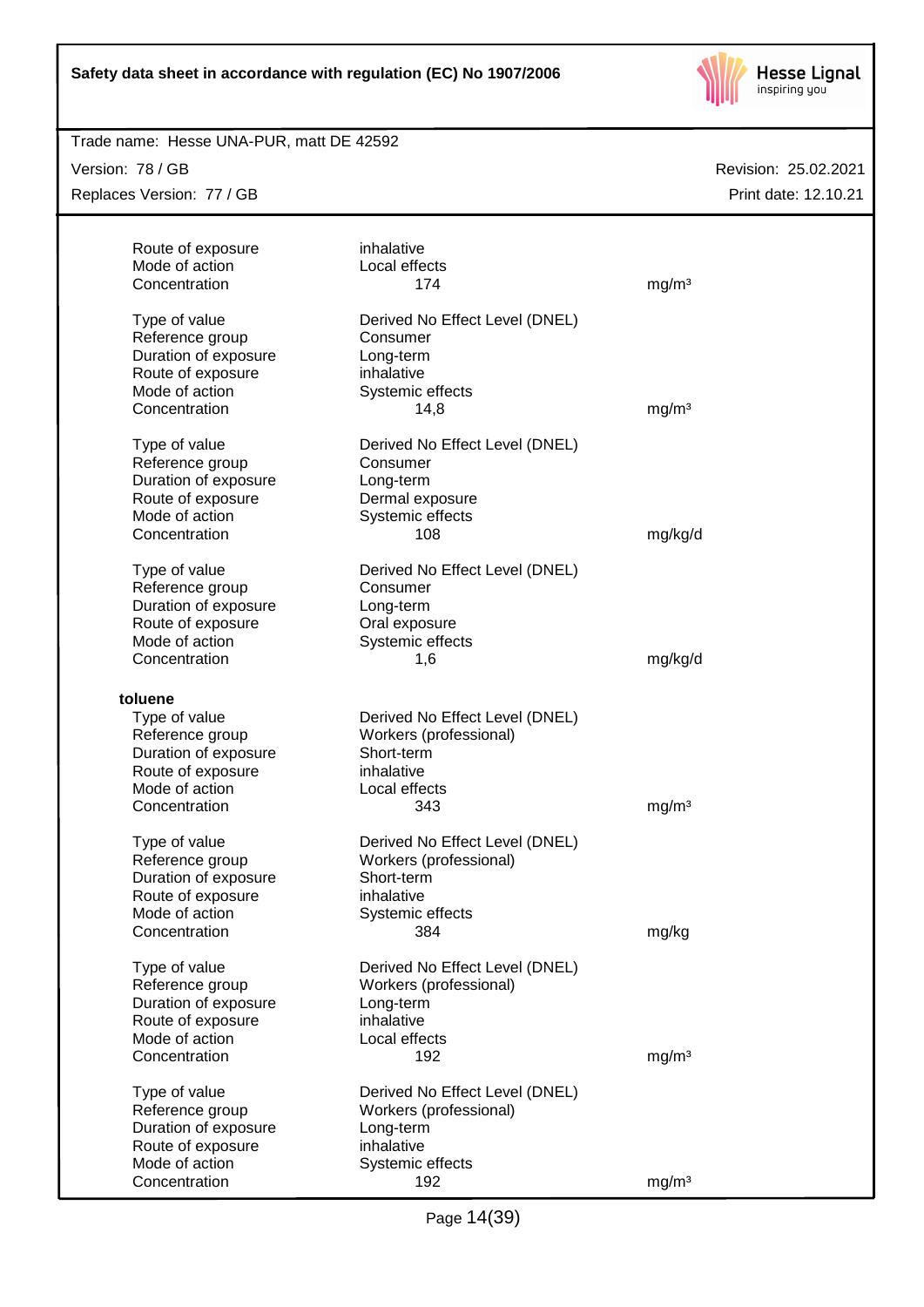

## Trade name: Hesse UNA-PUR, matt DE 42592

Version: 78 / GB Replaces Version: 77 / GB

| Type of value<br>Reference group<br>Duration of exposure<br>Route of exposure<br>Mode of action<br>Concentration                        | Derived No Effect Level (DNEL)<br>Consumer<br>Long-term<br>Dermal exposure<br>Systemic effects<br>384     | mg/kg/d           |
|-----------------------------------------------------------------------------------------------------------------------------------------|-----------------------------------------------------------------------------------------------------------|-------------------|
| Type of value<br>Reference group<br>Duration of exposure<br>Route of exposure<br>Mode of action<br>Concentration                        | Derived No Effect Level (DNEL)<br>Consumer<br>Short-term<br>inhalative<br>Local effects<br>226            | mg/m <sup>3</sup> |
| Type of value<br>Reference group<br>Duration of exposure<br>Route of exposure<br>Mode of action<br>Concentration                        | Derived No Effect Level (DNEL)<br>Consumer<br>Short-term<br>inhalative<br>Systemic effects<br>226         | mg/m <sup>3</sup> |
| Type of value<br>Reference group<br>Duration of exposure<br>Route of exposure<br>Mode of action<br>Concentration                        | Derived No Effect Level (DNEL)<br>Consumer<br>Long-term<br>inhalative<br>Systemic effects<br>56,5         | mg/m <sup>3</sup> |
| Type of value<br>Reference group<br>Duration of exposure<br>Route of exposure<br>Mode of action<br>Concentration                        | Derived No Effect Level (DNEL)<br>Consumer<br>Long-term<br>Dermal exposure<br>Systemic effects<br>226     | mg/kg/d           |
| Type of value<br>Reference group<br>Duration of exposure<br>Route of exposure<br>Mode of action<br>Concentration                        | Derived No Effect Level (DNEL)<br>Consumer<br>Long-term<br>Oral exposure<br>Systemic effects<br>8,13      | mg/kg/d           |
| methyl methacrylate<br>Type of value<br>Reference group<br>Duration of exposure<br>Route of exposure<br>Mode of action<br>Concentration | Derived No Effect Level (DNEL)<br>Workers (industrial)<br>Long-term<br>inhalative<br>Local effects<br>210 | mg/m <sup>3</sup> |
| Type of value<br>Reference group                                                                                                        | Derived No Effect Level (DNEL)<br>Workers (industrial)                                                    |                   |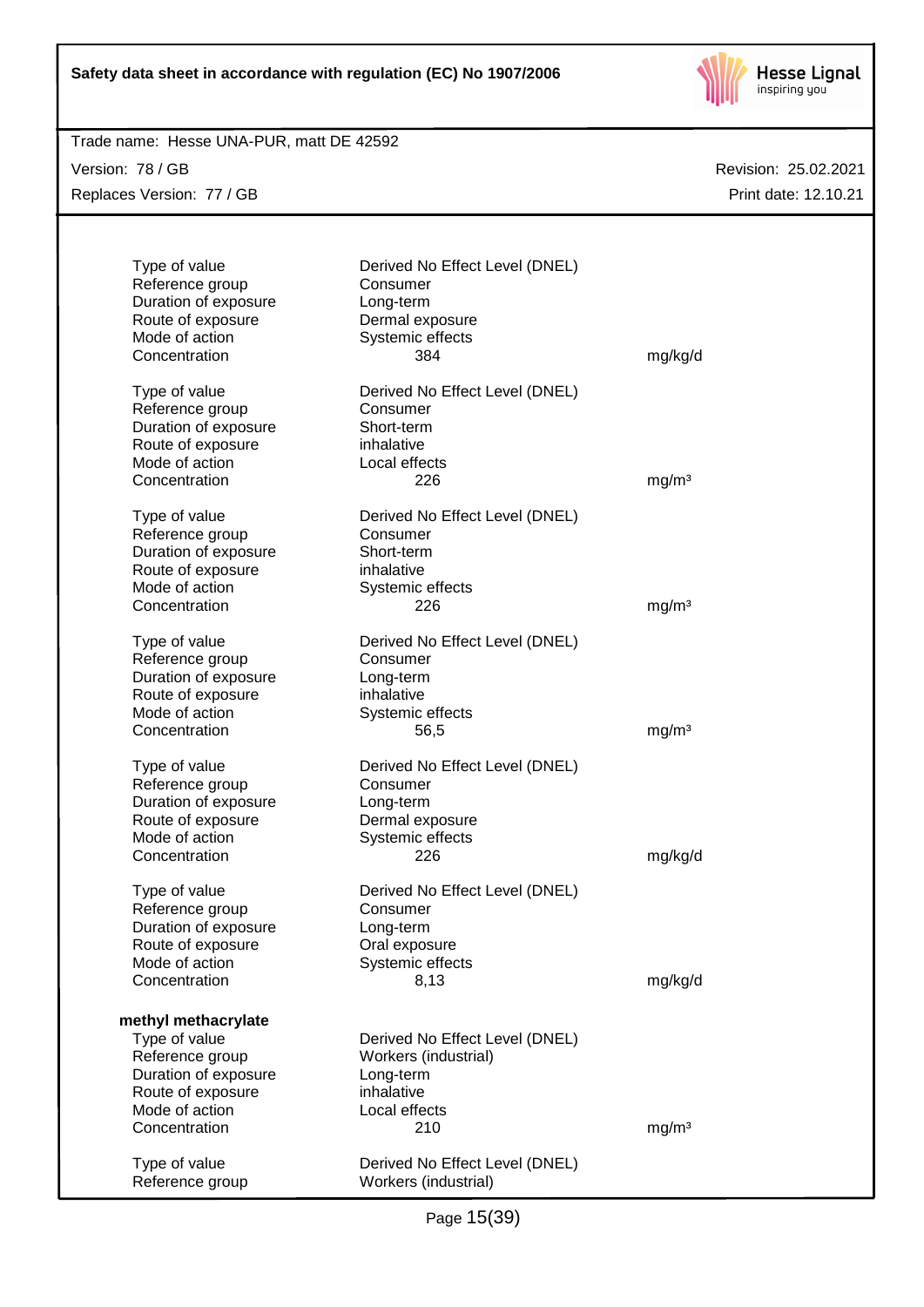

## Trade name: Hesse UNA-PUR, matt DE 42592

Version: 78 / GB Replaces Version: 77 / GB

| Duration of exposure | Long-term                      |                    |
|----------------------|--------------------------------|--------------------|
| Route of exposure    | inhalative                     |                    |
| Mode of action       | Systemic effects               |                    |
| Concentration        | 210                            | mg/m <sup>3</sup>  |
|                      |                                |                    |
| Type of value        | Derived No Effect Level (DNEL) |                    |
| Reference group      | Workers (industrial)           |                    |
| Duration of exposure | Long-term                      |                    |
| Route of exposure    | Dermal exposure                |                    |
| Mode of action       | Local effects                  |                    |
| Concentration        | 1,5                            | mg/cm <sup>2</sup> |
|                      |                                |                    |
| Type of value        | Derived No Effect Level (DNEL) |                    |
| Reference group      | Workers (industrial)           |                    |
| Duration of exposure | Long-term                      |                    |
| Route of exposure    | Dermal exposure                |                    |
| Mode of action       | Systemic effects               |                    |
| Concentration        | 13,67                          | mg/kg/d            |
|                      |                                |                    |
| Type of value        | Derived No Effect Level (DNEL) |                    |
| Reference group      | Workers (industrial)           |                    |
| Duration of exposure | Short-term                     |                    |
| Route of exposure    | Dermal exposure                |                    |
| Mode of action       | Local effects                  |                    |
| Concentration        | 1,5                            | mg/cm <sup>2</sup> |
| Type of value        | Derived No Effect Level (DNEL) |                    |
| Reference group      | Consumer                       |                    |
| Duration of exposure | Long-term                      |                    |
| Route of exposure    | inhalative                     |                    |
| Mode of action       | Local effects                  |                    |
| Concentration        | 105                            | mg/m <sup>3</sup>  |
|                      |                                |                    |
| Type of value        | Derived No Effect Level (DNEL) |                    |
| Reference group      | Consumer                       |                    |
| Duration of exposure | Long-term                      |                    |
| Route of exposure    | inhalative                     |                    |
| Mode of action       | Systemic effects               |                    |
| Concentration        | 74,3                           | mg/m <sup>3</sup>  |
|                      |                                |                    |
| Type of value        | Derived No Effect Level (DNEL) |                    |
| Reference group      | Consumer                       |                    |
| Duration of exposure | Long-term                      |                    |
| Route of exposure    | Dermal exposure                |                    |
| Mode of action       | Local effects                  |                    |
| Concentration        | 1,5                            | mg/cm <sup>2</sup> |
| Type of value        | Derived No Effect Level (DNEL) |                    |
| Reference group      | Consumer                       |                    |
| Duration of exposure | Long-term                      |                    |
| Route of exposure    | Dermal exposure                |                    |
| Mode of action       | Systemic effects               |                    |
| Concentration        | 8,2                            | mg/kg/d            |
|                      |                                |                    |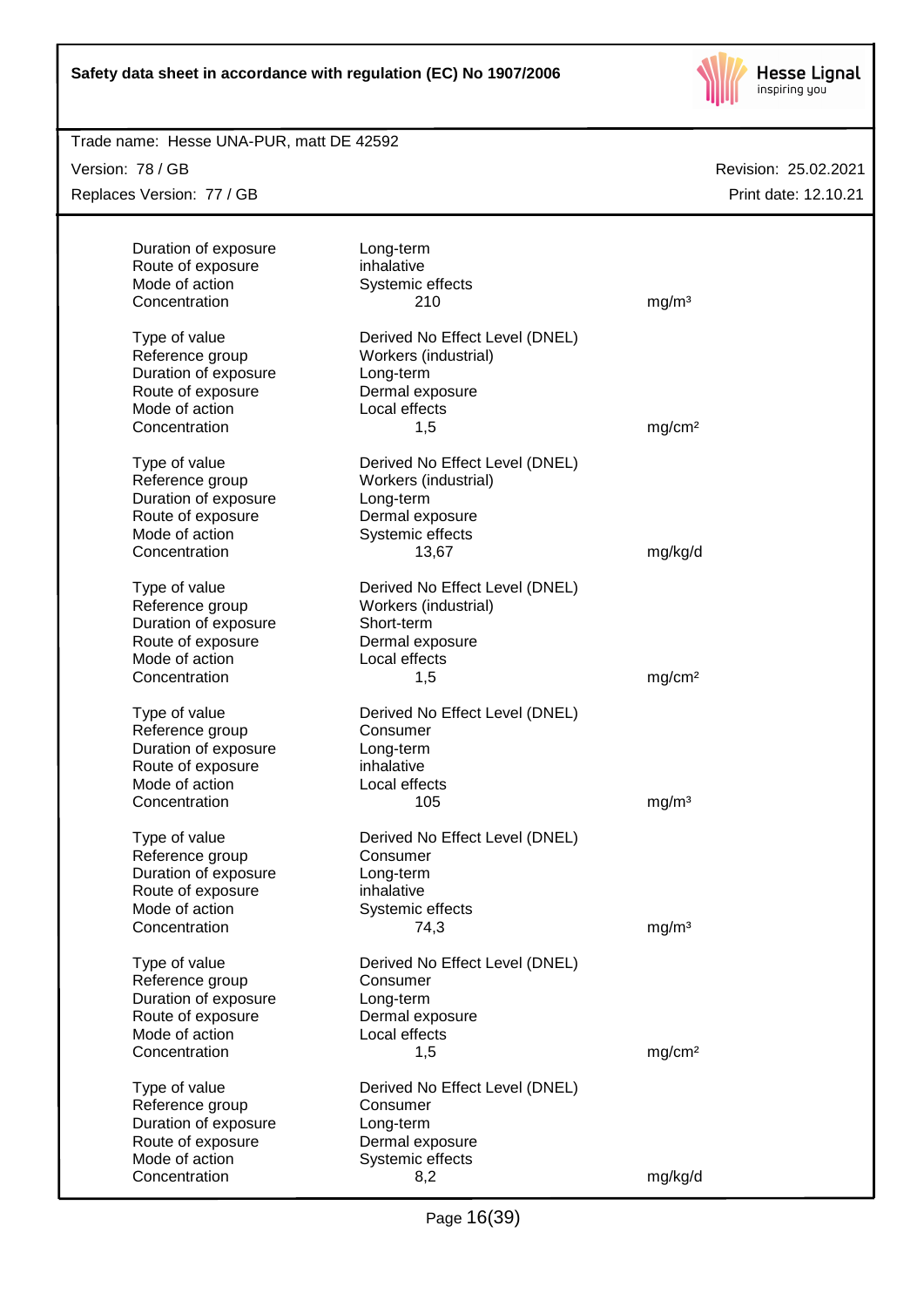

| Trade name: Hesse UNA-PUR, matt DE 42592 |  |  |
|------------------------------------------|--|--|
|                                          |  |  |

Version: 78 / GB Replaces Version: 77 / GB

| Type of value                                   | Derived No Effect Level (DNEL) |                    |
|-------------------------------------------------|--------------------------------|--------------------|
| Reference group                                 | Consumer                       |                    |
| Duration of exposure                            | Short-term                     |                    |
| Route of exposure                               | Dermal exposure                |                    |
| Mode of action                                  | Local effects                  |                    |
| Concentration                                   | 1,5                            | mg/cm <sup>2</sup> |
| <b>Predicted No Effect Concentration (PNEC)</b> |                                |                    |
| n-butyl acetate                                 |                                |                    |
| Type of value                                   | <b>PNEC</b>                    |                    |
| <b>Type</b>                                     | Freshwater                     |                    |
| Concentration                                   | 0,18                           | mg/l               |
| Type of value                                   | <b>PNEC</b>                    |                    |
| <b>Type</b>                                     | Saltwater                      |                    |
| Concentration                                   | 0,018                          | mg/l               |
|                                                 |                                |                    |
| Type of value                                   | <b>PNEC</b>                    |                    |
| <b>Type</b>                                     | Sewage treatment plant (STP)   |                    |
| Concentration                                   | 35,6                           | mg/l               |
| Type of value                                   | <b>PNEC</b>                    |                    |
| <b>Type</b>                                     | Water                          |                    |
| Conditions                                      | sporadic release               |                    |
| Concentration                                   | 0,36                           | mg/l               |
| Type of value                                   | <b>PNEC</b>                    |                    |
| <b>Type</b>                                     | Fresh water sediment           |                    |
| Concentration                                   | 0,981                          | mg/kg              |
| Type of value                                   | <b>PNEC</b>                    |                    |
| <b>Type</b>                                     | saltwater sediment             |                    |
| Concentration                                   | 0,0981                         | mg/l               |
| Type of value                                   | <b>PNEC</b>                    |                    |
| <b>Type</b>                                     | Soil                           |                    |
| Concentration                                   | 0,0903                         | mg/kg              |
| 4-methylpentan-2-one                            |                                |                    |
| Type of value                                   | <b>PNEC</b>                    |                    |
| <b>Type</b>                                     | Freshwater                     |                    |
| Concentration                                   | 0,6                            |                    |
|                                                 |                                | mg/l               |
| Type of value                                   | <b>PNEC</b>                    |                    |
| <b>Type</b>                                     | Saltwater                      |                    |
| Concentration                                   | 0,06                           | mg/l               |
| Type of value                                   | <b>PNEC</b>                    |                    |
| Conditions                                      | sporadic release               |                    |
| Concentration                                   | 1,5                            | mg/l               |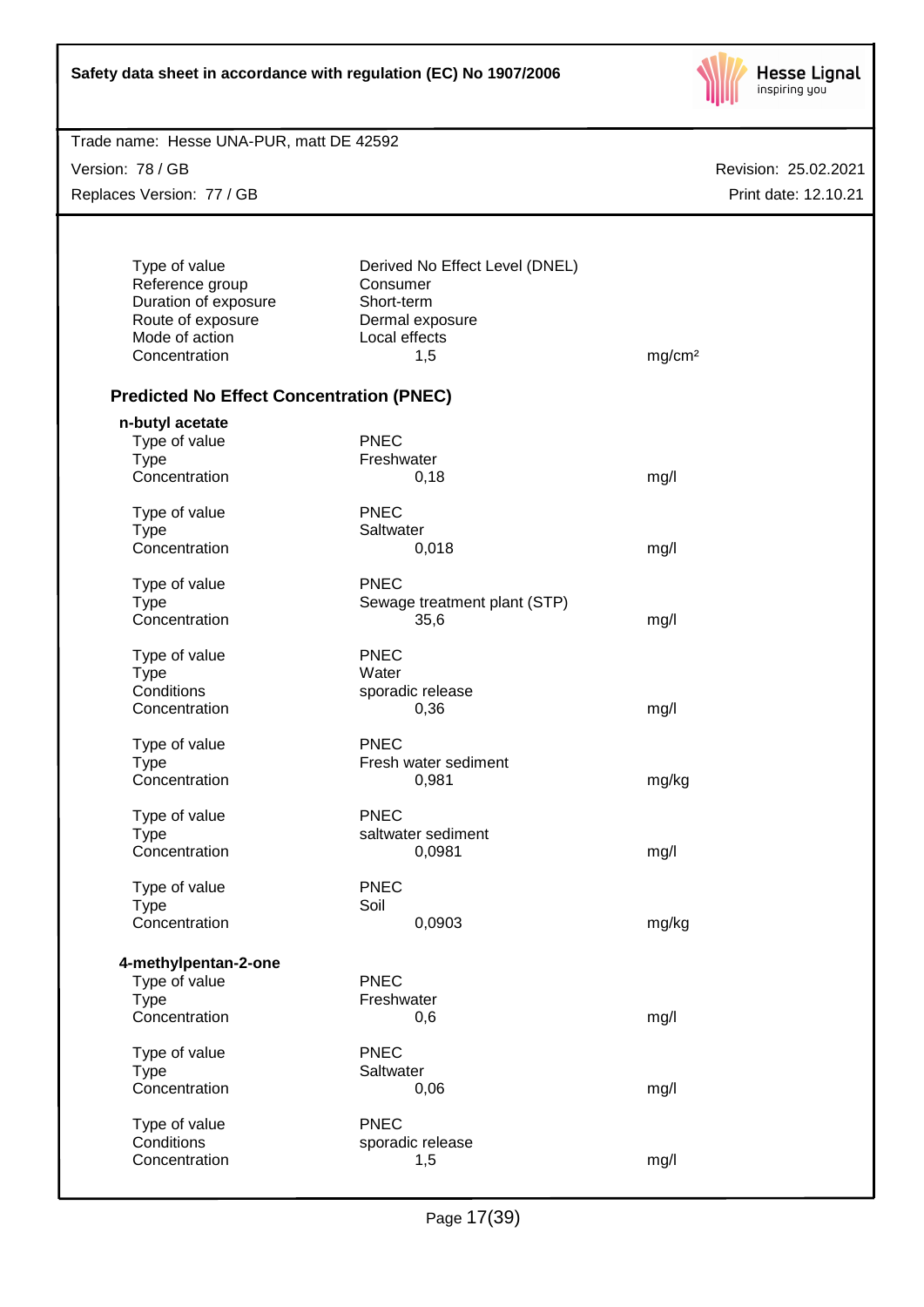

## Trade name: Hesse UNA-PUR, matt DE 42592

Version: 78 / GB Replaces Version: 77 / GB

| Type of value<br><b>Type</b> | <b>PNEC</b><br>Sewage treatment plant (STP) |       |
|------------------------------|---------------------------------------------|-------|
| Concentration                | 27,5                                        | mg/l  |
| Type of value                | <b>PNEC</b>                                 |       |
| <b>Type</b>                  | Fresh water sediment                        |       |
| Concentration                | 8,27                                        | mg/kg |
|                              |                                             |       |
| Type of value<br><b>Type</b> | <b>PNEC</b><br>saltwater sediment           |       |
| Concentration                | 0,83                                        | mg/kg |
|                              |                                             |       |
| Type of value                | <b>PNEC</b>                                 |       |
| <b>Type</b>                  | Soil                                        |       |
| Concentration                | 1,3                                         | mg/kg |
| acetone                      |                                             |       |
| Type of value                | <b>PNEC</b>                                 |       |
| <b>Type</b>                  | Freshwater                                  |       |
| Concentration                | 10,6                                        | mg/l  |
|                              | <b>PNEC</b>                                 |       |
| Type of value<br><b>Type</b> | Saltwater                                   |       |
| Concentration                | 1,06                                        | mg/l  |
|                              |                                             |       |
| Type of value                | <b>PNEC</b>                                 |       |
| <b>Type</b><br>Concentration | Fresh water sediment                        |       |
|                              | 30,4                                        | mg/kg |
| Type of value                | <b>PNEC</b>                                 |       |
| <b>Type</b>                  | saltwater sediment                          |       |
| Concentration                | 3,04                                        | mg/kg |
| Type of value                | <b>PNEC</b>                                 |       |
| <b>Type</b>                  | Soil                                        |       |
| Concentration                | 29,5                                        | mg/kg |
|                              |                                             |       |
| Type of value<br><b>Type</b> | <b>PNEC</b><br>Sewage treatment plant (STP) |       |
| Concentration                | 100                                         | mg/l  |
|                              |                                             |       |
| Type of value                | <b>PNEC</b>                                 |       |
| Conditions                   | sporadic release                            |       |
| Concentration                | 21                                          | mg/l  |
| xylene                       |                                             |       |
| Type of value                | <b>PNEC</b>                                 |       |
| <b>Type</b>                  | Freshwater                                  |       |
| Concentration                | 0,327                                       | mg/l  |
|                              | <b>PNEC</b>                                 |       |
| Type of value<br><b>Type</b> | Saltwater                                   |       |
| Concentration                | 0,327                                       | mg/l  |
|                              |                                             |       |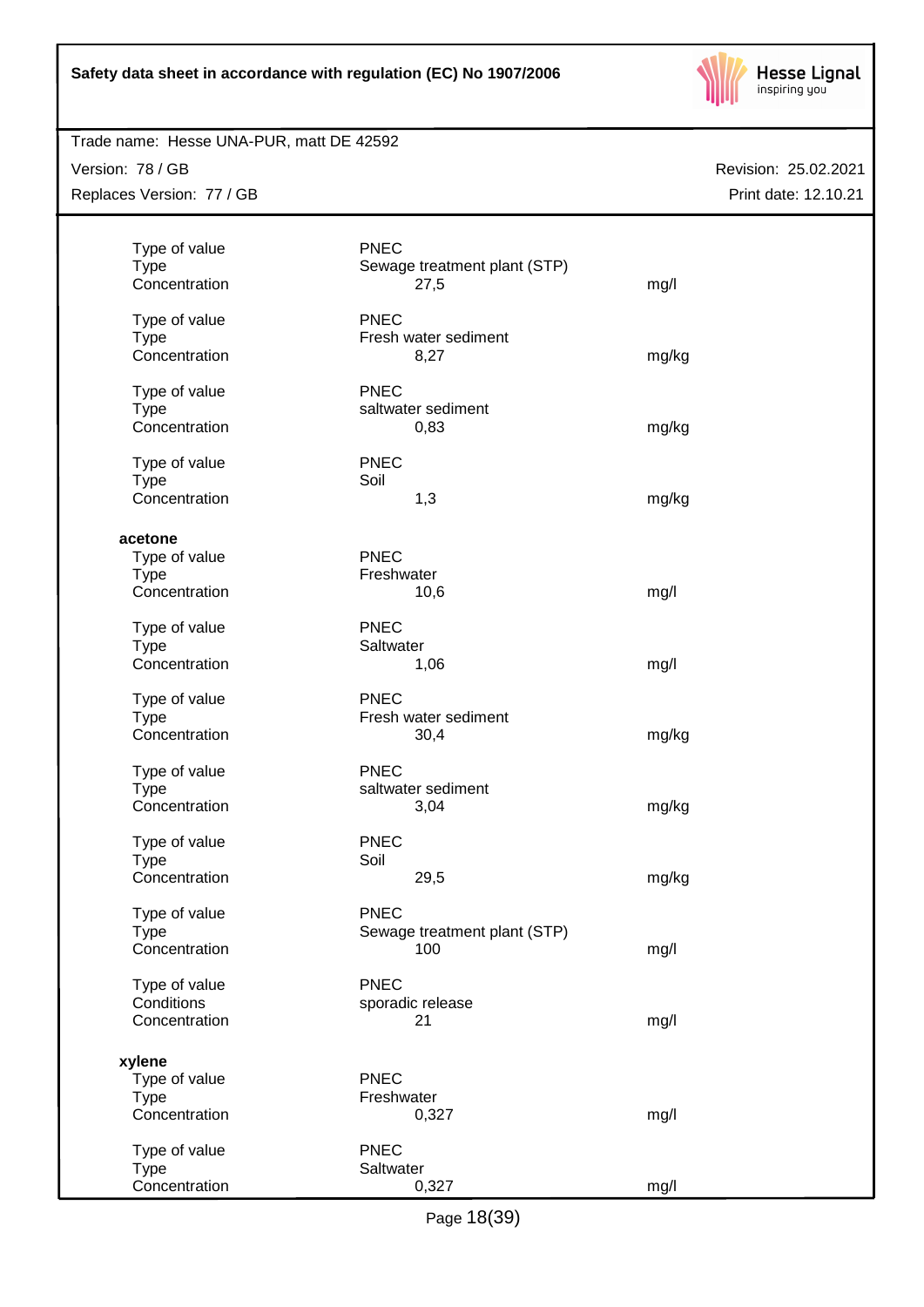

## Trade name: Hesse UNA-PUR, matt DE 42592

Version: 78 / GB Replaces Version: 77 / GB

| Type of value<br><b>Type</b> | <b>PNEC</b><br>Fresh water sediment |       |
|------------------------------|-------------------------------------|-------|
| Concentration                | 12,46                               | mg/kg |
| Type of value                | <b>PNEC</b>                         |       |
| <b>Type</b>                  | saltwater sediment                  |       |
| Concentration                | 12,46                               | mg/kg |
| Type of value                | <b>PNEC</b>                         |       |
| <b>Type</b>                  | Soil                                |       |
| Concentration                | 2,31                                | mg/kg |
| Type of value                | <b>PNEC</b>                         |       |
| <b>Type</b>                  | Sewage treatment plant (STP)        |       |
| Concentration                | 6,58                                | mg/l  |
| ethylbenzene                 |                                     |       |
| Type of value                | <b>PNEC</b>                         |       |
| <b>Type</b>                  | Freshwater                          |       |
| Concentration                | 0,327                               | mg/l  |
| Type of value                | <b>PNEC</b>                         |       |
| <b>Type</b>                  | Fresh water sediment                |       |
| Concentration                | 12,46                               | mg/kg |
| Type of value                | <b>PNEC</b>                         |       |
| <b>Type</b>                  | Soil                                |       |
| Concentration                | 2,31                                | mg/kg |
| Type of value                | <b>PNEC</b>                         |       |
| <b>Type</b>                  | Sewage treatment plant (STP)        |       |
| Concentration                | 6,58                                | mg/l  |
| toluene                      |                                     |       |
| Type of value                | <b>PNEC</b>                         |       |
| <b>Type</b>                  | Freshwater                          |       |
| Concentration                | 0,68                                | mg/l  |
| Type of value                | <b>PNEC</b>                         |       |
| <b>Type</b>                  | Fresh water sediment                |       |
| Concentration                | 16,39                               | mg/kg |
| Type of value                | <b>PNEC</b>                         |       |
| <b>Type</b>                  | Soil                                |       |
| Concentration                | 2,89                                | mg/kg |
| Type of value                | <b>PNEC</b>                         |       |
| <b>Type</b>                  | Sewage treatment plant (STP)        |       |
| Concentration                | 13,61                               | mg/l  |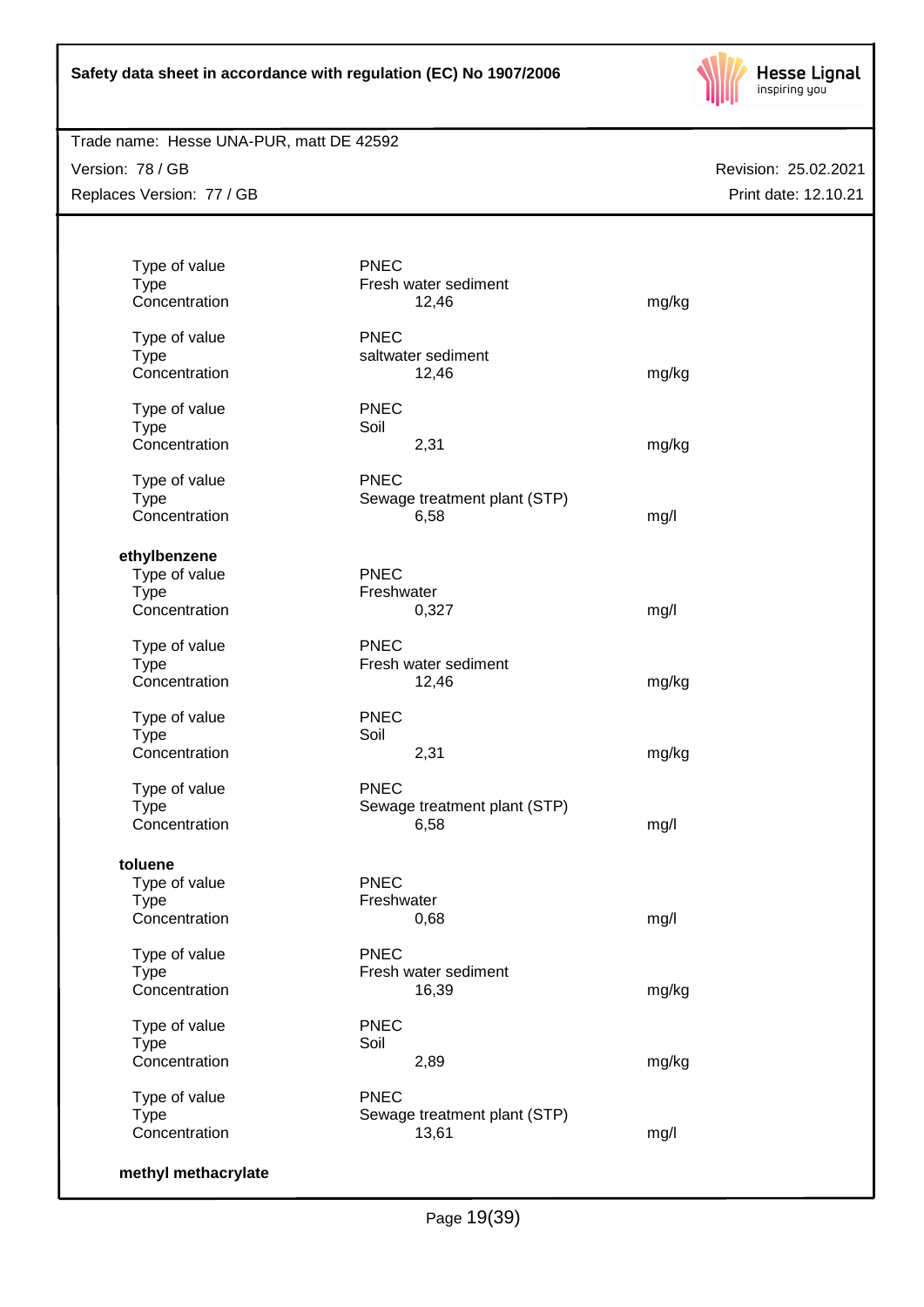

Trade name: Hesse UNA-PUR, matt DE 42592

Version: 78 / GB Replaces Version: 77 / GB

| Type of value | <b>PNEC</b>  |       |
|---------------|--------------|-------|
| <b>Type</b>   | Freshwater   |       |
| Concentration | 0,94         | mg/l  |
|               |              |       |
| Type of value | <b>PNEC</b>  |       |
| Type          | marine water |       |
| Concentration | 0,094        | mg/l  |
|               |              |       |
| Type of value | <b>PNEC</b>  |       |
| <b>Type</b>   | Soil         |       |
| Concentration | 1,47         | mg/kg |
|               |              |       |

## **8.2. Exposure controls**

## **Exposure controls**

Users are advised to consider national Occupational Exposure Limits or other equivalent values. Provide for sufficient ventilation. This can be achieved by local exhaust or general exhaust air collection. Wear a suitable respirator if the ventilation is not sufficient to keep the solvent vapour concentration below the occupational limit values.

## **Respiratory protection**

Avoid inhalation of vapour and spray mist. Use breathing apparatus if exposed to vapours/dust/aerosol. Recommended Filter type: Respiratory protection mask with combination filter A/P2

## **Hand protection**

Protective gloves complying with EN 374.

Glove material

Multilayer gloves made from

Appropriate Material Fluorinated rubber / butyl-rubber

Material thickness  $\rightarrow$  = 0.7 mm Breakthrough time >= 30 min

This recommendation is valid only for the product named in this safety data sheet supplied by us, and only for the indicated intended use purposes.

For special purposes, it is recommended to check the resistance to chemicals of the protective gloves mentioned above together with the supplier of these gloves.

The instructions and information provided by the glove manufacturer on use, storage, maintenance and replacement must be followed.

The breakthrough time must be greater than the end use time of the product.

Gloves should be replaced regularly and if there is any sign of damage to the glove material.

The performance or effectiveness of the glove may be reduced by physical/ chemical damage and poor maintenance.

## **Eye protection**

Wear eye glasses with side protection according to EN 166.

## **Body protection**

Wear suitable protective clothing. Remove contaminated clothing and wash it before reuse. Wash hands before breaks and after work.

## **9. Physical and chemical properties**

## **9.1. Information on basic physical and chemical properties**

| Form          | liquid     |
|---------------|------------|
| <b>Colour</b> | colourless |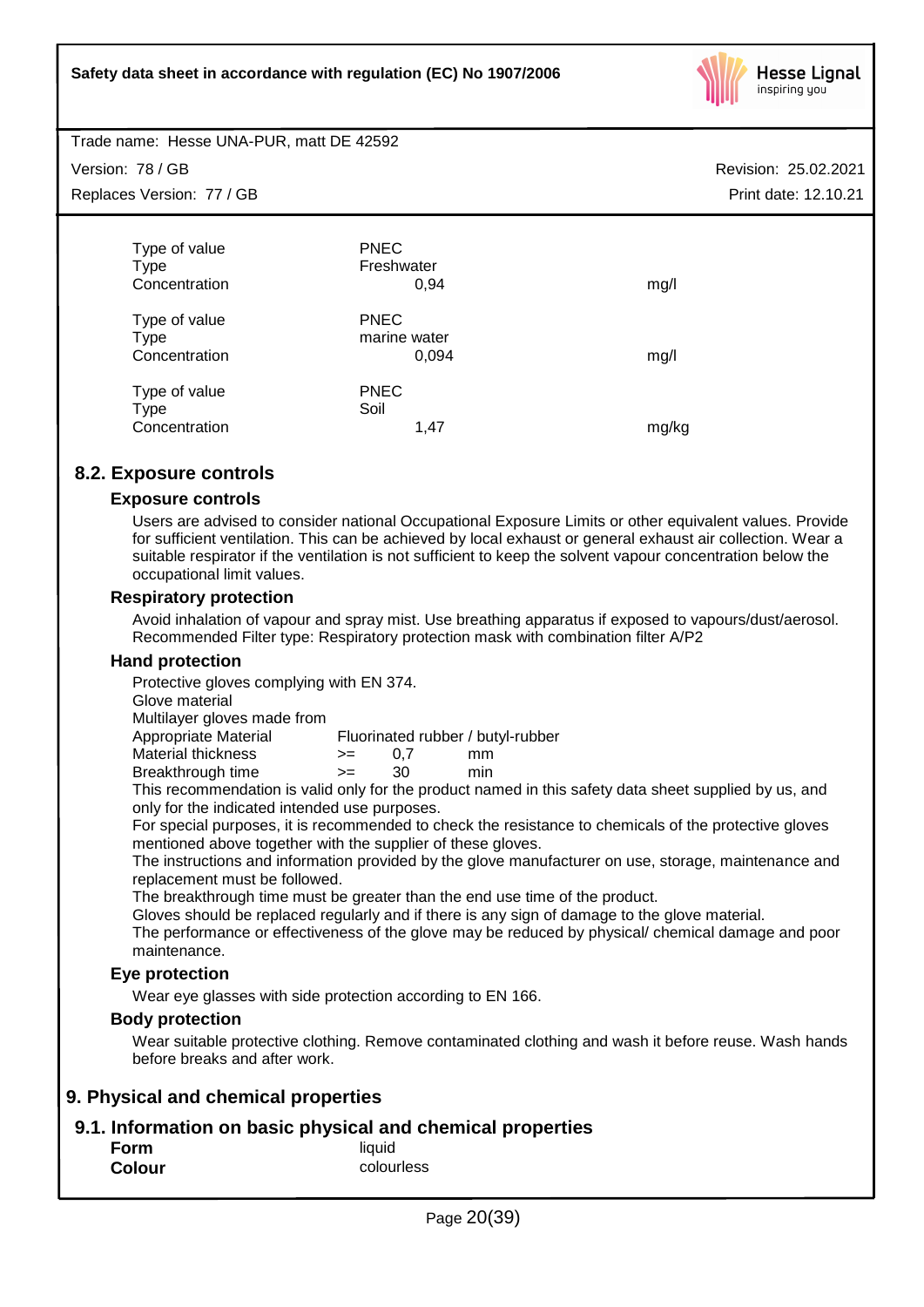

# Trade name: Hesse UNA-PUR, matt DE 42592 Version: 78 / GB Replaces Version: 77 / GB

| <b>Odour</b>                                       | solvent-like |                |                       |    |             |
|----------------------------------------------------|--------------|----------------|-----------------------|----|-------------|
| <b>Odour threshold</b>                             |              |                |                       |    |             |
| Remarks                                            |              | not determined |                       |    |             |
| <b>Melting point</b>                               |              |                |                       |    |             |
| Remarks                                            |              | not determined |                       |    |             |
| <b>Freezing point</b>                              |              |                |                       |    |             |
| Remarks                                            |              | not determined |                       |    |             |
| Initial boiling point and boiling range            |              |                |                       |    |             |
| Remarks                                            |              | not determined |                       |    |             |
| <b>Flash point</b>                                 |              |                |                       |    |             |
| Value                                              |              | 6              |                       |    | $^{\circ}C$ |
| <b>Evaporation rate</b>                            |              |                |                       |    |             |
| Remarks                                            |              | not determined |                       |    |             |
| <b>Flammability (solid, gas)</b>                   |              |                |                       |    |             |
| not determined                                     |              |                |                       |    |             |
| Upper/lower flammability or explosive limits       |              |                |                       |    |             |
| Remarks                                            |              | not determined |                       |    |             |
| Vapour pressure                                    |              |                |                       |    |             |
| Remarks                                            |              | not determined |                       |    |             |
| <b>Vapour density</b>                              |              |                |                       |    |             |
| Remarks                                            |              | not determined |                       |    |             |
| <b>Density</b>                                     |              |                |                       |    |             |
| Value                                              | appr.        | 0,925          |                       |    | kg/l        |
| Temperature                                        |              | 20             | $^{\circ}C$           |    |             |
| Solubility in water                                |              |                |                       |    |             |
| Remarks                                            |              | not determined |                       |    |             |
| Solubility(ies)                                    |              |                |                       |    |             |
| Remarks                                            |              | not determined |                       |    |             |
| <b>Partition coefficient: n-octanol/water</b>      |              |                |                       |    |             |
| Remarks                                            |              | not determined |                       |    |             |
| Ignition temperature                               |              |                |                       |    |             |
| <b>Remarks</b>                                     |              | not determined |                       |    |             |
|                                                    |              |                |                       |    |             |
| <b>Decomposition temperature</b><br><b>Remarks</b> |              | not determined |                       |    |             |
|                                                    |              |                |                       |    |             |
| <b>Viscosity</b>                                   |              |                |                       |    |             |
| <b>Remarks</b>                                     |              | not determined |                       |    |             |
| <b>Efflux time</b>                                 |              |                |                       |    |             |
| Value                                              |              | 27<br>20       | to<br>$\rm ^{\circ}C$ | 33 | s           |
| Temperature<br>Method                              |              | DIN 53211 4 mm |                       |    |             |
| <b>Explosive properties</b>                        |              |                |                       |    |             |
| evaluation                                         |              | not determined |                       |    |             |
|                                                    |              |                |                       |    |             |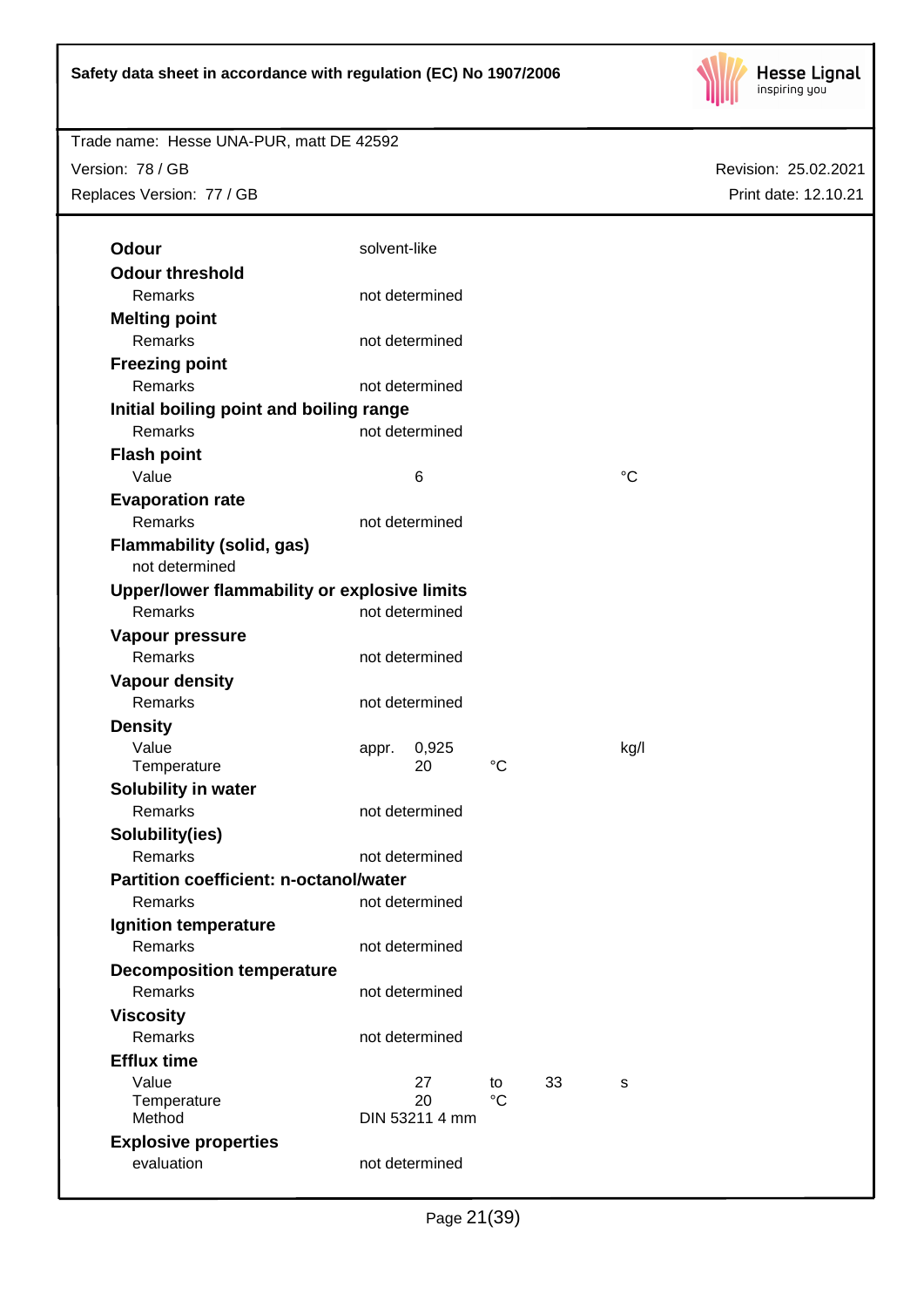

| Trade name: Hesse UNA-PUR, matt DE 42592                                                                                  |                                                                           |                                                                                                  |  |  |  |  |
|---------------------------------------------------------------------------------------------------------------------------|---------------------------------------------------------------------------|--------------------------------------------------------------------------------------------------|--|--|--|--|
| Version: 78 / GB                                                                                                          |                                                                           | Revision: 25.02.2021                                                                             |  |  |  |  |
| Replaces Version: 77 / GB                                                                                                 |                                                                           | Print date: 12.10.21                                                                             |  |  |  |  |
|                                                                                                                           |                                                                           |                                                                                                  |  |  |  |  |
| <b>Oxidising properties</b>                                                                                               |                                                                           |                                                                                                  |  |  |  |  |
| Remarks                                                                                                                   | not determined                                                            |                                                                                                  |  |  |  |  |
| 9.2. Other information                                                                                                    |                                                                           |                                                                                                  |  |  |  |  |
| <b>Non-volatile content</b>                                                                                               |                                                                           |                                                                                                  |  |  |  |  |
| Value                                                                                                                     | 24                                                                        | %                                                                                                |  |  |  |  |
| Method                                                                                                                    | calculated value                                                          |                                                                                                  |  |  |  |  |
| <b>Other information</b>                                                                                                  |                                                                           |                                                                                                  |  |  |  |  |
| This information is not available.                                                                                        |                                                                           |                                                                                                  |  |  |  |  |
| 10. Stability and reactivity                                                                                              |                                                                           |                                                                                                  |  |  |  |  |
| 10.1. Reactivity                                                                                                          | Stable under recommended storage and handling conditions (see section 7). |                                                                                                  |  |  |  |  |
| 10.2. Chemical stability<br>Stable under normal conditions.                                                               |                                                                           |                                                                                                  |  |  |  |  |
| 10.3. Possibility of hazardous reactions<br>To avoid thermal decomposition, do not overheat.                              |                                                                           |                                                                                                  |  |  |  |  |
| 10.4. Conditions to avoid<br>Isolate from sources of heat, sparks and open flame.                                         |                                                                           |                                                                                                  |  |  |  |  |
| 10.5. Incompatible materials<br>exothermic reactions.                                                                     |                                                                           | Keep away from oxidising agents, strongly alkaline and strongly acid materials in order to avoid |  |  |  |  |
| 10.6. Hazardous decomposition products<br>used as prescribed.                                                             |                                                                           | Carbon monoxide and carbon dioxide, nitrous oxides (NOx), dense black smoke, No decomposition if |  |  |  |  |
| 11. Toxicological information                                                                                             |                                                                           |                                                                                                  |  |  |  |  |
| 11.1. Information on toxicological effects                                                                                |                                                                           |                                                                                                  |  |  |  |  |
| <b>Acute oral toxicity</b>                                                                                                |                                                                           |                                                                                                  |  |  |  |  |
| Method<br>Remarks                                                                                                         | Calculation method (Regulation (EC) No. 1272/2008)                        | Based on available data, the classification criteria are not met.                                |  |  |  |  |
| <b>Acute dermal toxicity</b>                                                                                              |                                                                           |                                                                                                  |  |  |  |  |
| <b>ATE</b>                                                                                                                | 10.000<br>$\geq$                                                          | mg/kg                                                                                            |  |  |  |  |
| Method                                                                                                                    | calculated value (Regulation (EC) No. 1272/2008)                          |                                                                                                  |  |  |  |  |
| Based on available data, the classification criteria are not met.<br>Remarks<br><b>Acute dermal toxicity (Components)</b> |                                                                           |                                                                                                  |  |  |  |  |
|                                                                                                                           |                                                                           |                                                                                                  |  |  |  |  |
| xylene<br><b>ATE</b>                                                                                                      | 2000                                                                      | mg/kg                                                                                            |  |  |  |  |
| Source                                                                                                                    | alle Daten über 2000 mg/kg                                                |                                                                                                  |  |  |  |  |
| <b>Acute inhalational toxicity</b>                                                                                        |                                                                           |                                                                                                  |  |  |  |  |
| ATE<br>Administration/Form                                                                                                | 12,7866<br>Dust/Mist                                                      | mg/l                                                                                             |  |  |  |  |
| Method<br>Remarks                                                                                                         | calculated value (Regulation (EC) No. 1272/2008)                          | Based on available data, the classification criteria are not met.                                |  |  |  |  |
|                                                                                                                           |                                                                           |                                                                                                  |  |  |  |  |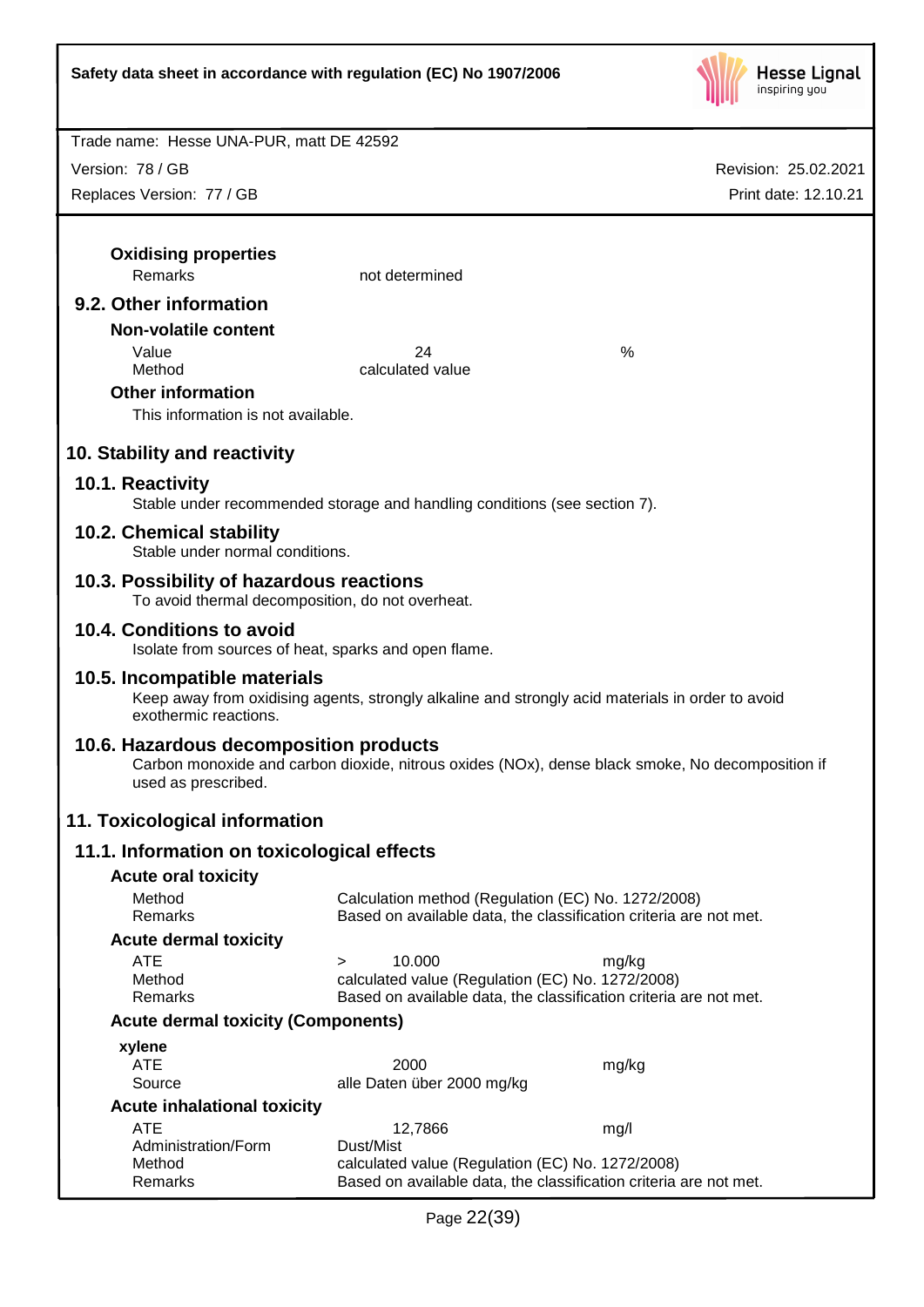

| Trade name: Hesse UNA-PUR, matt DE 42592      |                                      |                                                                   |      |                      |
|-----------------------------------------------|--------------------------------------|-------------------------------------------------------------------|------|----------------------|
| Version: 78 / GB                              |                                      |                                                                   |      | Revision: 25.02.2021 |
| Replaces Version: 77 / GB                     |                                      |                                                                   |      | Print date: 12.10.21 |
|                                               |                                      |                                                                   |      |                      |
|                                               |                                      |                                                                   |      |                      |
| <b>Acute inhalative toxicity (Components)</b> |                                      |                                                                   |      |                      |
| 4-methylpentan-2-one                          |                                      |                                                                   |      |                      |
| <b>Species</b>                                | rat                                  |                                                                   |      |                      |
| <b>LC50</b>                                   | 2,9                                  |                                                                   | mg/l |                      |
| Duration of exposure                          | 4                                    | $\mathsf{h}$                                                      |      |                      |
| Administration/Form                           | Dust/Mist                            |                                                                   |      |                      |
| Source                                        | 2 (reliable with restrictions)       |                                                                   |      |                      |
| xylene                                        |                                      |                                                                   |      |                      |
| <b>ATE</b>                                    | 5                                    |                                                                   | mg/l |                      |
| Duration of exposure                          | 4                                    | $\mathsf{h}$                                                      |      |                      |
| Administration/Form                           | Dust/Mist                            |                                                                   |      |                      |
| Source                                        | alle Werte über 5 mg/l               |                                                                   |      |                      |
| ethylbenzene                                  |                                      |                                                                   |      |                      |
| <b>ATE</b>                                    | 1,5                                  |                                                                   | mg/l |                      |
| Duration of exposure                          | 4                                    | h                                                                 |      |                      |
| Administration/Form                           | Dust/Mist                            |                                                                   |      |                      |
| Method                                        | conversion value                     |                                                                   |      |                      |
| Remarks                                       | Mist                                 |                                                                   |      |                      |
| <b>Skin corrosion/irritation</b>              |                                      |                                                                   |      |                      |
| Method                                        |                                      | Calculation method (Regulation (EC) No. 1272/2008)                |      |                      |
| Remarks                                       |                                      | Based on available data, the classification criteria are not met. |      |                      |
|                                               |                                      |                                                                   |      |                      |
| <b>Skin corrosion/irritation (Components)</b> |                                      |                                                                   |      |                      |
| toluene                                       |                                      |                                                                   |      |                      |
| <b>Species</b>                                | rabbit                               |                                                                   |      |                      |
| Duration of exposure                          | 4                                    | h                                                                 |      |                      |
| <b>Observation Period</b>                     | $\overline{7}$                       | d                                                                 |      |                      |
| evaluation                                    | Irritating to skin.                  |                                                                   |      |                      |
| Method                                        | EEC 84/449, B.4                      |                                                                   |      |                      |
| Source                                        | 1 (reliable without restriction)     |                                                                   |      |                      |
| xylene                                        |                                      |                                                                   |      |                      |
| <b>Species</b>                                | rabbit                               |                                                                   |      |                      |
| <b>Observation Period</b>                     | 72                                   | h                                                                 |      |                      |
| evaluation                                    | Irritating to skin.                  |                                                                   |      |                      |
| Source                                        | 2 (reliable with restrictions)       |                                                                   |      |                      |
| methyl methacrylate                           |                                      |                                                                   |      |                      |
| evaluation                                    | Irritating to skin.                  |                                                                   |      |                      |
| Serious eye damage/irritation                 |                                      |                                                                   |      |                      |
|                                               |                                      |                                                                   |      |                      |
| evaluation<br>Method                          | irritant                             | Calculation method (Regulation (EC) No. 1272/2008)                |      |                      |
| Remarks                                       | The classification criteria are met. |                                                                   |      |                      |
|                                               |                                      |                                                                   |      |                      |
| Serious eye damage/irritation (Components)    |                                      |                                                                   |      |                      |
| 4-methylpentan-2-one                          |                                      |                                                                   |      |                      |
| <b>Species</b>                                | rabbit                               |                                                                   |      |                      |
| <b>Observation Period</b>                     | 72                                   | h                                                                 |      |                      |
| evaluation                                    |                                      | Irritating to eyes and respiratory system.                        |      |                      |
| Source                                        | 1 (reliable without restriction)     |                                                                   |      |                      |
| acetone                                       |                                      |                                                                   |      |                      |
| <b>Species</b>                                | rabbit                               |                                                                   |      |                      |
|                                               |                                      |                                                                   |      |                      |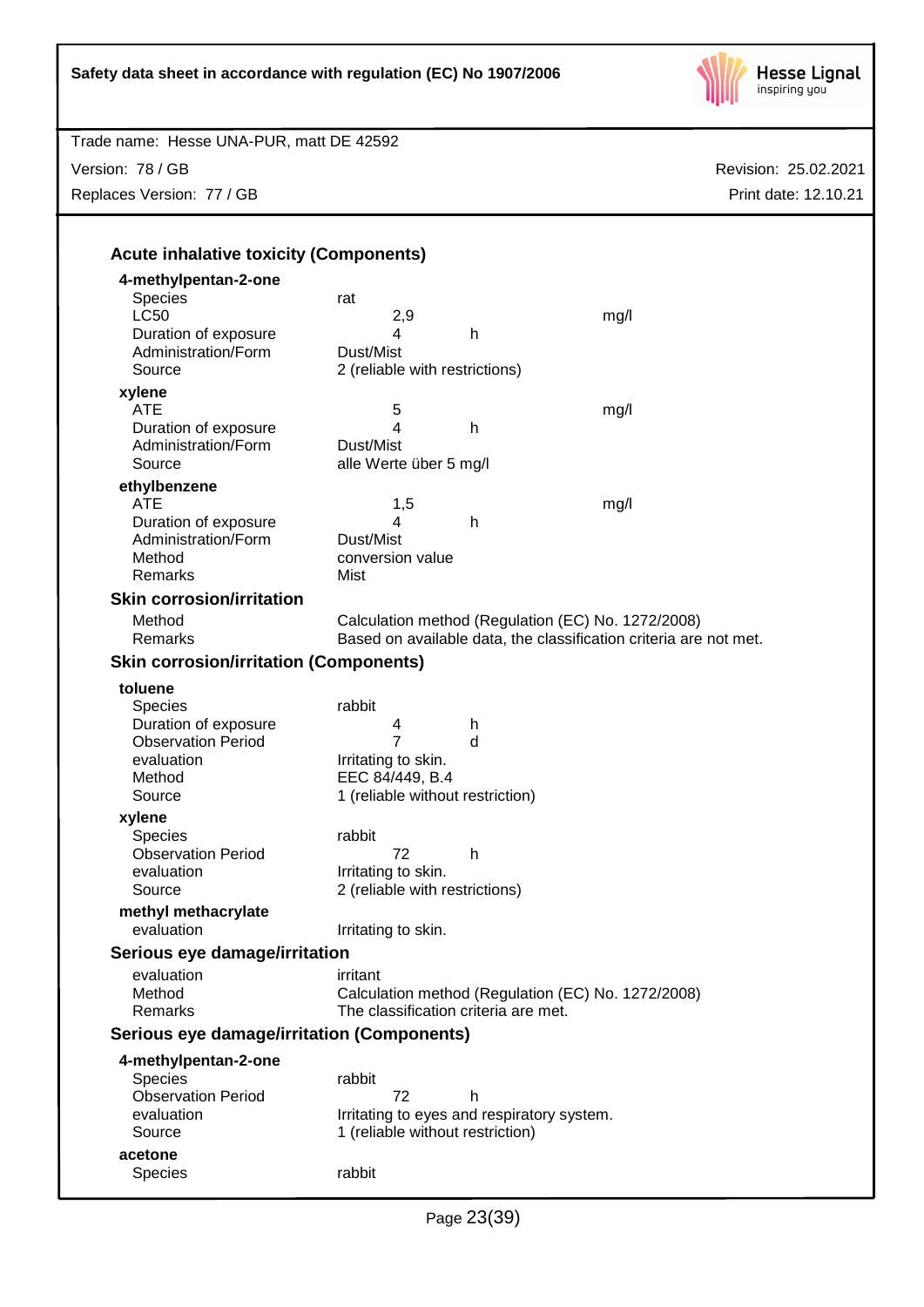

## Trade name: Hesse UNA-PUR, matt DE 42592

Version: 78 / GB Replaces Version: 77 / GB

| <b>Observation Period</b>                    | 24<br>h                                                                                                                 |
|----------------------------------------------|-------------------------------------------------------------------------------------------------------------------------|
| evaluation<br>Source                         | Irritating to eyes.<br>1 (reliable without restriction)                                                                 |
| xylene                                       |                                                                                                                         |
| <b>Species</b>                               | rabbit                                                                                                                  |
| evaluation                                   | Irritating to eyes.                                                                                                     |
| Source                                       | 2 (reliable with restrictions)                                                                                          |
| <b>Sensitization</b>                         |                                                                                                                         |
| Method<br>Remarks                            | Calculation method (Regulation (EC) No. 1272/2008)<br>Based on available data, the classification criteria are not met. |
| <b>Sensitization (Components)</b>            |                                                                                                                         |
| methyl methacrylate                          |                                                                                                                         |
| <b>Species</b>                               | mouse                                                                                                                   |
| evaluation                                   | May cause sensitization by skin contact.                                                                                |
| <b>Mutagenicity</b>                          |                                                                                                                         |
| Method                                       | Calculation method (Regulation (EC) No. 1272/2008)                                                                      |
| Remarks                                      | Based on available data, the classification criteria are not met.                                                       |
| <b>Reproductive toxicity</b>                 |                                                                                                                         |
| Method                                       | Calculation method (Regulation (EC) No. 1272/2008)                                                                      |
| Remarks                                      | Based on available data, the classification criteria are not met.                                                       |
| <b>Reproduction toxicity (Components)</b>    |                                                                                                                         |
| toluene                                      |                                                                                                                         |
| evaluation                                   | Reproductive toxicity, Category 2                                                                                       |
| Carcinogenicity                              |                                                                                                                         |
| Method                                       | Calculation method (Regulation (EC) No. 1272/2008)                                                                      |
| Remarks                                      | Based on available data, the classification criteria are not met.                                                       |
| <b>Specific Target Organ Toxicity (STOT)</b> |                                                                                                                         |
| <b>Single exposure</b>                       |                                                                                                                         |
| Method                                       | Calculation method (Regulation (EC) No. 1272/2008)                                                                      |
| Remarks                                      | The classification criteria are met.                                                                                    |
| evaluation                                   | May cause drowsiness or dizziness.                                                                                      |
| <b>Repeated exposure</b>                     |                                                                                                                         |
| Remarks                                      | Based on available data, the classification criteria are not met.                                                       |
|                                              | <b>Specific Target Organ Toxicity (STOT) (Components)</b>                                                               |
| 4-methylpentan-2-one                         |                                                                                                                         |
| evaluation                                   | May cause respiratory irritation.                                                                                       |
|                                              | Route of exposure Inhalation exposure                                                                                   |
| Remarks                                      | Organs: Nose, respiratory system, eyes<br>May cause respiratory irritation.                                             |
| acetone                                      |                                                                                                                         |
|                                              |                                                                                                                         |
|                                              | Specific target organ toxicity - repeated exposure<br>Organs: Nervous system                                            |
| Remarks                                      | Possible narcotic effects (drowsiness, dizziness).                                                                      |
| n-butyl acetate                              |                                                                                                                         |
|                                              |                                                                                                                         |
|                                              | Specific target organ toxicity - repeated exposure<br>Organs: Nervous system                                            |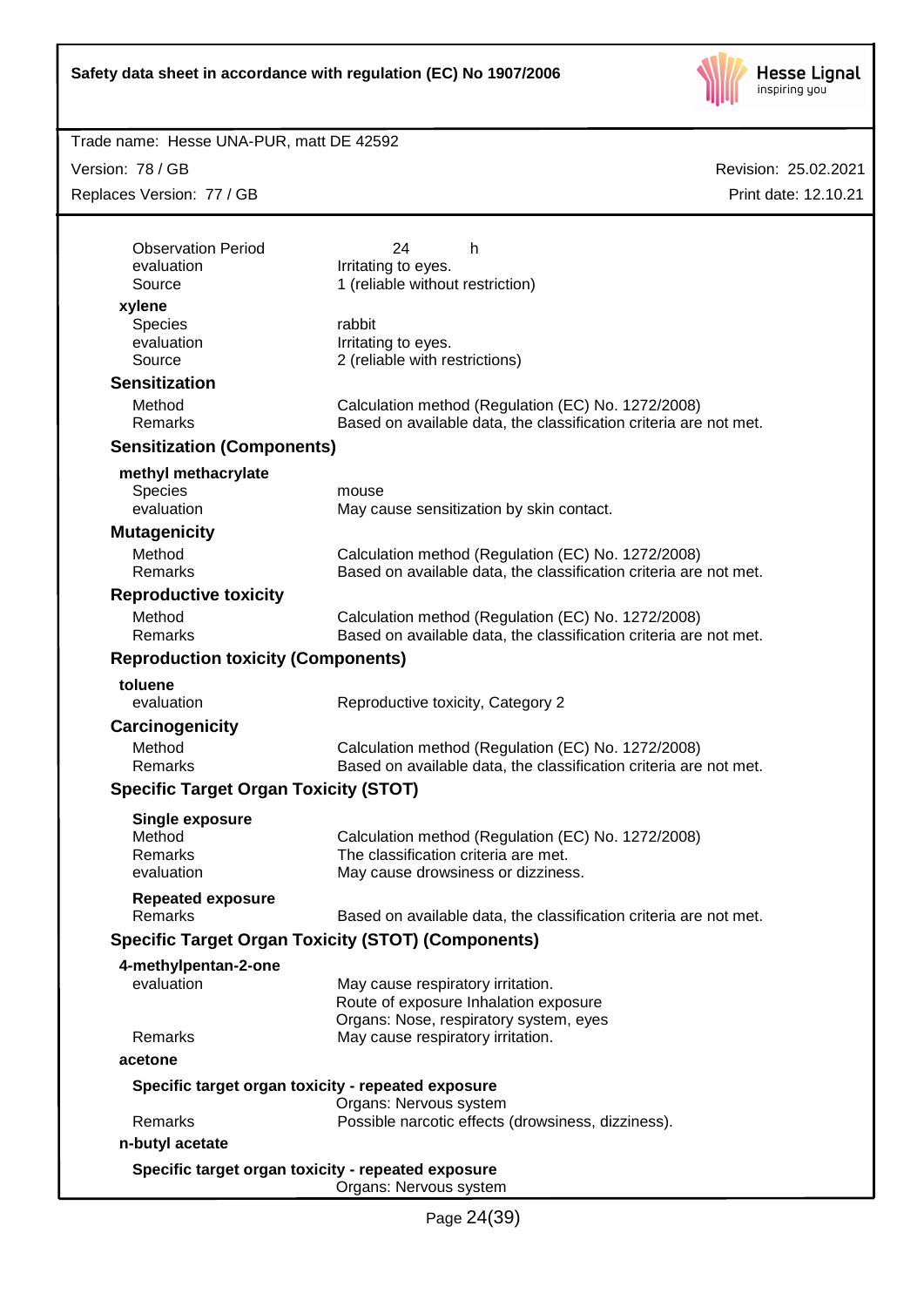

Revision: 25.02.2021 Trade name: Hesse UNA-PUR, matt DE 42592 Print date: 12.10.21 Version: 78 / GB Replaces Version: 77 / GB Page 25(39) Remarks Possible narcotic effects (drowsiness, dizziness). **toluene Specific target organ toxicity - single exposure** Organs: Liver Remarks May cause damage to organs through prolonged or repeated exposure: **toluene Specific target organ toxicity - repeated exposure** Organs: Nervous system Remarks Possible narcotic effects (drowsiness, dizziness). **xylene Specific target organ toxicity - single exposure** Route of exposure inhalative Organs: Respiratory tract Remarks May cause respiratory irritation. **methyl methacrylate Specific target organ toxicity - single exposure** Organs: Respiratory tract Remarks May cause respiratory irritation. **Aspiration hazard** Based on available data, the classification criteria are not met. **Other information** No toxicological data are available. **12. Ecological information 12.1. Toxicity General information** For this subsection there is no ecotoxicological data available on the product as such. **Fish toxicity (Components) methyl methacrylate** Species Pimephales promelas (fathead minnow) LC50 130 mg/l Duration of exposure 96 h **12.2. Persistence and degradability General information** For this subsection there is no ecotoxicological data available on the product as such. **12.3. Bioaccumulative potential General information** For this subsection there is no ecotoxicological data available on the product as such. **Partition coefficient: n-octanol/water** Remarks not determined **12.4. Mobility in soil General information** For this subsection there is no ecotoxicological data available on the product as such.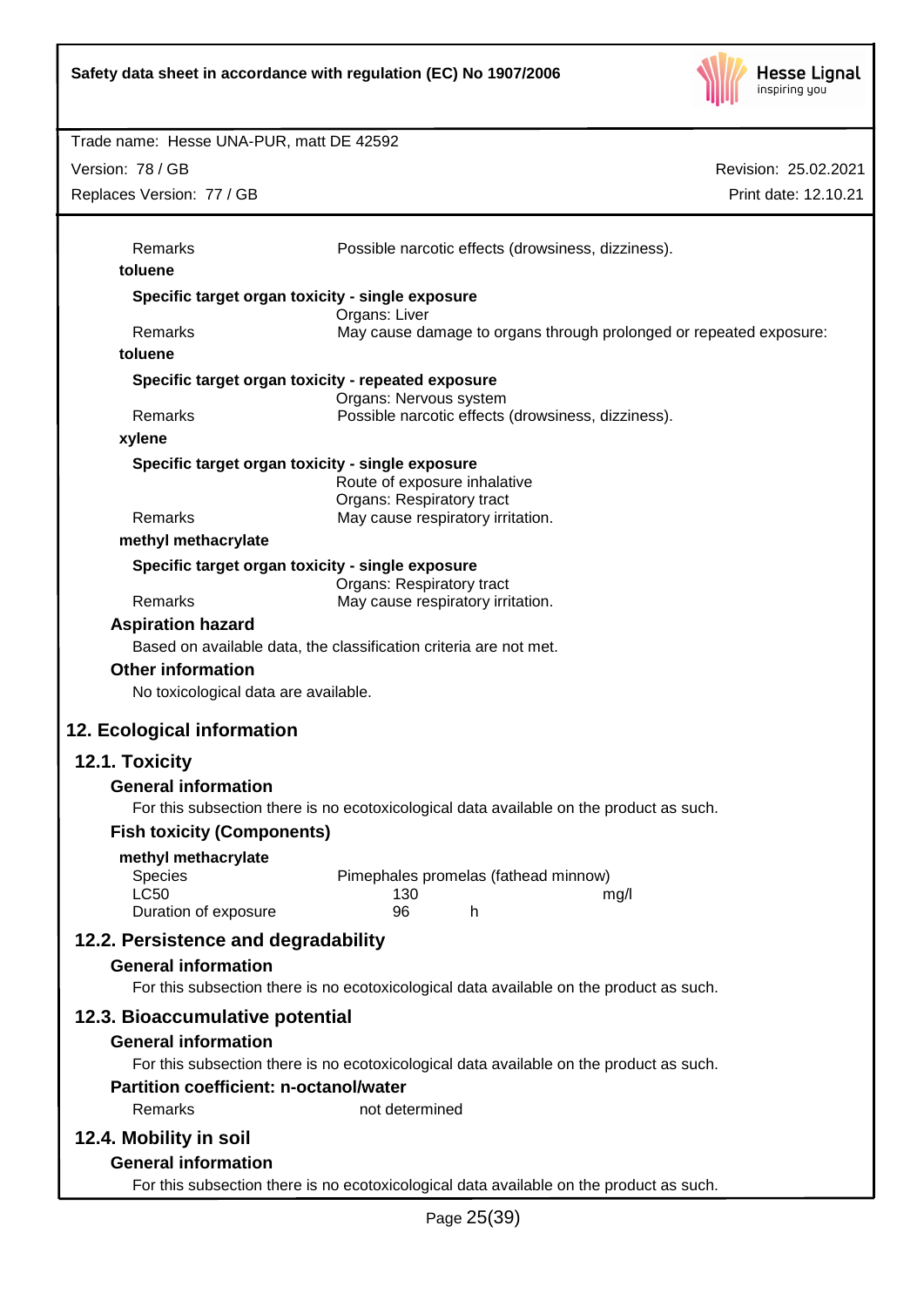

Version: 78 / GB

Replaces Version: 77 / GB

| <b>Mobility in soil</b><br>no data available                                                                     |                                                                                                                   |
|------------------------------------------------------------------------------------------------------------------|-------------------------------------------------------------------------------------------------------------------|
| 12.5. Results of PBT and vPvB assessment                                                                         |                                                                                                                   |
| <b>General information</b>                                                                                       |                                                                                                                   |
|                                                                                                                  | For this subsection there is no ecotoxicological data available on the product as such.                           |
| 12.6. Other adverse effects                                                                                      |                                                                                                                   |
| <b>General information</b>                                                                                       |                                                                                                                   |
| For this subsection there is no ecotoxicological data available on the product as such.                          |                                                                                                                   |
| <b>General information / ecology</b>                                                                             |                                                                                                                   |
|                                                                                                                  | For this subsection there is no ecotoxicological data available on the product as such.                           |
| 13. Disposal considerations                                                                                      |                                                                                                                   |
| 13.1. Waste treatment methods                                                                                    |                                                                                                                   |
| Disposal recommendations for the product                                                                         |                                                                                                                   |
| EWC waste code                                                                                                   | 080111 - waste paint and varnish containing organic                                                               |
| EWC waste code                                                                                                   | solvents or other dangerous substances<br>200127 - paint, inks, adhesives and resins containing                   |
|                                                                                                                  | dangerous substances                                                                                              |
| Where possible recycling is preferred to disposal or incineration.<br>Do not allow to enter drains or waterways. |                                                                                                                   |
| modified product                                                                                                 |                                                                                                                   |
| EWC waste code                                                                                                   | 080113 - sludges from paint or varnish containing organic<br>solvents or other dangerous substances               |
| EWC waste code                                                                                                   | 080115 - aqueous sludges containing paint or varnish<br>containing organic solvents or other dangerous substances |
| <b>Dried residues</b>                                                                                            |                                                                                                                   |
| EWC waste code                                                                                                   | 080112 - waste lacquers and waste paint except those<br>falling under 080111                                      |
| Disposal recommendations for packaging                                                                           |                                                                                                                   |
| EWC waste code                                                                                                   | 150110 - packaging containing residues of or contaminated                                                         |
| Completely emptied packagings can be given for recycling.                                                        | by dangerous substances                                                                                           |
|                                                                                                                  |                                                                                                                   |
| 14. Transport information                                                                                        |                                                                                                                   |
|                                                                                                                  |                                                                                                                   |
|                                                                                                                  |                                                                                                                   |
|                                                                                                                  |                                                                                                                   |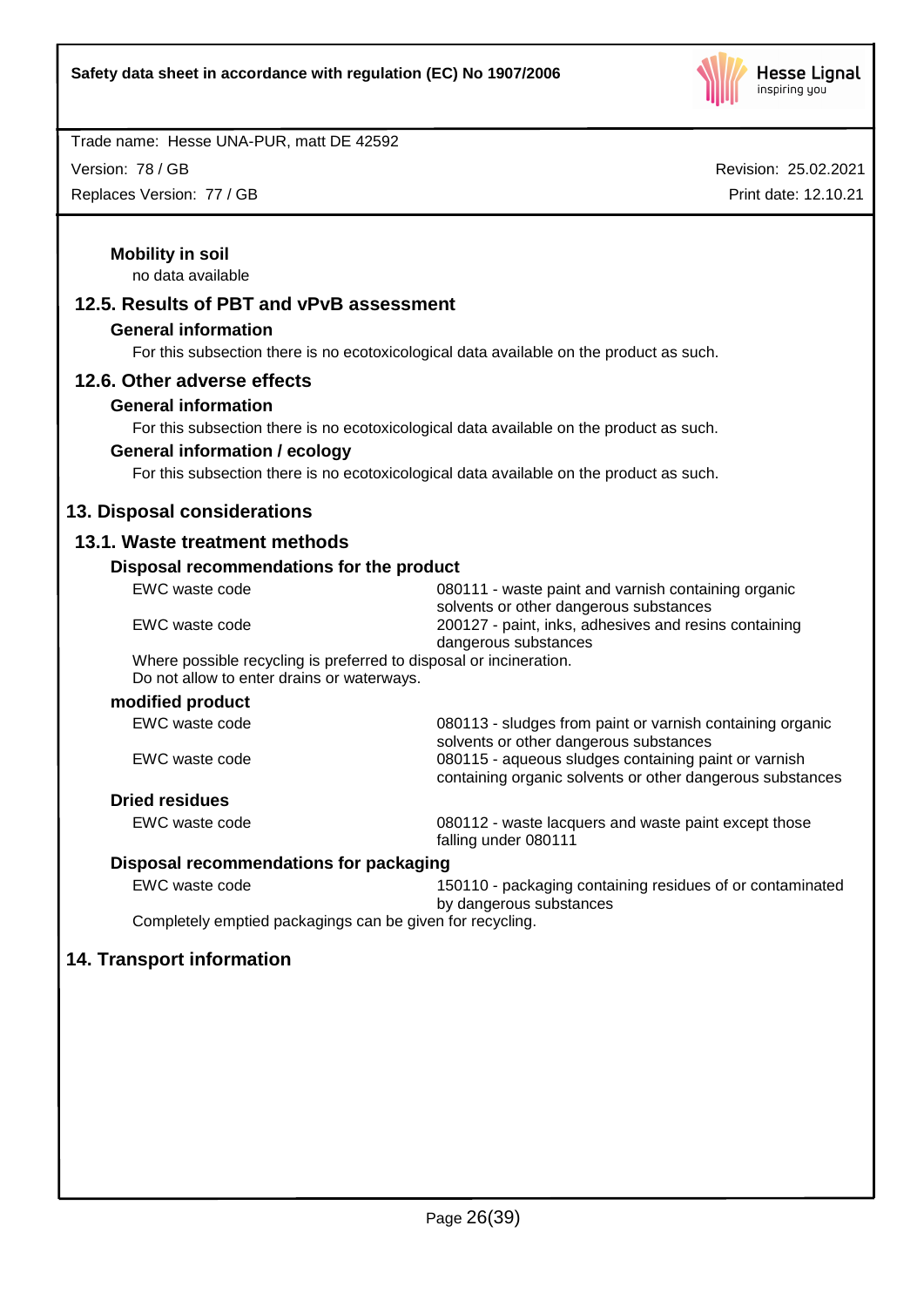

Version: 78 / GB

Replaces Version: 77 / GB

Revision: 25.02.2021

Print date: 12.10.21

|                                     | <b>Land transport ADR/RID</b> | <b>Marine transport</b><br><b>IMDG/GGVSee</b> | Air transport<br><b>ICAO/IATA</b> |
|-------------------------------------|-------------------------------|-----------------------------------------------|-----------------------------------|
| Tunnel restriction code             | D/E                           |                                               |                                   |
| 14.1. UN number                     | 1263                          | 1263                                          | 1263                              |
| 14.2. UN proper shipping name       | <b>PAINT</b>                  | <b>PAINT</b>                                  | <b>PAINT</b>                      |
| 14.3. Transport hazard<br>class(es) | 3                             | 3                                             | 3                                 |
| Label                               | ≝                             |                                               |                                   |
| 14.4. Packing group                 | $\mathbf{I}$                  | $\mathbf{II}$                                 | Ш                                 |
| Special provision                   | 640D                          |                                               |                                   |
| <b>Limited Quantity</b>             | 51                            |                                               |                                   |
| Transport category                  | $\overline{2}$                |                                               |                                   |

## **15. Regulatory information**

## **15.1. Safety, health and environmental regulations/legislation specific for the substance or mixture**

## **VOC**

VOC (EU) 75,8 % 701 g/l

## **Other information**

All components are contained in the TSCA inventory or exempted. All components are contained in the IECSC inventory.

## **15.2. Chemical safety assessment**

For this substance / mixture a chemical safety assessment was not carried out.

## **16. Other information**

## **Hazard statements listed in Chapter 3**

| <b>EUH066</b>    | Repeated exposure may cause skin dryness or cracking. |
|------------------|-------------------------------------------------------|
| H <sub>201</sub> | Explosive; mass explosion hazard.                     |
| H <sub>225</sub> | Highly flammable liquid and vapour.                   |
| H <sub>226</sub> | Flammable liquid and vapour.                          |
| H <sub>304</sub> | May be fatal if swallowed and enters airways.         |
| H312             | Harmful in contact with skin.                         |
| H <sub>315</sub> | Causes skin irritation.                               |
| H317             | May cause an allergic skin reaction.                  |
| H319             | Causes serious eye irritation.                        |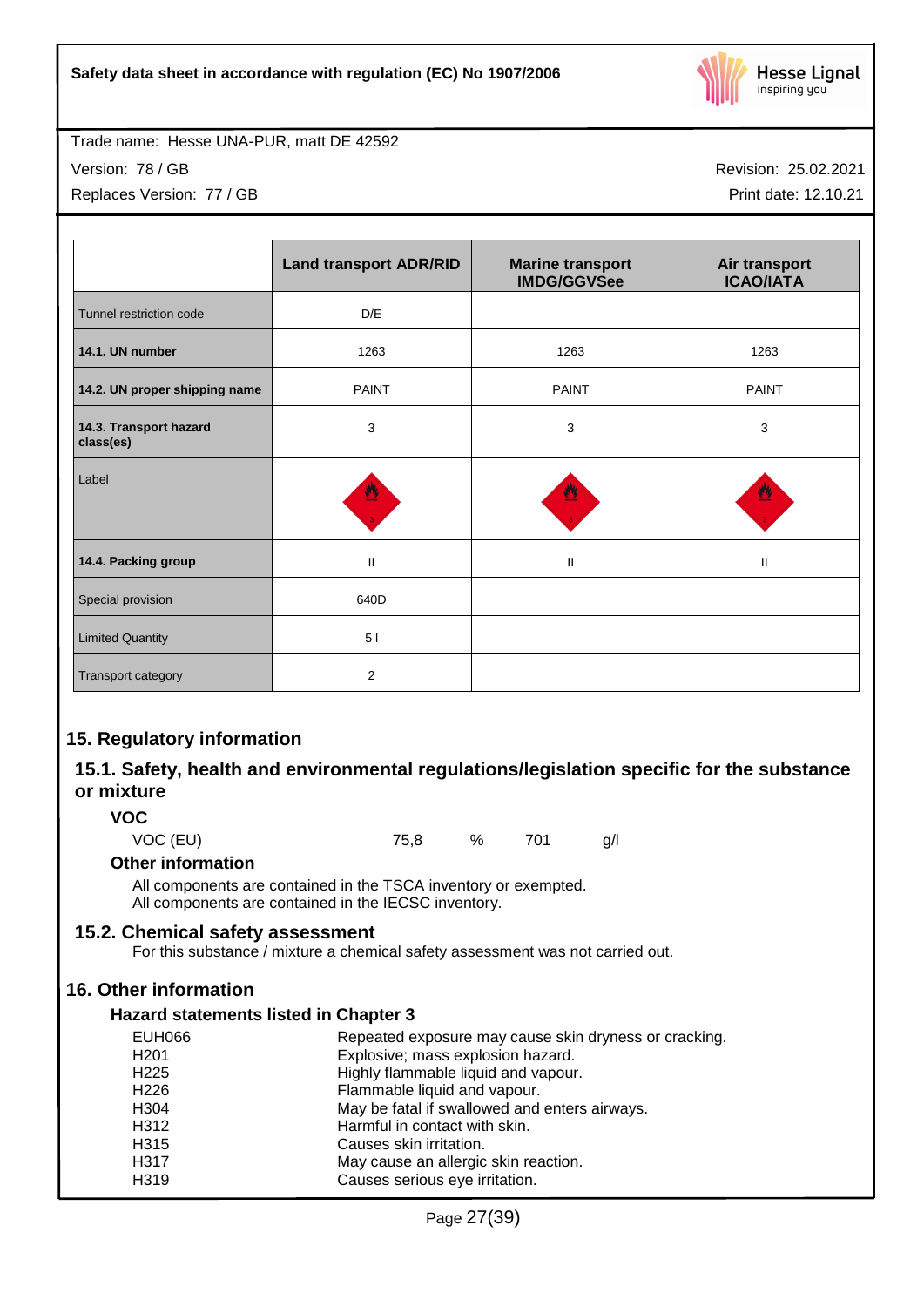

Version: 78 / GB Replaces Version: 77 / GB Revision: 25.02.2021 Print date: 12.10.21

| H332                                                                                                                | Harmful if inhaled.                                                                                      |  |  |
|---------------------------------------------------------------------------------------------------------------------|----------------------------------------------------------------------------------------------------------|--|--|
| H335                                                                                                                | May cause respiratory irritation.                                                                        |  |  |
| H336                                                                                                                | May cause drowsiness or dizziness.                                                                       |  |  |
| H361d                                                                                                               | Suspected of damaging the unborn child.                                                                  |  |  |
| H373                                                                                                                | May cause damage to organs through prolonged or repeated exposure.                                       |  |  |
| <b>CLP categories listed in Chapter 3</b>                                                                           |                                                                                                          |  |  |
| Acute Tox. 4                                                                                                        | Acute toxicity, Category 4                                                                               |  |  |
| Asp. Tox. 1                                                                                                         | Aspiration hazard, Category 1                                                                            |  |  |
| Expl. 1.1                                                                                                           | Explosive, Division 1.1                                                                                  |  |  |
| Eye Irrit. 2                                                                                                        | Eye irritation, Category 2                                                                               |  |  |
| Flam. Liq. 2                                                                                                        | Flammable liquid, Category 2                                                                             |  |  |
| Flam. Liq. 3                                                                                                        | Flammable liquid, Category 3                                                                             |  |  |
| Repr. 2                                                                                                             | Reproductive toxicity, Category 2                                                                        |  |  |
| Skin Irrit. 2                                                                                                       | Skin irritation, Category 2                                                                              |  |  |
| Skin Sens. 1                                                                                                        | Skin sensitization, Category 1                                                                           |  |  |
| STOT RE 2                                                                                                           | Specific target organ toxicity - repeated exposure, Category 2                                           |  |  |
| STOT SE 3                                                                                                           | Specific target organ toxicity - single exposure, Category 3                                             |  |  |
| <b>Abbreviations</b>                                                                                                |                                                                                                          |  |  |
| Flam. Liq - Flammable liquids                                                                                       |                                                                                                          |  |  |
|                                                                                                                     | RID - Règlement international concernant le transport des marchandises dangereuses par chemin de fer     |  |  |
|                                                                                                                     | (Regulations Concerning theInternational Transport of Dangerous Goods by Rail)                           |  |  |
|                                                                                                                     | IMDG - International Maritime Code for Dangerous Goods                                                   |  |  |
| IATA - International Air Transport Association                                                                      |                                                                                                          |  |  |
| IATA-DGR - Dangerous Goods Regulations by the "International Air Transport Association" (IATA)                      |                                                                                                          |  |  |
| ICAO-TI - Technical Instructions by the "International Civil Aviation Organization" (ICAO)                          |                                                                                                          |  |  |
| GHS - Globally Harmonized System of Classification and Labelling of Chemicals                                       |                                                                                                          |  |  |
| EINECS - European Inventory of Existing Commercial Chemical Substances                                              |                                                                                                          |  |  |
| CAS - Chemical Abstracts Service (division of the American Chemical Society)                                        |                                                                                                          |  |  |
|                                                                                                                     | GefStoffV - Gefahrstoffverordnung (Ordinance on Hazardous Substances, Germany)                           |  |  |
| LOAEL - Lowest Observed Adverse Effect Level                                                                        |                                                                                                          |  |  |
|                                                                                                                     | <b>LOEL - Lowest Observed Effect Level</b>                                                               |  |  |
|                                                                                                                     | NOAEL - No Observed Adverse Effect Level                                                                 |  |  |
|                                                                                                                     | <b>NOEC - No Observed Effect Concentration</b>                                                           |  |  |
| <b>NOEL - No Observed Effect Level</b>                                                                              |                                                                                                          |  |  |
|                                                                                                                     | OECD - Organisation for Econpmic Cooperation and Development                                             |  |  |
| VOC - Volatile Organic Compounds                                                                                    |                                                                                                          |  |  |
| Changes since the last version are highlighted in the margin (***). This version replaces all previous<br>versions. |                                                                                                          |  |  |
|                                                                                                                     | This safety datasheet only contains information relating to safety and does not replace any product      |  |  |
| information or product specification.                                                                               |                                                                                                          |  |  |
|                                                                                                                     | The information provided in this Safety Data Sheet is correct to the best of our knowledge, information  |  |  |
|                                                                                                                     | and belief at the date of its publication. The information given is designed only as a guidance for safe |  |  |
|                                                                                                                     | handling, use, processing, storage, transportation, disposal and release and is not to be considered a   |  |  |
| warranty or quality specification.                                                                                  |                                                                                                          |  |  |
|                                                                                                                     | The information relates only to the specific material designated and may not be valid for such material  |  |  |
|                                                                                                                     | used in combination with any other materials or in any process, unless specified in the text.            |  |  |
|                                                                                                                     | The information contained herein is based on the present state of our knowledge and does therefore not   |  |  |
| guarantee certain properties.                                                                                       |                                                                                                          |  |  |
|                                                                                                                     |                                                                                                          |  |  |

# **Annex to the extended Safety Data Sheet (eSDS)**

**Short title of the exposure scenario**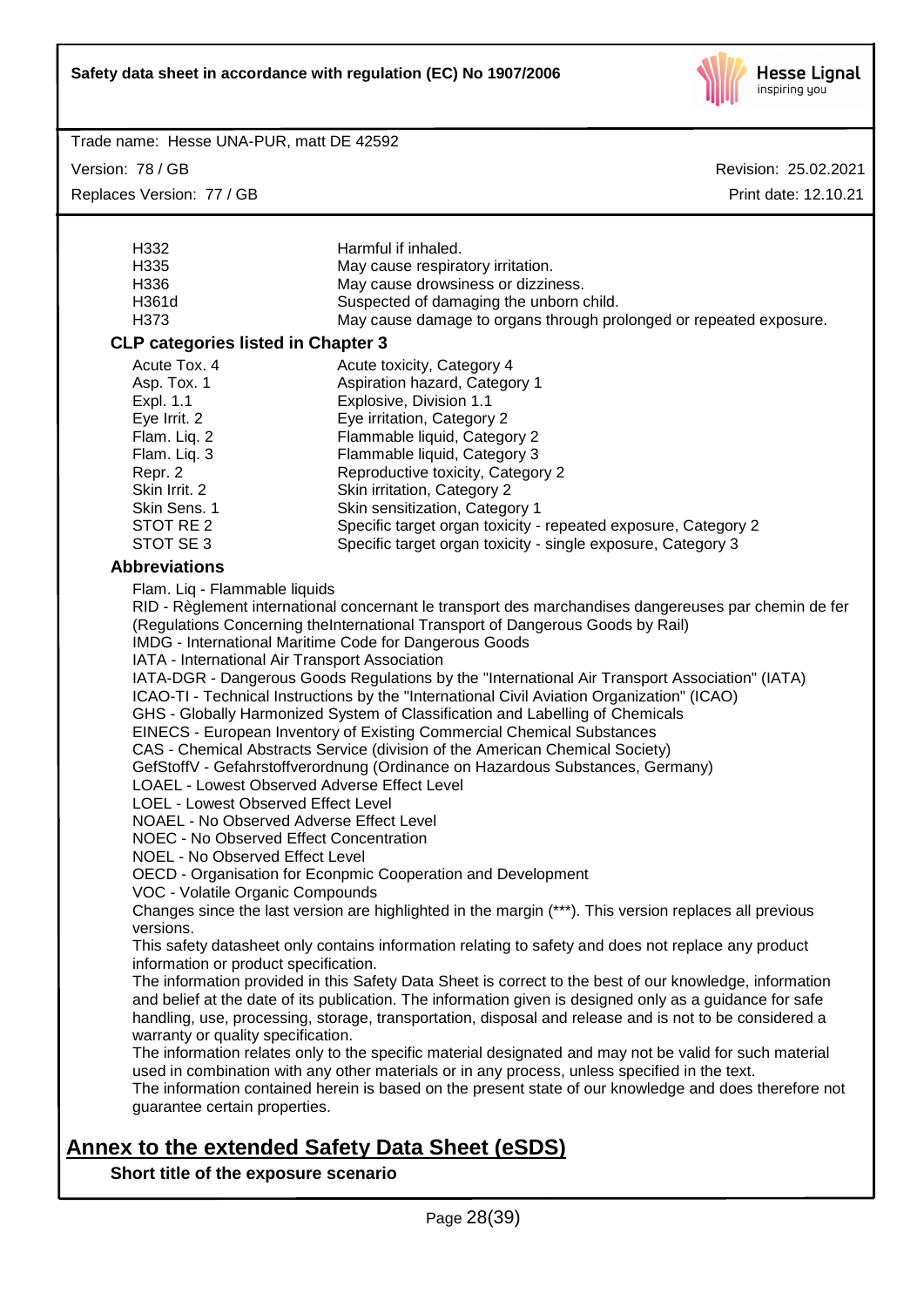

Version: 78 / GB

Replaces Version: 77 / GB

Revision: 25.02.2021 Print date: 12.10.21

ES001 - Industrial applications: industrial spraying (inside)

## **Use of the substance/preparation**

Surface treatment of wood and other materials

| SU3   | Industrial uses: Uses of substances as such or in preparations at industrial sites |
|-------|------------------------------------------------------------------------------------|
| ERC4  | Industrial use of processing aids in processes and products, not becoming part of  |
|       | articles                                                                           |
| ERC5  | Industrial use resulting in inclusion into or onto a matrix                        |
| PROC7 | Industrial spraying                                                                |

# **Contributing exposure scenario controlling environmental exposure**

| Use                                        |                                                                                                                                                                                                                |                      |                                                                                                                                                                                                                          |  |
|--------------------------------------------|----------------------------------------------------------------------------------------------------------------------------------------------------------------------------------------------------------------|----------------------|--------------------------------------------------------------------------------------------------------------------------------------------------------------------------------------------------------------------------|--|
| ERC4                                       | articles                                                                                                                                                                                                       |                      | Industrial use of processing aids in processes and products, not becoming part of                                                                                                                                        |  |
| ERC <sub>5</sub>                           |                                                                                                                                                                                                                |                      | Industrial use resulting in inclusion into or onto a matrix                                                                                                                                                              |  |
| <b>Physical form</b>                       | liquid                                                                                                                                                                                                         |                      |                                                                                                                                                                                                                          |  |
| Maximum amount used per time or activity   |                                                                                                                                                                                                                |                      |                                                                                                                                                                                                                          |  |
| Emission days per site:                    |                                                                                                                                                                                                                | $\leq$               | 300                                                                                                                                                                                                                      |  |
| Other relevant operational conditions      |                                                                                                                                                                                                                |                      |                                                                                                                                                                                                                          |  |
| Use: Room temperature                      | Where possible recycling is preferred to disposal or incineration.<br>Do not allow to enter soil, waterways or waste water canal.<br>Dispose of rinse water in accordance with local and national regulations. |                      | Drying and through-curing takes place at ambient temperature or at higher temperatures.                                                                                                                                  |  |
| <b>Waste water</b>                         |                                                                                                                                                                                                                |                      |                                                                                                                                                                                                                          |  |
|                                            | after mechanical pretreatment into a wastewater treatment facility.                                                                                                                                            |                      | Do not discharge into the drains/surface waters/groundwater. Spray cabin waters are to be conducted                                                                                                                      |  |
| <b>Exhaust air</b>                         |                                                                                                                                                                                                                |                      |                                                                                                                                                                                                                          |  |
|                                            | Keep container closed. Avoid release to the environment.                                                                                                                                                       |                      |                                                                                                                                                                                                                          |  |
| Soil                                       |                                                                                                                                                                                                                |                      |                                                                                                                                                                                                                          |  |
|                                            | Floors should be impervious, resistant to liquids and easy to clean.                                                                                                                                           |                      |                                                                                                                                                                                                                          |  |
| Disposal recommendations for the product   |                                                                                                                                                                                                                |                      |                                                                                                                                                                                                                          |  |
| EWC waste code                             |                                                                                                                                                                                                                |                      | 080111 - waste paint and varnish containing organic<br>solvents or other dangerous substances<br>200127 - paint, inks, adhesives and resins containing<br>dangerous substances                                           |  |
| Do not allow to enter drains or waterways. | Where possible recycling is preferred to disposal or incineration.                                                                                                                                             |                      |                                                                                                                                                                                                                          |  |
| modified product                           |                                                                                                                                                                                                                |                      |                                                                                                                                                                                                                          |  |
| EWC waste code                             |                                                                                                                                                                                                                |                      | 080113 - sludges from paint or varnish containing organic<br>solvents or other dangerous substances<br>080115 - aqueous sludges containing paint or varnish<br>containing organic solvents or other dangerous substances |  |
| <b>Dried residues</b>                      |                                                                                                                                                                                                                |                      |                                                                                                                                                                                                                          |  |
| EWC waste code                             |                                                                                                                                                                                                                | falling under 080111 | 080112 - waste lacquers and waste paint except those                                                                                                                                                                     |  |
|                                            |                                                                                                                                                                                                                |                      |                                                                                                                                                                                                                          |  |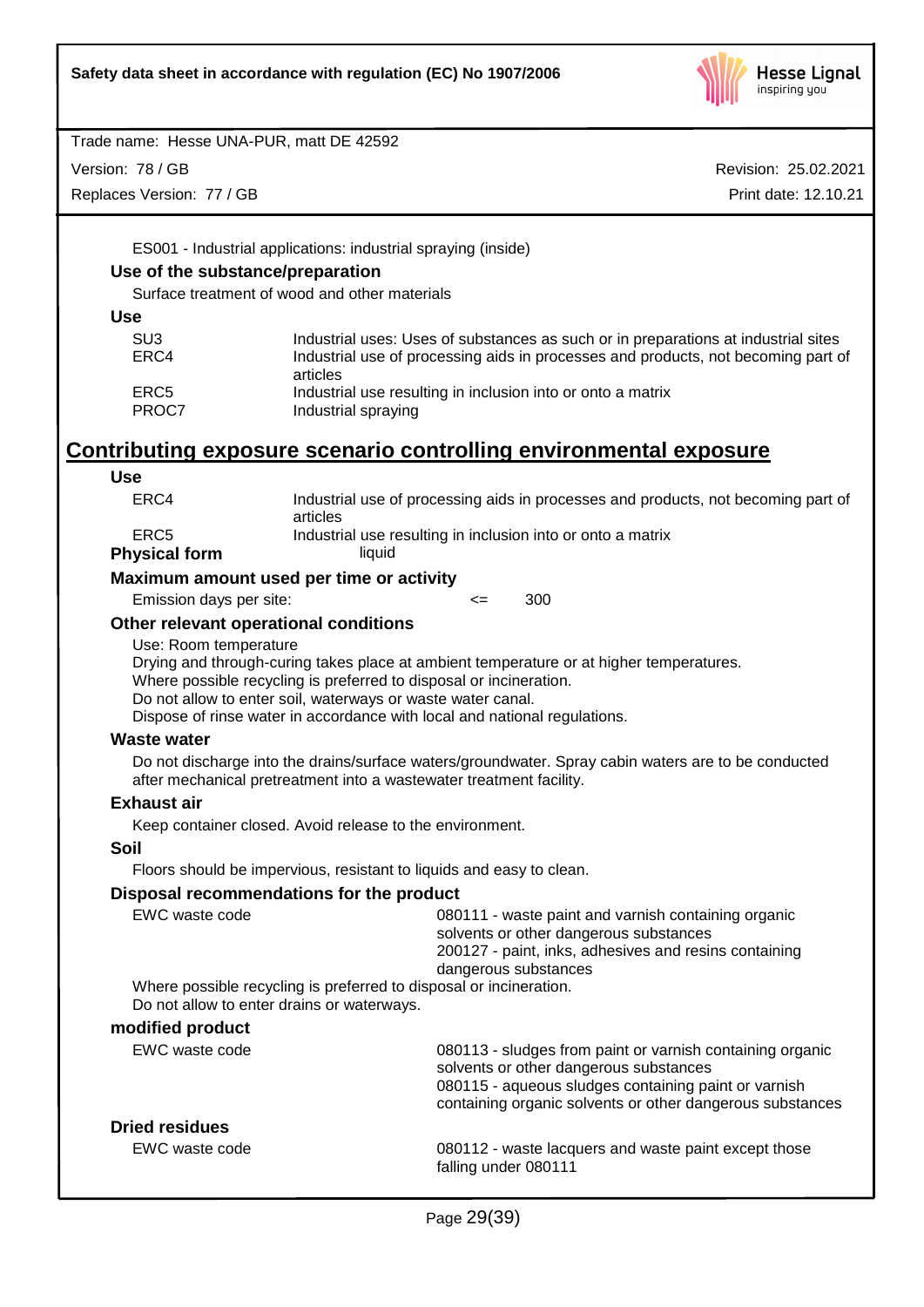

Version: 78 / GB

Replaces Version: 77 / GB

Revision: 25.02.2021 Print date: 12.10.21

**Disposal recommendations for packaging**

EWC waste code 150110 - packaging containing residues of or contaminated by dangerous substances

Completely emptied packagings can be given for recycling.

## **Contributing exposure scenario controlling worker exposure**

#### **Use**

| SU3           | Industrial uses: Uses of substances as such or in preparations at industrial sites |
|---------------|------------------------------------------------------------------------------------|
| PROC7         | Industrial spraying                                                                |
| Physical form | liquid                                                                             |

## **Maximum amount used per time or activity**

| Duration of exposure  | <= |     | h/d |
|-----------------------|----|-----|-----|
| Frequency of exposure |    | 220 | d/a |

## **Other relevant operational conditions**

Use: Room temperature

Drying and through-curing takes place at ambient temperature or at higher temperatures. Read attached instructions before use.

## **Product substance and product safety related measures**

Mainly used in closed systems. Apply technical measures to comply with the occupational exposure limits. Where reasonably practicable this should be achieved by the use of local exhaust ventilation and good general extraction. Provide for sufficient ventilation. This can be achieved by local exhaust or general exhaust air collection. Wear a suitable respirator if the ventilation is not sufficient to keep the solvent vapour concentration below the occupational limit values.

#### **Respiratory protection**

Avoid inhalation of vapour and spray mist. Use breathing apparatus if exposed to vapours/dust/aerosol. Recommended Filter type: Respiratory protection mask with combination filter A/P2

## **Hand protection**

Protective gloves complying with EN 374.

Glove material

Multilayer gloves made from<br>Appropriate Material

Fluorinated rubber / butyl-rubber

- $M$ aterial thickness  $> = 0.7$
- Breakthrough time >= 30

This recommendation is valid only for the product named in this safety data sheet supplied by us, and only for the indicated intended use purposes.

For special purposes, it is recommended to check the resistance to chemicals of the protective gloves mentioned above together with the supplier of these gloves.

The instructions and information provided by the glove manufacturer on use, storage, maintenance and replacement must be followed.

The breakthrough time must be greater than the end use time of the product.

Gloves should be replaced regularly and if there is any sign of damage to the glove material.

The performance or effectiveness of the glove may be reduced by physical/ chemical damage and poor maintenance.

## **Eye protection**

Wear eye glasses with side protection according to EN 166.

## **Body protection**

Wear suitable protective clothing. Remove contaminated clothing and wash it before reuse. Wash hands before breaks and after work.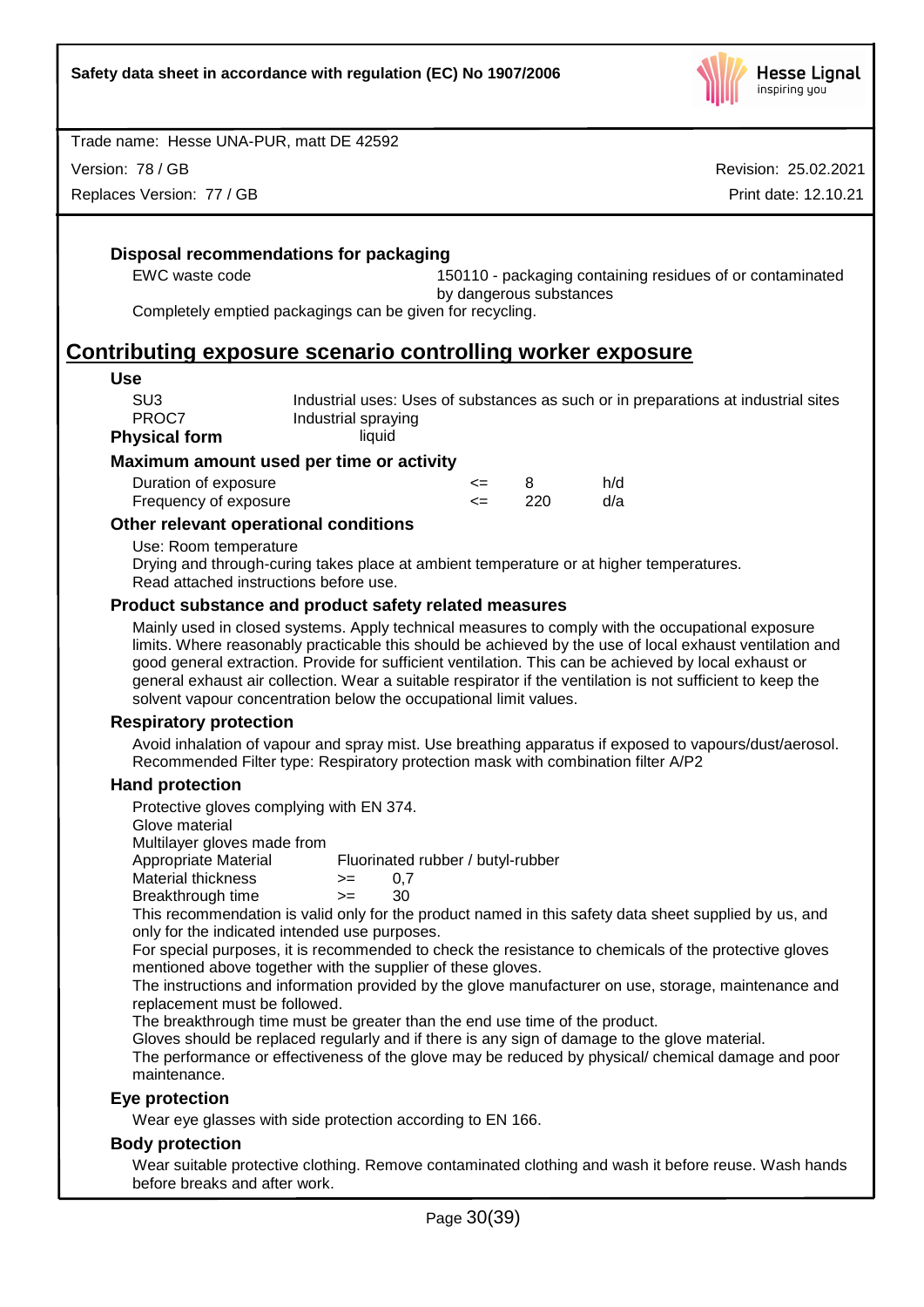

Version: 78 / GB Replaces Version: 77 / GB Revision: 25.02.2021 Print date: 12.10.21

## **Exposure estimation and reference to its source**

**Workers (industrial)** PROC PROCT PROCT PROCT

Exposure assessment 60,5 mg/m<sup>3</sup><br>Exposure assessment (method) ECETOC TRA Exposure assessment (method) Risk characterisation ratio (RCR) 0,126 Lead substance n-butyl acetate

#### **Workers (industrial)** PROC PROC10

Exposure assessment 242 mg/m<sup>3</sup> Exposure assessment (method) ECETOC TRA Risk characterisation ratio (RCR) 0,504 Lead substance n-butyl acetate

**Workers (industrial)** PROC PROC10

Exposure assessment <br>
Exposure assessment (method) 
ECETOC TRA Exposure assessment (method) Risk characterisation ratio (RCR) 0,504 Lead substance n-butyl acetate

## **Workers (industrial)**

PROC PROC13

Exposure assessment  $242$  mg/m<sup>3</sup><br>Exposure assessment (method) ECETOC TRA Exposure assessment (method) Risk characterisation ratio (RCR) 0,504 Lead substance n-butyl acetate

## **Workers (industrial)** PROC PROC13

Exposure assessment <br>
Exposure assessment (method) 
ECETOC TRA Exposure assessment (method) Risk characterisation ratio (RCR) 0,504 Lead substance n-butyl acetate

#### **Workers (industrial)**

SU SU3 PROC<sup>PROC</sup> PROCT

Exposure assessment <br>
Exposure assessment (method) 
<br>
ECETOC TRA Exposure assessment (method) Risk characterisation ratio (RCR) 0,05 Lead substance acetone

Assessment method inhalation, long-term - local and systemic Indoor use

Assessment method inhalation, long-term - systemic Indoor use

Assessment method inhalation, long-term - systemic Outdoor use

Assessment method inhalation, long-term - systemic Indoor use

Assessment method inhalation, long-term - systemic Outdoor use

Assessment method inhalation, long-term - systemic Indoor use

Page 31(39)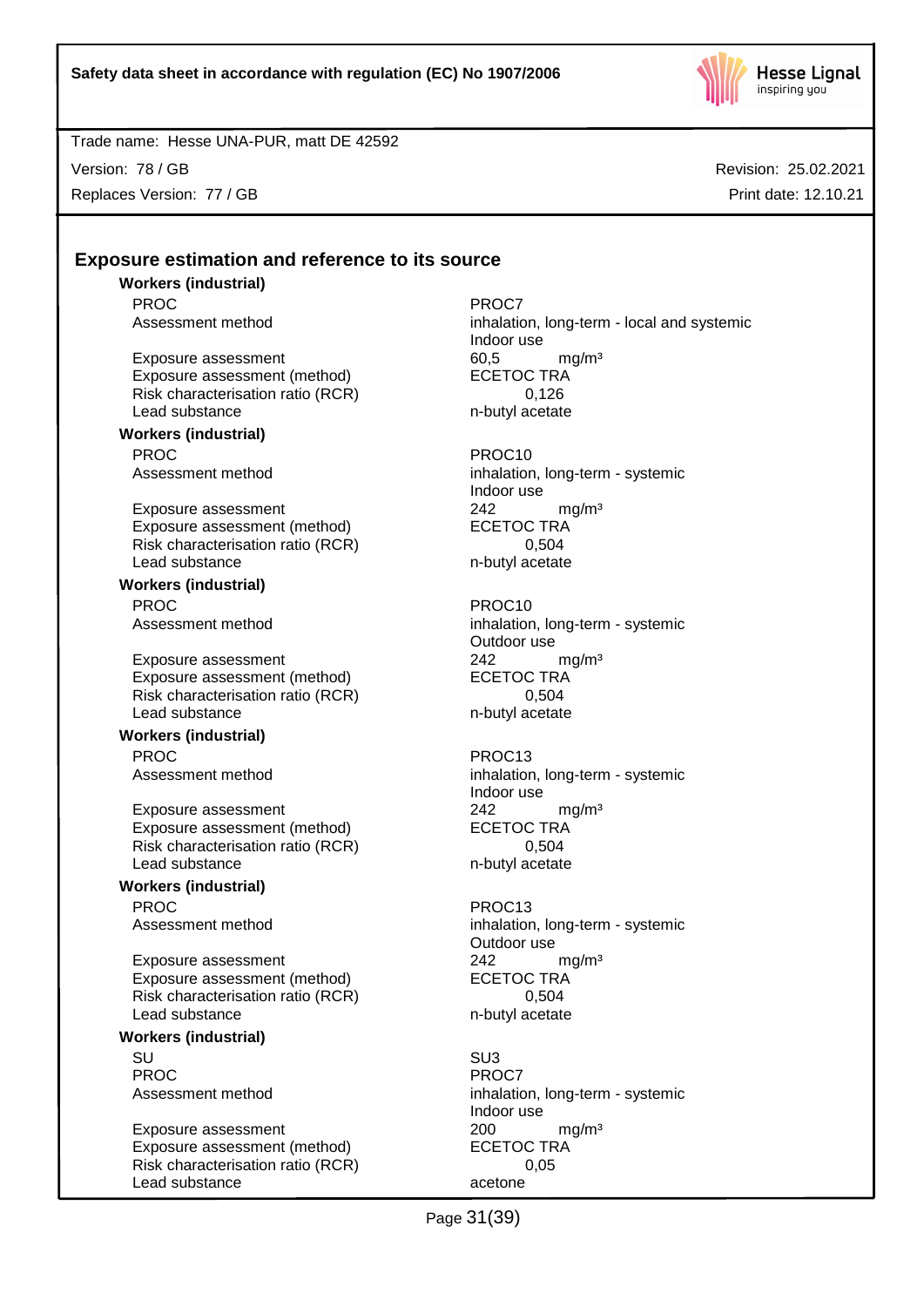

Version: 78 / GB Replaces Version: 77 / GB Revision: 25.02.2021 Print date: 12.10.21

**Workers (industrial)** SU SU3 PROC<sup>P</sup> PROCT

Exposure assessment details are to the control of the exposure assessment (method) and the ECETOC TRA control of the exponent of the ECETOC TRA control of the exponent of the exponent of the exponent of the exponent of the Exposure assessment (method) Risk characterisation ratio (RCR) 0,01 Lead substance acetone

### **Workers (industrial)**

SU SU3 PROC PROCTER PROCTER PROCTER PROCTER PROCTER PROCTER PROCTER PROCTER PROCTER PROCTER PROCTER PROCTER PROCTER PROCTER PROCTER PROCTER PROCTER PROCTER PROCTER PROCTER PROCTER PROCTER PROCTER PROCTER PROCTER PROCTER PROCTER P

Exposure assessment 200 mg/m<sup>3</sup> Exposure assessment (method) ECETOC TRA Risk characterisation ratio (RCR) 0,5 Lead substance acetone

## **Workers (industrial)**

SU SU3 PROC PROC10

Exposure assessment 62 mg/kg/d Exposure assessment (method) ECETOC TRA Risk characterisation ratio (RCR) 0,15 Lead substance acetone

#### **Workers (industrial)**

SU SU3 PROC PROC13

Exposure assessment <br>
Exposure assessment (method) 
<br>
ECETOC TRA Exposure assessment (method) Risk characterisation ratio (RCR) 0,5 Lead substance acetone

#### **Workers (industrial)**

SU SU3 PROC PROCTER PROCTER PROCTER PROCTER PROCTER PROCTER PROCTER PROCTER PROCTER PROCTER PROCTER PROCTER PROCTER PROCTER PROCTER PROCTER PROCTER PROCTER PROCTER PROCTER PROCTER PROCTER PROCTER PROCTER PROCTER PROCTER PROCTER P

Exposure assessment details are to the control of the manufacture of the manufacture of the manufacture of the<br>
ECETOC TRA Exposure assessment (method) Risk characterisation ratio (RCR) 0,074 Lead substance acetone

## **Workers (industrial)**

SU SU3 PROC<sup>PROC</sup> PROCT

Risk characterisation ratio (RCR) 0,75

Assessment method dermal, long-term - systemic Indoor use

Assessment method inhalation, long-term - systemic Indoor use

Assessment method dermal, long-term - systemic Indoor use

Assessment method inhalation, long-term - systemic Indoor use

Assessment method dermal, long-term - systemic Indoor use

Assessment method inhalation, long-term - systemic Indoor use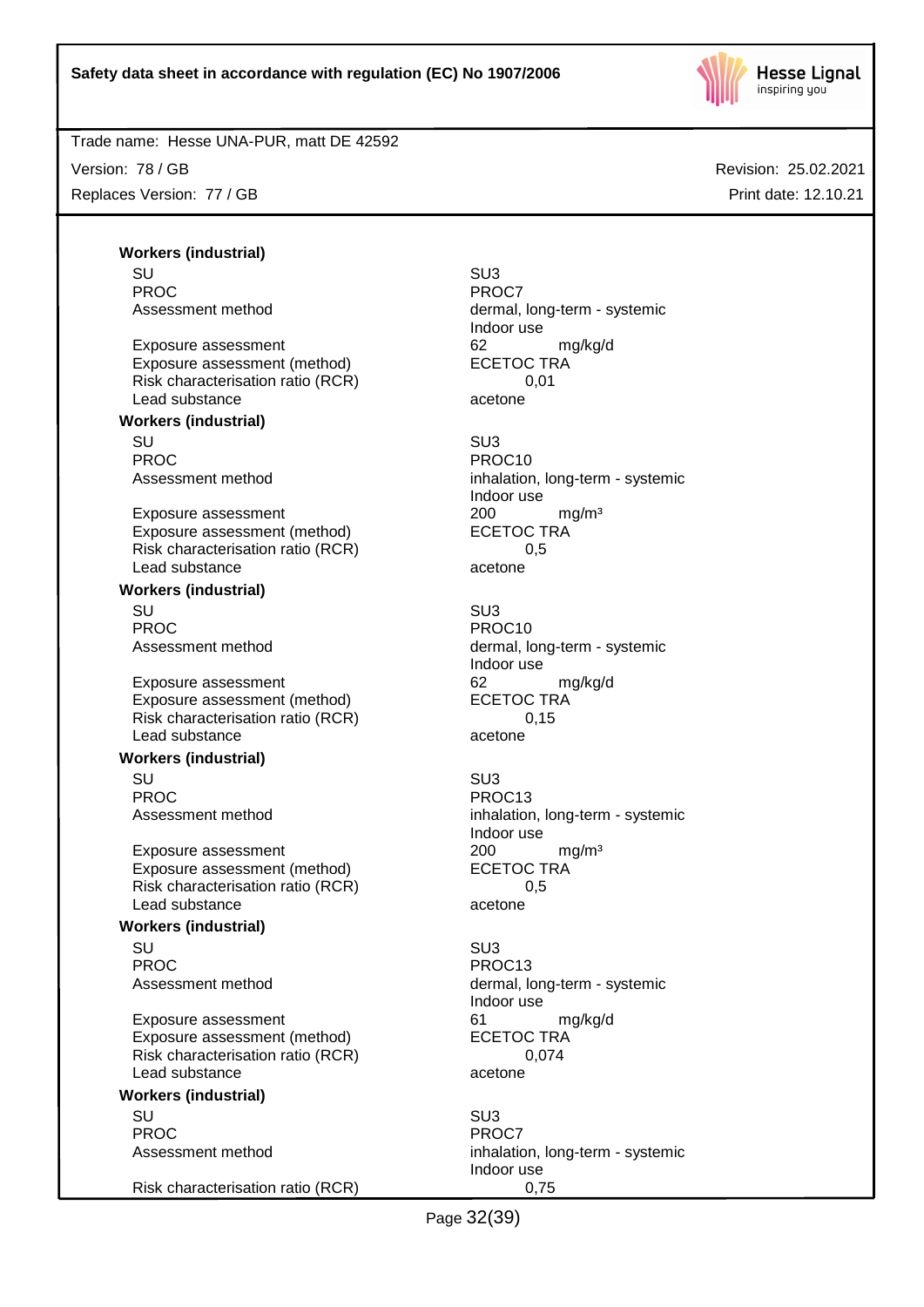

## Trade name: Hesse UNA-PUR, matt DE 42592

Version: 78 / GB Replaces Version: 77 / GB Revision: 25.02.2021 Print date: 12.10.21

**Workers (industrial)** SU SU3 PROC<sup>PROC</sup> PROCT Risk characterisation ratio (RCR) 0,5 Lead substance and the contract of the 4-methylpentan-2-one **Workers (industrial)** SU SU3 PROC<br>Assessment method<br>Assessment method<br>Assessment method

Risk characterisation ratio (RCR) 0,5 Lead substance and the 4-methylpentan-2-one

#### **Workers (industrial)**

SU SU3 PROC PROCTER PROCTER PROCTER PROCTER PROCTER PROCTER PROCTER PROCTER PROCTER PROCTER PROCTER PROCTER PROCTER PROCTER PROCTER PROCTER PROCTER PROCTER PROCTER PROCTER PROCTER PROCTER PROCTER PROCTER PROCTER PROCTER PROCTER P Assessment method dermal, long-term - systemic Risk characterisation ratio (RCR) 0,5 Lead substance example and the 4-methylpentan-2-one

#### **Workers (industrial)**

SU SU3 PROC PROC13 Assessment method inhalation, long-term - systemic Risk characterisation ratio (RCR) 0,5 Lead substance and the 4-methylpentan-2-one

## **Workers (industrial)**

SU SU3 PROC PROC13 Assessment method dermal, long-term - systemic Risk characterisation ratio (RCR) 0,5 Lead substance and the 4-methylpentan-2-one

#### **Workers (industrial)**

SU SU3 PROC<sup>P</sup> PROCT PROCT Assessment method inhalative

Exposure assessment 0,1 mg/m<sup>3</sup> Exposure assessment (method) ECETOC TRA Risk characterisation ratio (RCR) 0,34 Lead substance xylene

## **Workers (industrial)**

SU SU3 PROC PROCTER PROCTER PROCTER PROCTER PROCTER PROCTER PROCTER PROCTER PROCTER PROCTER PROCTER PROCTER PROCTER PROCTER PROCTER PROCTER PROCTER PROCTER PROCTER PROCTER PROCTER PROCTER PROCTER PROCTER PROCTER PROCTER PROCTER P Assessment method inhalative

Exposure assessment 0,05 mg/m<sup>3</sup> Exposure assessment (method) ECETOC TRA Risk characterisation ratio (RCR) 0,172

Lead substance and the 4-methylpentan-2-one

Assessment method dermal, long-term - systemic Indoor use

> inhalation, long-term - systemic Indoor use

Indoor use

Indoor use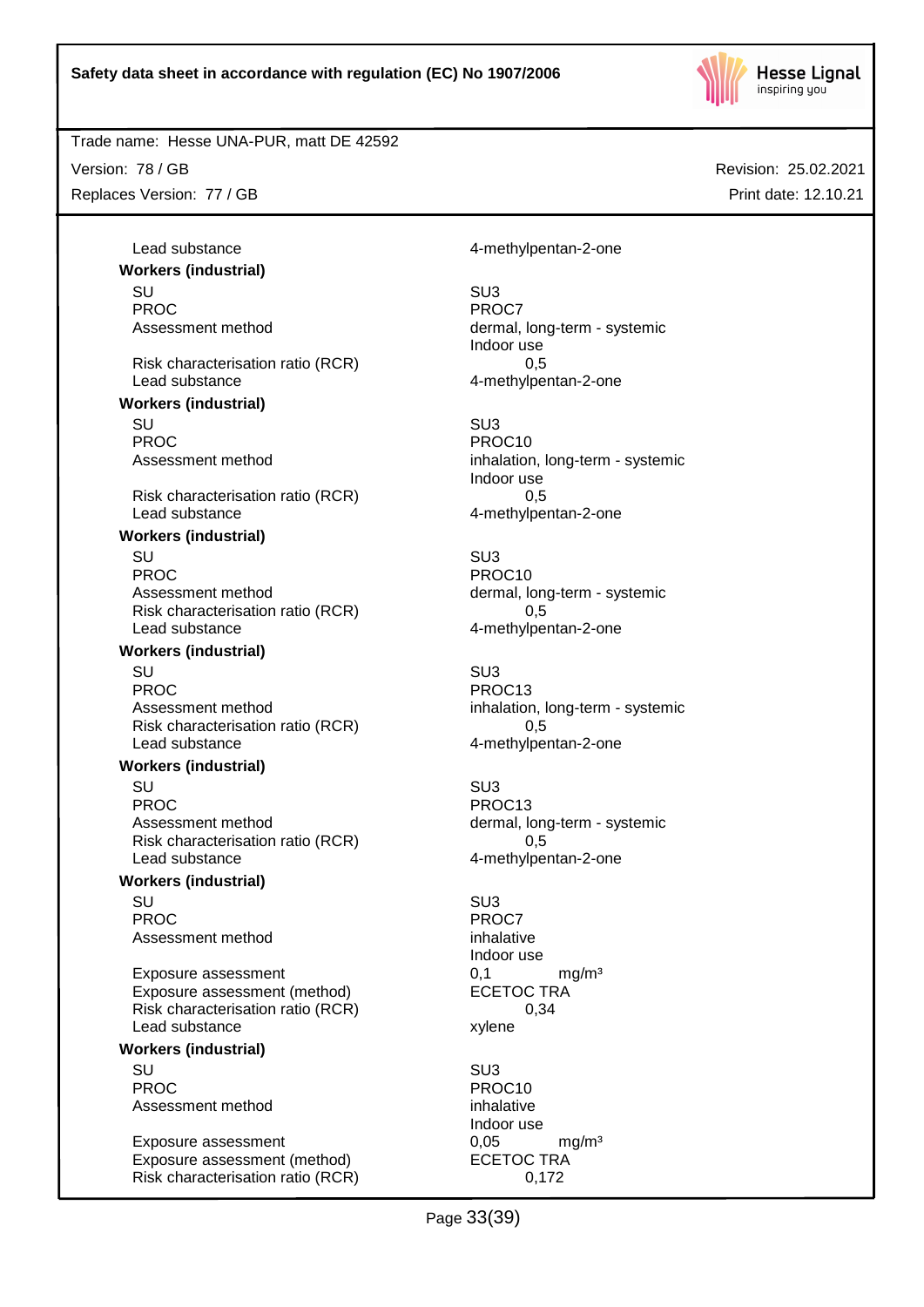

Version: 78 / GB Replaces Version: 77 / GB

Lead substance xylene **Workers (industrial)** SU SU3 PROC PROC13 Assessment method inhalative

Exposure assessment <br>
Exposure assessment (method) 
ECETOC TRA Exposure assessment (method) Risk characterisation ratio (RCR) 0,34 Lead substance xylene

Indoor use

# **Information on estimated exposure and downstream-user guidance**

## **Guidance for Downstream Users**

The downstream user can evaluate whether he operates within the conditions set in the exposure scenario on the basis of the information supplied. This evaluation can be conducted by an expert or using the risk assessment tools recommended by ECHA.

## **Annex to the extended Safety Data Sheet (eSDS)**

#### **Short title of the exposure scenario**

ES003 - Professional uses: Non industrial spraying (inside)

#### **Use of the substance/preparation**

Surface treatment of wood and other materials

**Use**

| <b>SU22</b> | Professional uses: Public domain (administration, education, entertainment, |
|-------------|-----------------------------------------------------------------------------|
|             | services, craftsmen)                                                        |
| ERC8a       | Wide dispersive indoor use of processing aids in open systems               |
| ERC8c       | Wide dispersive indoor use resulting in inclusion into or onto a matrix     |
| PROC11      | Non industrial spraying                                                     |

# **Contributing exposure scenario controlling environmental exposure**

#### **Use**

| ERC8a         | Wide dispersive indoor use of processing aids in open systems           |
|---------------|-------------------------------------------------------------------------|
| ERC8c         | Wide dispersive indoor use resulting in inclusion into or onto a matrix |
| Physical form | liauid                                                                  |

#### **Maximum amount used per time or activity**

Emission days per site: <= 250

#### **Other relevant operational conditions**

Use: Room temperature

Drying and through-curing takes place at ambient temperature or at higher temperatures. Volatile organic substances will volatilise into the atmospheric air inside.

Where possible recycling is preferred to disposal or incineration.

Do not allow to enter soil, waterways or waste water canal.

Dispose of rinse water in accordance with local and national regulations.

#### **Waste water**

Do not discharge into the drains/surface waters/groundwater. Spray cabin waters are to be conducted after mechanical pretreatment into a wastewater treatment facility.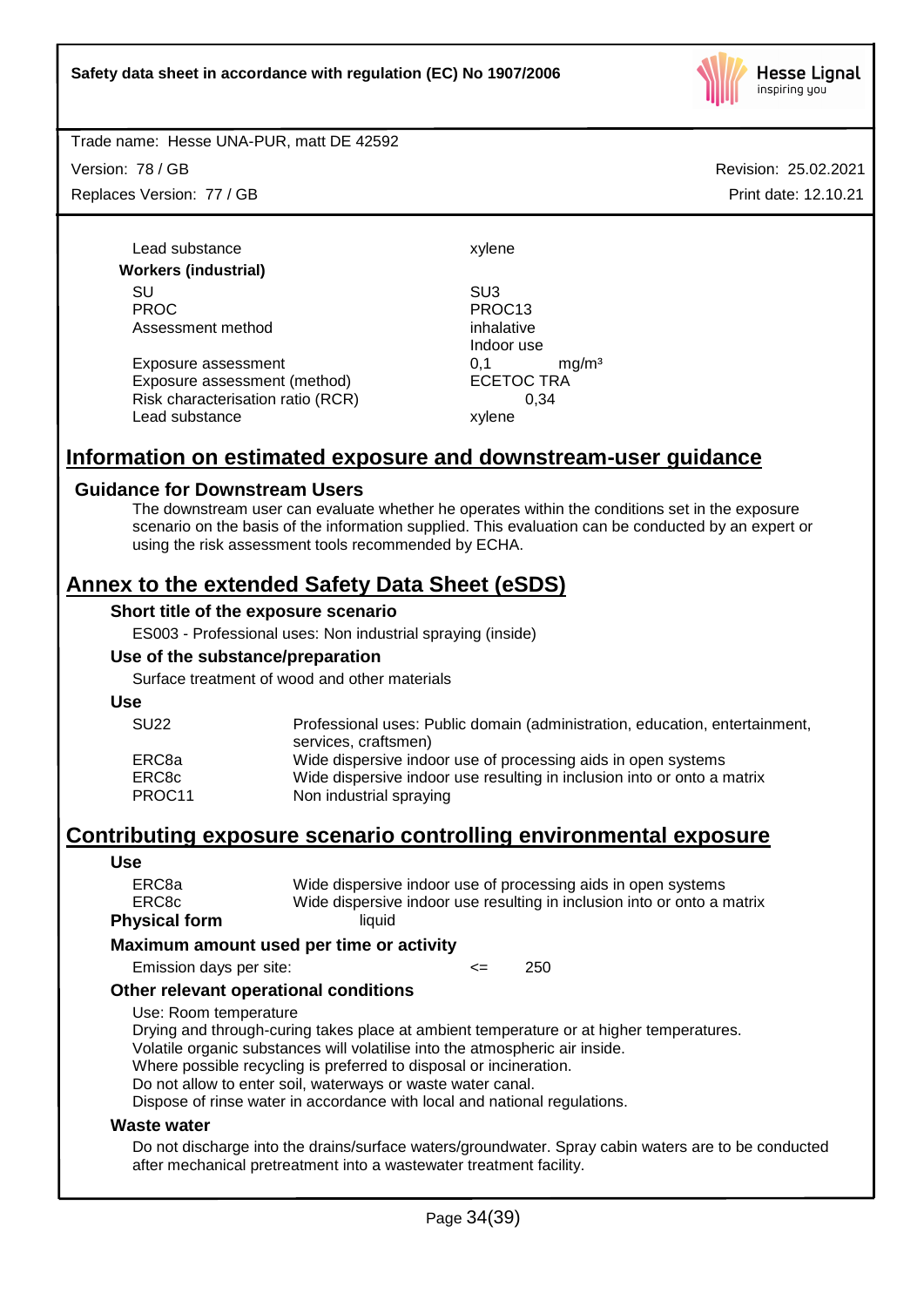

Version: 78 / GB

Replaces Version: 77 / GB

| <b>Exhaust air</b>                                    |                                                                                                                        |                                                                                                                                                                                                                          |                                                                                                                                                                                |                                                                                                                                                                                                                                                                                                                                                                                                                                              |  |
|-------------------------------------------------------|------------------------------------------------------------------------------------------------------------------------|--------------------------------------------------------------------------------------------------------------------------------------------------------------------------------------------------------------------------|--------------------------------------------------------------------------------------------------------------------------------------------------------------------------------|----------------------------------------------------------------------------------------------------------------------------------------------------------------------------------------------------------------------------------------------------------------------------------------------------------------------------------------------------------------------------------------------------------------------------------------------|--|
|                                                       | Keep container closed. Avoid release to the environment.                                                               |                                                                                                                                                                                                                          |                                                                                                                                                                                |                                                                                                                                                                                                                                                                                                                                                                                                                                              |  |
| Soil                                                  |                                                                                                                        |                                                                                                                                                                                                                          |                                                                                                                                                                                |                                                                                                                                                                                                                                                                                                                                                                                                                                              |  |
|                                                       | Floors should be impervious, resistant to liquids and easy to clean.                                                   |                                                                                                                                                                                                                          |                                                                                                                                                                                |                                                                                                                                                                                                                                                                                                                                                                                                                                              |  |
| Disposal recommendations for the product              |                                                                                                                        |                                                                                                                                                                                                                          |                                                                                                                                                                                |                                                                                                                                                                                                                                                                                                                                                                                                                                              |  |
| EWC waste code                                        |                                                                                                                        |                                                                                                                                                                                                                          | 080111 - waste paint and varnish containing organic<br>solvents or other dangerous substances<br>200127 - paint, inks, adhesives and resins containing<br>dangerous substances |                                                                                                                                                                                                                                                                                                                                                                                                                                              |  |
|                                                       | Where possible recycling is preferred to disposal or incineration.<br>Do not allow to enter drains or waterways.       |                                                                                                                                                                                                                          |                                                                                                                                                                                |                                                                                                                                                                                                                                                                                                                                                                                                                                              |  |
| modified product                                      |                                                                                                                        |                                                                                                                                                                                                                          |                                                                                                                                                                                |                                                                                                                                                                                                                                                                                                                                                                                                                                              |  |
| EWC waste code                                        |                                                                                                                        | 080113 - sludges from paint or varnish containing organic<br>solvents or other dangerous substances<br>080115 - aqueous sludges containing paint or varnish<br>containing organic solvents or other dangerous substances |                                                                                                                                                                                |                                                                                                                                                                                                                                                                                                                                                                                                                                              |  |
| <b>Dried residues</b>                                 |                                                                                                                        |                                                                                                                                                                                                                          |                                                                                                                                                                                |                                                                                                                                                                                                                                                                                                                                                                                                                                              |  |
| <b>EWC</b> waste code                                 |                                                                                                                        | falling under 080111                                                                                                                                                                                                     |                                                                                                                                                                                | 080112 - waste lacquers and waste paint except those                                                                                                                                                                                                                                                                                                                                                                                         |  |
| Disposal recommendations for packaging                |                                                                                                                        |                                                                                                                                                                                                                          |                                                                                                                                                                                |                                                                                                                                                                                                                                                                                                                                                                                                                                              |  |
| EWC waste code                                        |                                                                                                                        | 150110 - packaging containing residues of or contaminated<br>by dangerous substances                                                                                                                                     |                                                                                                                                                                                |                                                                                                                                                                                                                                                                                                                                                                                                                                              |  |
|                                                       | Completely emptied packagings can be given for recycling.                                                              |                                                                                                                                                                                                                          |                                                                                                                                                                                |                                                                                                                                                                                                                                                                                                                                                                                                                                              |  |
|                                                       |                                                                                                                        |                                                                                                                                                                                                                          |                                                                                                                                                                                |                                                                                                                                                                                                                                                                                                                                                                                                                                              |  |
| Short title of the exposure scenario                  |                                                                                                                        |                                                                                                                                                                                                                          |                                                                                                                                                                                | Contributing exposure scenario controlling worker exposure (professional)                                                                                                                                                                                                                                                                                                                                                                    |  |
| Substance number:CES006                               |                                                                                                                        |                                                                                                                                                                                                                          |                                                                                                                                                                                |                                                                                                                                                                                                                                                                                                                                                                                                                                              |  |
| <b>Use</b>                                            |                                                                                                                        |                                                                                                                                                                                                                          |                                                                                                                                                                                |                                                                                                                                                                                                                                                                                                                                                                                                                                              |  |
| <b>SU22</b>                                           |                                                                                                                        | Professional uses: Public domain (administration, education, entertainment,                                                                                                                                              |                                                                                                                                                                                |                                                                                                                                                                                                                                                                                                                                                                                                                                              |  |
| PROC11<br><b>Physical form</b>                        | services, craftsmen)<br>Non industrial spraying<br>liquid                                                              |                                                                                                                                                                                                                          |                                                                                                                                                                                |                                                                                                                                                                                                                                                                                                                                                                                                                                              |  |
| Maximum amount used per time or activity              |                                                                                                                        |                                                                                                                                                                                                                          |                                                                                                                                                                                |                                                                                                                                                                                                                                                                                                                                                                                                                                              |  |
| Duration of exposure                                  |                                                                                                                        | <=                                                                                                                                                                                                                       | 8                                                                                                                                                                              | h/d                                                                                                                                                                                                                                                                                                                                                                                                                                          |  |
| Frequency of exposure                                 |                                                                                                                        | $\leq$                                                                                                                                                                                                                   | 220                                                                                                                                                                            | d/a                                                                                                                                                                                                                                                                                                                                                                                                                                          |  |
| Other relevant operational conditions                 |                                                                                                                        |                                                                                                                                                                                                                          |                                                                                                                                                                                |                                                                                                                                                                                                                                                                                                                                                                                                                                              |  |
| Use: Room temperature                                 | Volatile organic substances will volatilise into the atmospheric air inside.<br>Read attached instructions before use. |                                                                                                                                                                                                                          |                                                                                                                                                                                | Drying and through-curing takes place at ambient temperature or at higher temperatures.                                                                                                                                                                                                                                                                                                                                                      |  |
| Product substance and product safety related measures |                                                                                                                        |                                                                                                                                                                                                                          |                                                                                                                                                                                |                                                                                                                                                                                                                                                                                                                                                                                                                                              |  |
| occupational limit values.                            |                                                                                                                        |                                                                                                                                                                                                                          |                                                                                                                                                                                | Apply technical measures to comply with the occupational exposure limits. Where reasonably practicable<br>this should be achieved by the use of local exhaust ventilation and good general extraction. Provide for<br>sufficient ventilation. This can be achieved by local exhaust or general exhaust air collection. Wear a<br>suitable respirator if the ventilation is not sufficient to keep the solvent vapour concentration below the |  |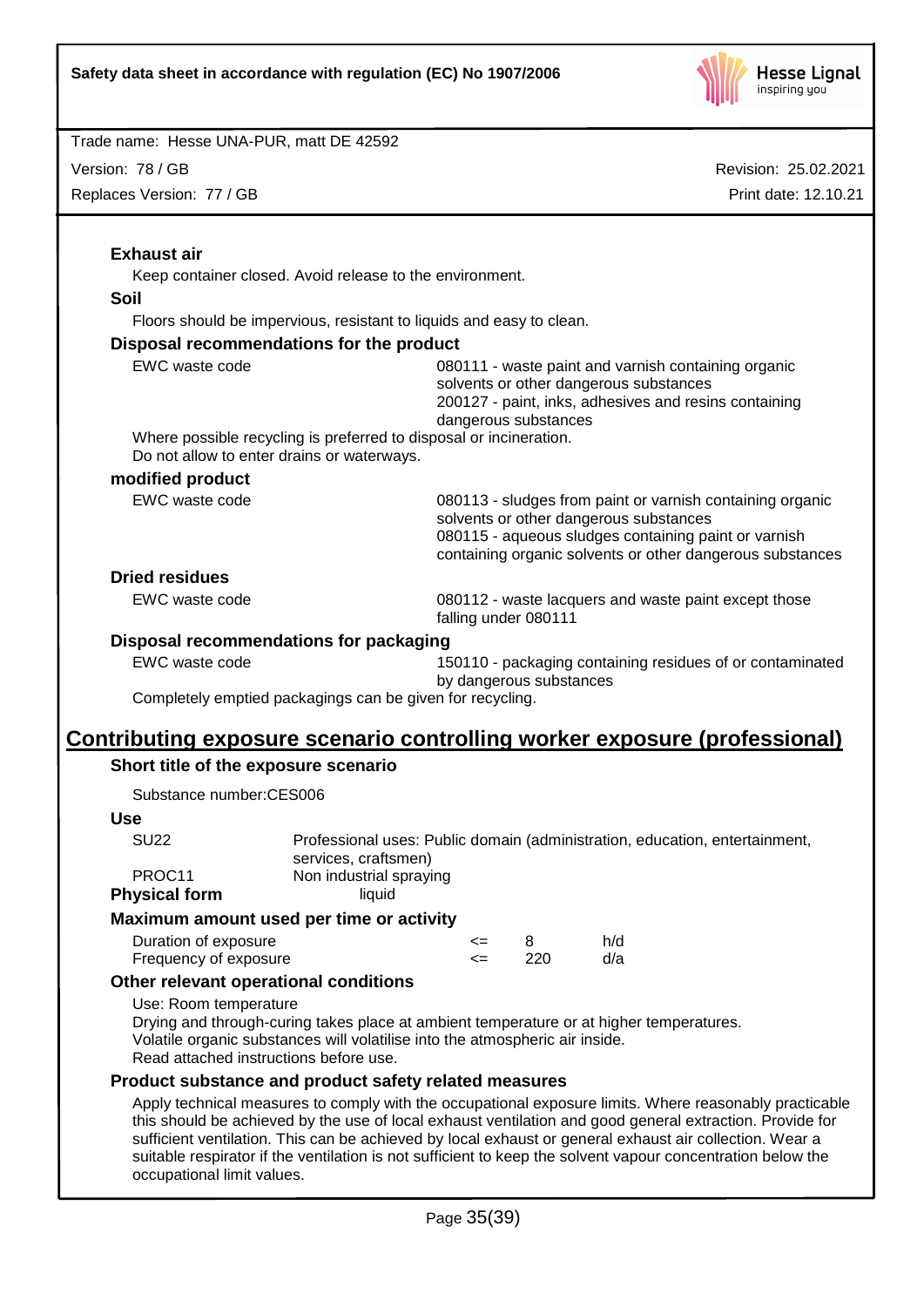

Version: 78 / GB

Replaces Version: 77 / GB

Revision: 25.02.2021 Print date: 12.10.21

### **Respiratory protection**

Avoid inhalation of vapour and spray mist. Use breathing apparatus if exposed to vapours/dust/aerosol. Recommended Filter type: Respiratory protection mask with combination filter A/P2

## **Hand protection**

Protective gloves complying with EN 374. Glove material Multilayer gloves made from Appropriate Material Fluorinated rubber / butyl-rubber Material thickness  $> = 0.7$ Breakthrough time >= 30

This recommendation is valid only for the product named in this safety data sheet supplied by us, and only for the indicated intended use purposes.

For special purposes, it is recommended to check the resistance to chemicals of the protective gloves mentioned above together with the supplier of these gloves.

The instructions and information provided by the glove manufacturer on use, storage, maintenance and replacement must be followed.

The breakthrough time must be greater than the end use time of the product.

Gloves should be replaced regularly and if there is any sign of damage to the glove material.

The performance or effectiveness of the glove may be reduced by physical/ chemical damage and poor maintenance.

## **Eye protection**

Wear eye glasses with side protection according to EN 166.

#### **Body protection**

Wear suitable protective clothing. Remove contaminated clothing and wash it before reuse. Wash hands before breaks and after work.

## **Exposure estimation and reference to its source**

| <b>Workers (professional)</b>     |                                  |  |  |  |
|-----------------------------------|----------------------------------|--|--|--|
| SU                                | <b>SU22</b>                      |  |  |  |
| <b>PROC</b>                       | PROC11                           |  |  |  |
| Assessment method                 | Long-term                        |  |  |  |
|                                   | inhalative                       |  |  |  |
| Exposure assessment               | 242<br>mg/m <sup>3</sup>         |  |  |  |
| Exposure assessment (method)      | <b>ECETOC TRA</b>                |  |  |  |
| Risk characterisation ratio (RCR) | 0,504                            |  |  |  |
| Lead substance                    | n-butyl acetate                  |  |  |  |
| <b>Workers (professional)</b>     |                                  |  |  |  |
| SU                                | <b>SU22</b>                      |  |  |  |
| <b>PROC</b>                       | PROC <sub>10</sub>               |  |  |  |
| Assessment method                 | inhalation, long-term - systemic |  |  |  |
| Exposure assessment               | mg/m <sup>3</sup><br>200         |  |  |  |
| Exposure assessment (method)      | <b>ECETOC TRA</b>                |  |  |  |
| Risk characterisation ratio (RCR) | 0.6                              |  |  |  |
| Lead substance                    | acetone                          |  |  |  |
| Workers (professional)            |                                  |  |  |  |
| SU                                | <b>SU22</b>                      |  |  |  |
| <b>PROC</b>                       | PROC <sub>10</sub>               |  |  |  |
| Assessment method                 | dermal, long-term - systemic     |  |  |  |
| Exposure assessment               | 62<br>mg/kg/d                    |  |  |  |
| Exposure assessment (method)      | ECETOC TRA                       |  |  |  |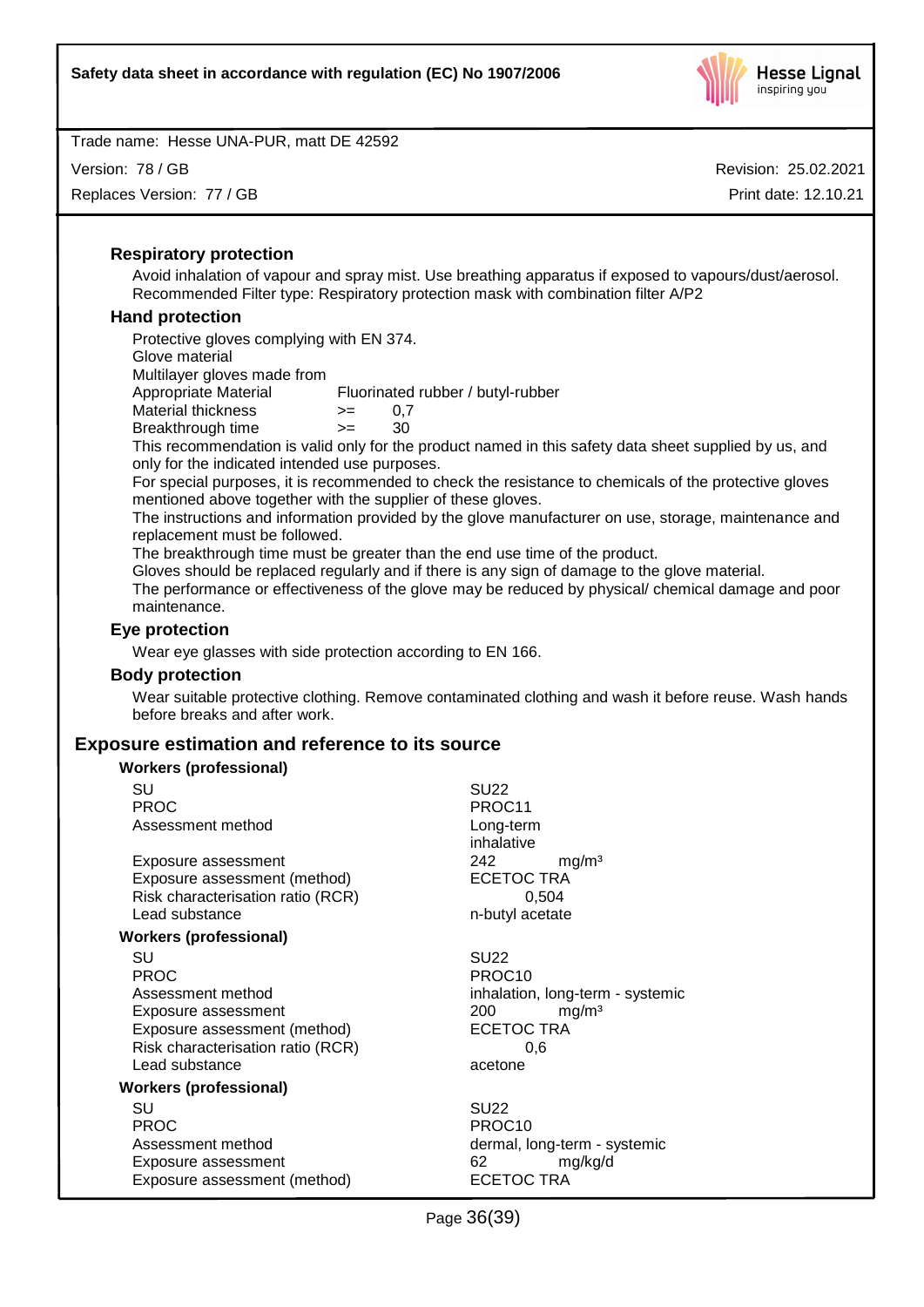

Trade name: Hesse UNA-PUR, matt DE 42592

Version: 78 / GB

Replaces Version: 77 / GB

Risk characterisation ratio (RCR) 0,15 Lead substance acetone

## **Workers (professional)**

SU SU22 PROC PROCTER PROCTER PROCTER PROCTER PROCTER PROCTER PROCTER PROCTER PROCTER PROCTER PROCTER PROCTER PROCTER PROCTER PROCTER PROCTER PROCTER PROCTER PROCTER PROCTER PROCTER PROCTER PROCTER PROCTER PROCTER PROCTER PROCTER P Assessment method inhalation, long-term - systemic Exposure assessment <br>
Exposure assessment (method) 
<br>
ECETOC TRA Exposure assessment (method) Risk characterisation ratio (RCR) 0,4 Lead substance acetone

#### **Workers (professional)**

SU SU22 PROC PROCTER PROCTER PROCTER PROCTER PROCTER PROCTER PROCTER PROCTER PROCTER PROCTER PROCTER PROCTER PROCTER PROCTER PROCTER PROCTER PROCTER PROCTER PROCTER PROCTER PROCTER PROCTER PROCTER PROCTER PROCTER PROCTER PROCTER P Assessment method dermal, long-term - systemic Exposure assessment and the control of the control of the manuform of the manuform of the control of the manufo<br>
ECETOC TRA Exposure assessment (method) Risk characterisation ratio (RCR) 0,01 Lead substance acetone

## **Workers (professional)**

SU SU22 PROC PROC13 Assessment method inhalation, long-term - systemic Exposure assessment <br>
Exposure assessment (method) 
<br>
ECETOC TRA Exposure assessment (method) Risk characterisation ratio (RCR) 0,5 Lead substance acetone

#### **Workers (professional)**

SU SU22

Assessment method dermal, long-term - systemic Exposure assessment and the control of the control of the manufacture of the manufacture of the form of the co<br>
ECETOC TRA Exposure assessment (method) Risk characterisation ratio (RCR) 0,07 Lead substance acetone

## **Workers (professional)**

SU SU22 PROC PROCTES PROCTES PROCTES Assessment method inhalation, long-term - systemic Risk characterisation ratio (RCR) 6.5 Lead substance and the 4-methylpentan-2-one

#### **Workers (professional)**

SU SU22 PROC PROCTER PROCTER PROCTER PROCTER PROCTER PROCTER PROCTER PROCTER PROCTER PROCTER PROCTER PROCTER PROCTER PROCTER PROCTER PROCTER PROCTER PROCTER PROCTER PROCTER PROCTER PROCTER PROCTER PROCTER PROCTER PROCTER PROCTER P Assessment method dermal, long-term - systemic Risk characterisation ratio (RCR) 0,1 Lead substance and the 4-methylpentan-2-one

#### **Workers (professional)** SU SU22

PROC PROCTER PROCTER PROCTER PROCTER PROCTER PROCTER PROCTER PROCTER PROCTER PROCTER PROCTER PROCTER PROCTER PROCTER PROCTER PROCTER PROCTER PROCTER PROCTER PROCTER PROCTER PROCTER PROCTER PROCTER PROCTER PROCTER PROCTER P

PROC PROC13

Assessment method inhalation, long-term - systemic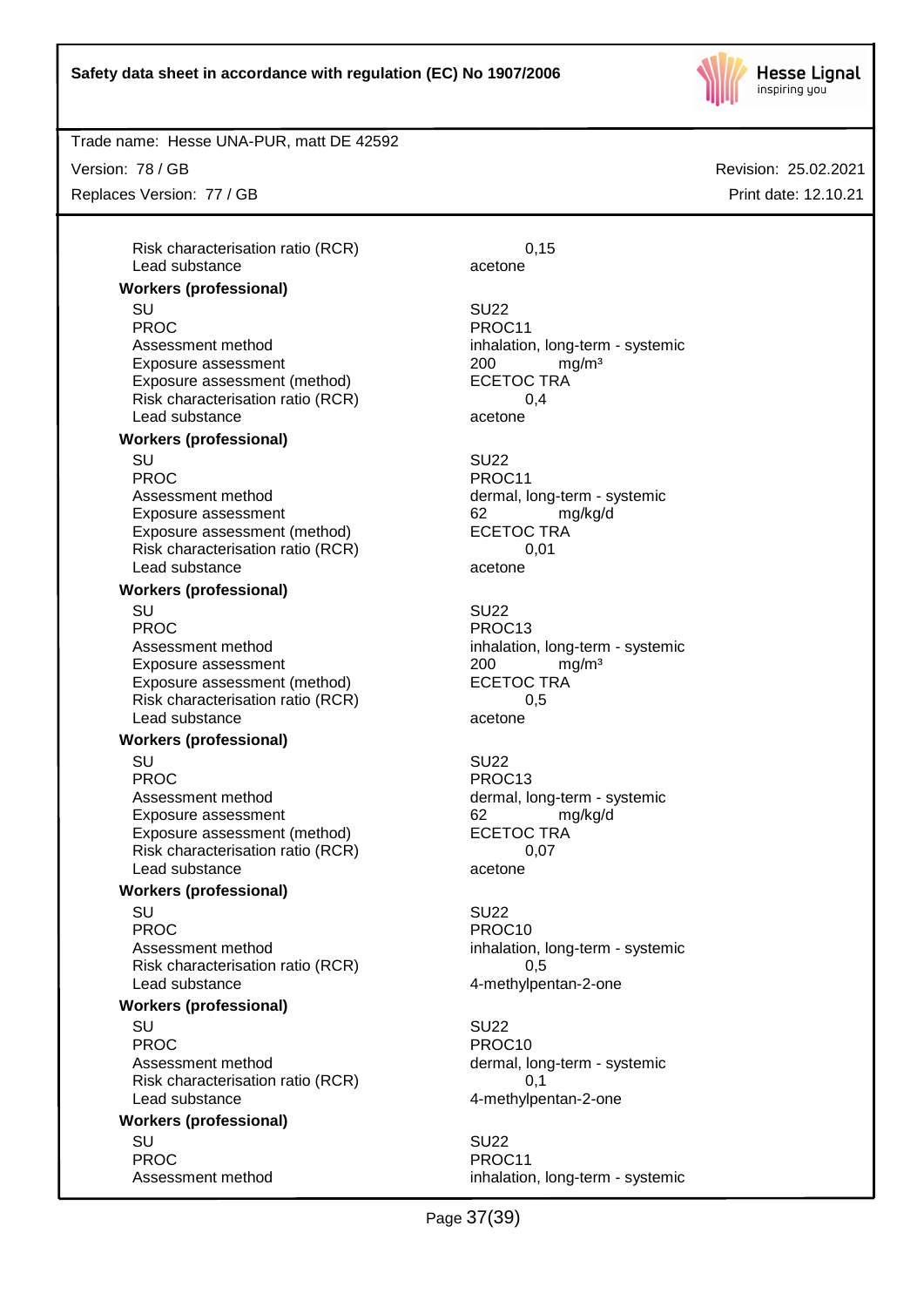

Trade name: Hesse UNA-PUR, matt DE 42592

Version: 78 / GB

Replaces Version: 77 / GB

Risk characterisation ratio (RCR) 6.5 Lead substance 4-methylpentan-2-one

## **Workers (professional)**

SU SU22 PROC PROC11 Assessment method dermal, long-term - systemic Risk characterisation ratio (RCR) 0,5 Lead substance example and the 4-methylpentan-2-one

#### **Workers (professional)**

SU SU22 PROC PROC13 Assessment method inhalation, long-term - systemic Risk characterisation ratio (RCR) 0,75 Lead substance and the 4-methylpentan-2-one

## **Workers (professional)**

SU SU22 PROC PROC13 Assessment method dermal, long-term - systemic Risk characterisation ratio (RCR) 0,5 Lead substance and the 4-methylpentan-2-one

## **Workers (professional)**

SU SU22 PROC PROCTES PROCTES Assessment method inhalative

Exposure assessment 
and the exposure assessment (method) 
and the exposure assessment (method) 
and the exposure assessment (method) 
and the exposure assessment (method) 
and the exposure assessment (method) 
and the exp Exposure assessment (method) Risk characterisation ratio (RCR) 0,172 Lead substance xylene

#### **Workers (professional)**

SU SU22 PROC PROCTER PROC11 Assessment method inhalative

Exposure assessment  $0,1$  mg/m<sup>3</sup><br>Exposure assessment (method) ECETOC TRA Exposure assessment (method) Risk characterisation ratio (RCR) 0,34 Lead substance xylene

#### **Workers (professional)**

SU SU22 PROC PROC13 Assessment method inhalative

Exposure assessment  $0,05$  mg/m<sup>3</sup><br>Exposure assessment (method) ECETOC TRA Exposure assessment (method) Risk characterisation ratio (RCR) 0,172 Lead substance xylene

Indoor use

Indoor use

Indoor use

# **Information on estimated exposure and downstream-user guidance**